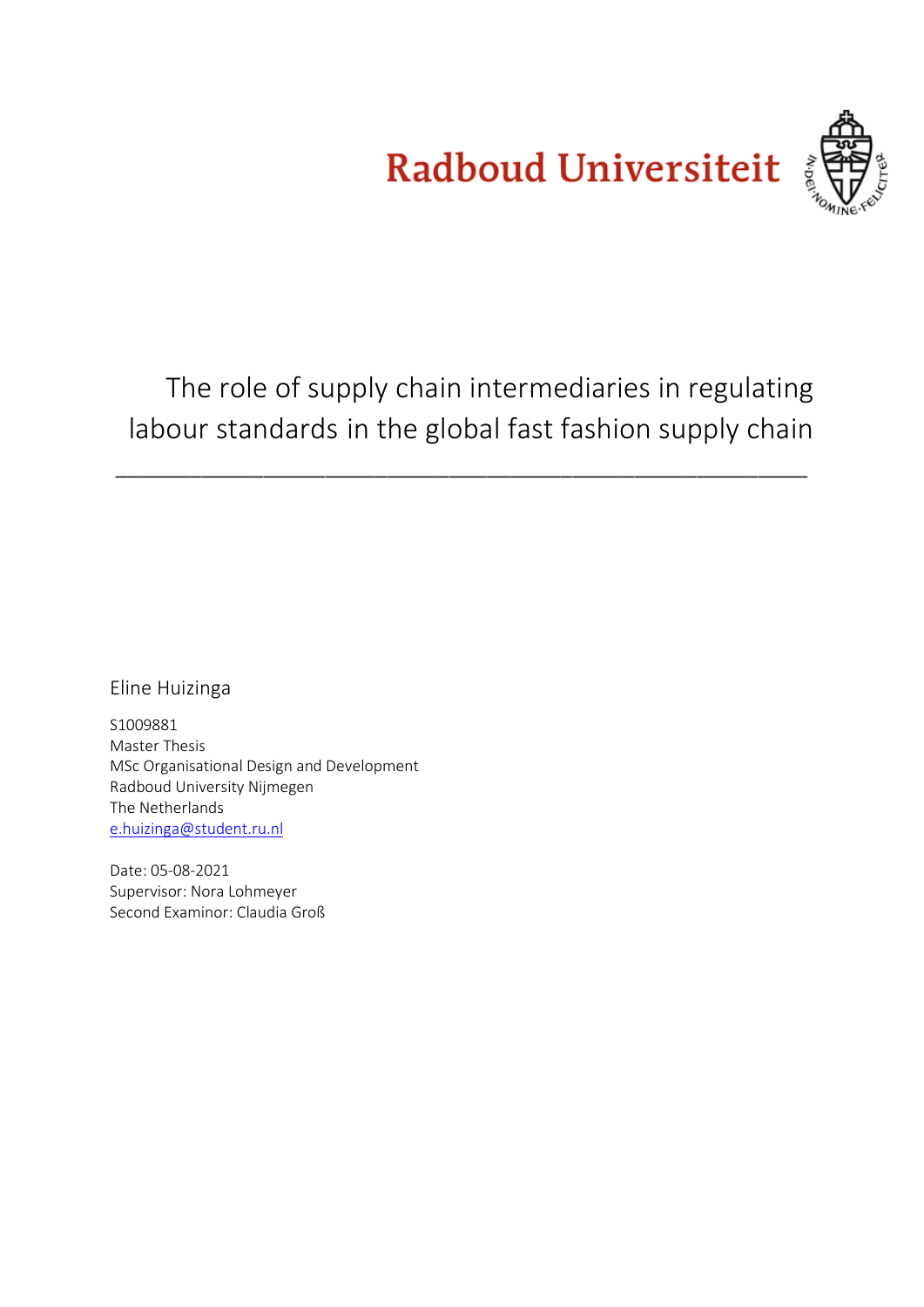## <span id="page-1-0"></span>Summary

This research has investigated the role of supply chain intermediaries in regulating labour standards within the problematic and highly competitive fast fashion industry. There are evidently violations of labour standards in supplier's factories in the fashion supply chain. There is a lack of control and conflicting interests between retailers and suppliers. The necessity of including a third party in the buyer-supplier relationship has already been recognized by researchers. These third-party companies are called supply chain intermediaries. After reviewing the literature on labour standards, fast fashion and supply chain intermediaries, an empirical research was set up in order to discover the role of intermediaries in regulating labour standards in the supply chain. Seven interviews were conducted with employees from different supply chain intermediaries, providing insight in their practices and their contribution to labour standards regulation in fashion factories. Each interviewee mentioned that their ability to contribute highly depends on their retailer's customer's demand. The fast fashion industry is highly competitive and there is a main focus on low prices, quick delivery and quality requirements, rather than focusing on responsible production and having safe - and fair working conditions for factory workers. Literature lacks insight in the role of supply chain intermediaries regarding the regulation of labour standards in the fashion supply chain, for which this research aims to fill this literature gap. The regulation of labour standards in the fashion supply chain is considered a key problem and there is a need for regulation. This research aims to describe the regulatory role of intermediaries in the fashion supply chain, possibly allowing for improvements regarding working conditions in fashion factories. Regulation includes implementation -, monitoring - and rule enforcing activities. This research points out imporant factors influencing the regulatory potential of intermediaries in the supply chain. The role of intermediaries is described on the basis of four valueadding activities: knowledge development, information transfer, risk reduction and capability support. The regulatory activities are as well applied to the role that intermediaries have in the fashion supply chain in regulating labour standards. Besides, this research adds important information about improving supply chain practices.

Key terms: *Supply chain intermediaries, labour standards, supply chain, transparency, regulation, consumer awareness, responsible production*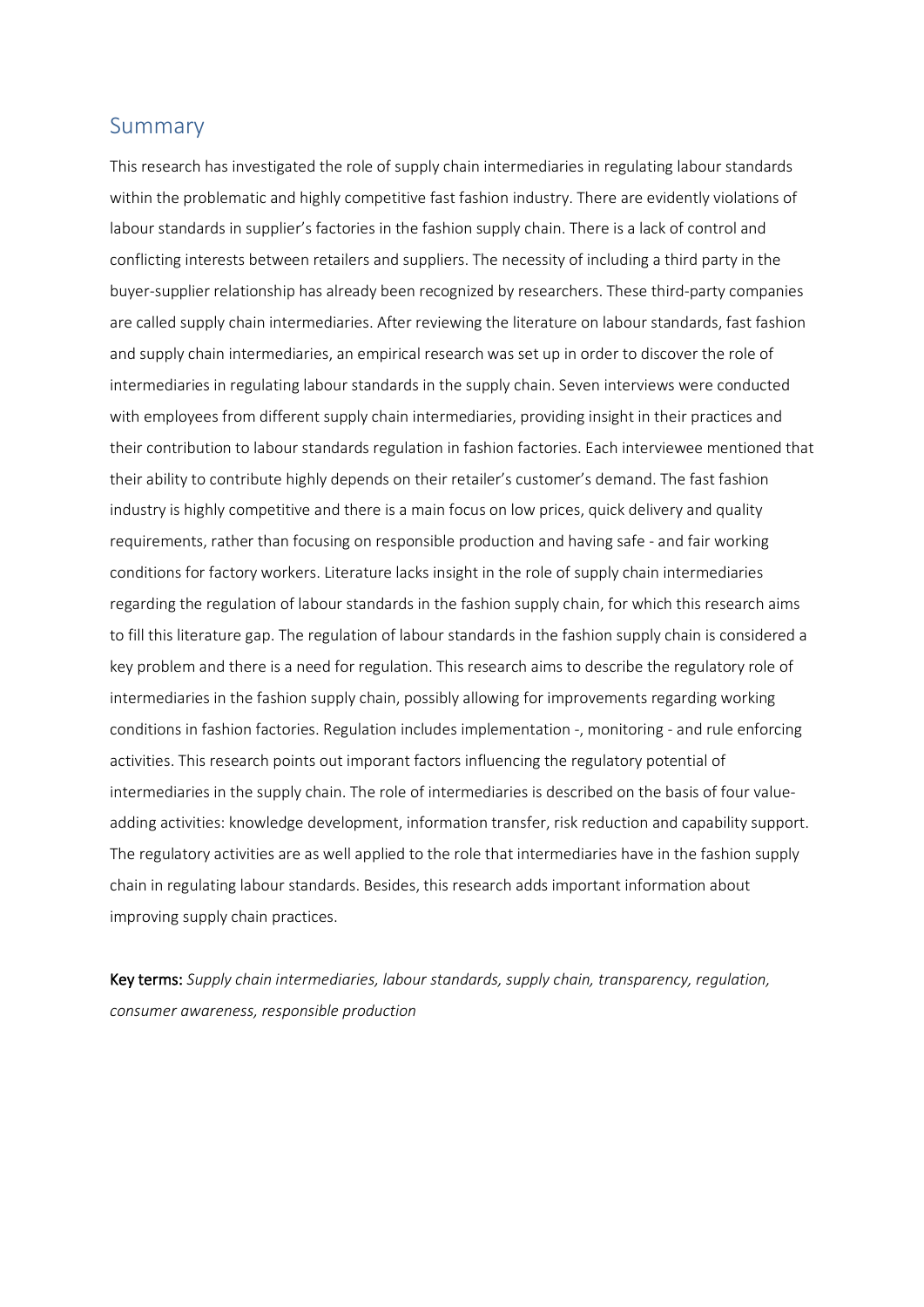# Index

| 1.                                                                                               |  |
|--------------------------------------------------------------------------------------------------|--|
| $2_{-}$                                                                                          |  |
|                                                                                                  |  |
|                                                                                                  |  |
|                                                                                                  |  |
|                                                                                                  |  |
|                                                                                                  |  |
|                                                                                                  |  |
| 2.4 Theoretical framework for the regulating role of supply chain intermediaries in the global   |  |
|                                                                                                  |  |
|                                                                                                  |  |
|                                                                                                  |  |
|                                                                                                  |  |
|                                                                                                  |  |
|                                                                                                  |  |
| 3.                                                                                               |  |
|                                                                                                  |  |
|                                                                                                  |  |
|                                                                                                  |  |
|                                                                                                  |  |
|                                                                                                  |  |
|                                                                                                  |  |
|                                                                                                  |  |
|                                                                                                  |  |
| 4.2 Value-adding practices: what does the intermediary add in the buyer-supplier relationship?28 |  |
|                                                                                                  |  |
|                                                                                                  |  |
|                                                                                                  |  |
|                                                                                                  |  |
|                                                                                                  |  |
|                                                                                                  |  |
|                                                                                                  |  |
|                                                                                                  |  |
|                                                                                                  |  |
|                                                                                                  |  |
|                                                                                                  |  |
|                                                                                                  |  |
|                                                                                                  |  |
|                                                                                                  |  |
|                                                                                                  |  |
|                                                                                                  |  |
|                                                                                                  |  |
|                                                                                                  |  |
|                                                                                                  |  |
|                                                                                                  |  |
|                                                                                                  |  |
|                                                                                                  |  |
|                                                                                                  |  |
|                                                                                                  |  |
|                                                                                                  |  |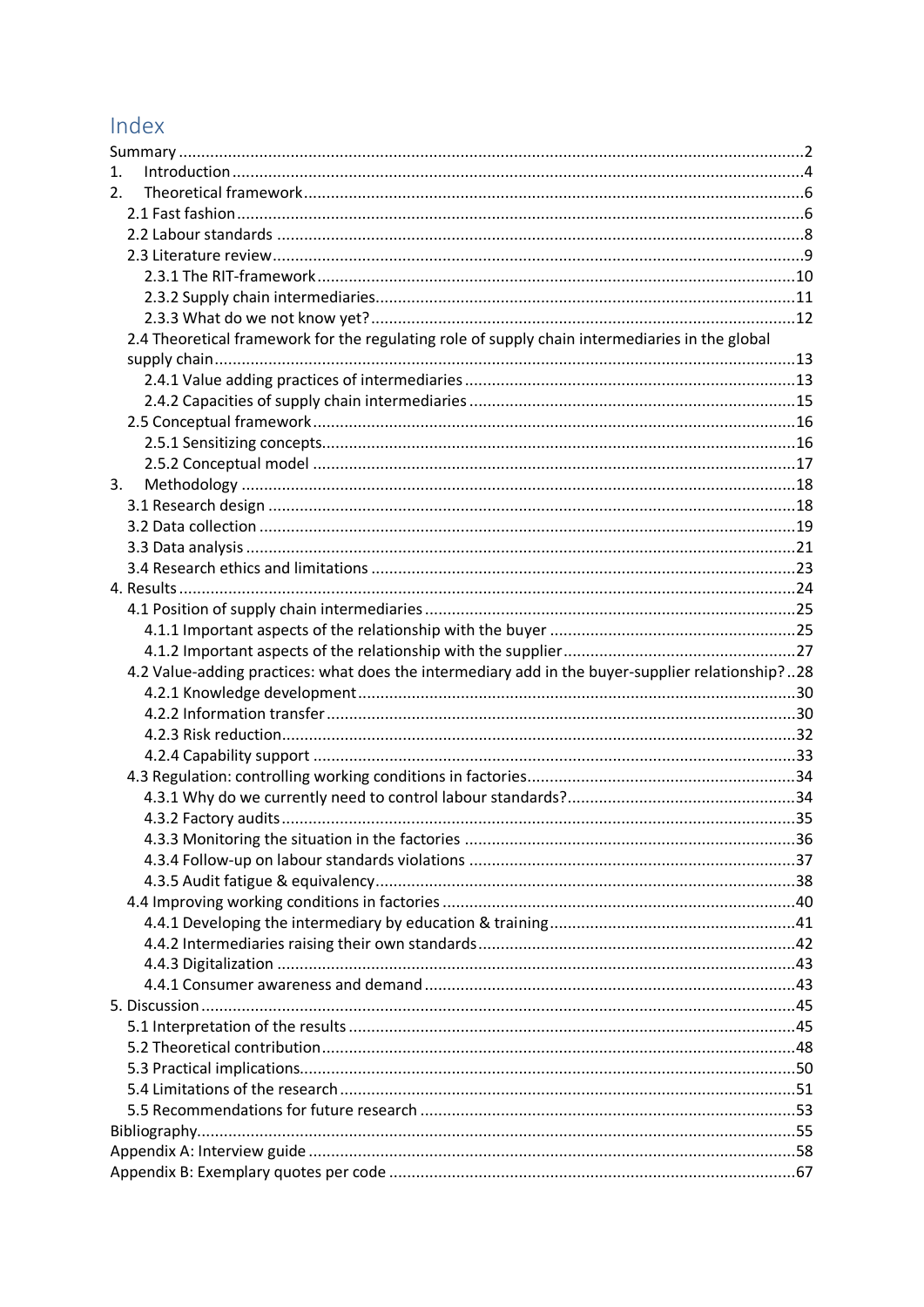## <span id="page-3-0"></span>1. Introduction

The fashion industry is becoming more and more competitive and expectations of consumers are increasing (Bhardwaj & Fairhurst, 2010). Consumers want more as well as cheaper clothes, therefore the concept of fast fashion has evolved (Bhardwaj et al., 2010). Fast fashion means shorter life cycles for fashion trends and an increasing demand to renew (Sydney, 2008), implying that trends pass by fast and retailers extend the number of fashion 'seasons' in which the entire fashion supply in stores is replaced by a new collection (Bhardwaj et al., 2010). Clothes are demanded to be cheaper and trendy which leads to the fact that competition between lead firms is based on price and quantity, rather than quality (Bhardwaj et al., 2010).

The fast fashion industry's requirements in terms of low-cost, high flexibility in design, quality and delivery speed put both retailers and manufacturers under pressure (Bhardwaj et al., 2010). When it comes to the manufacturers, these requirements have resulted in work intensification and concerns regarding labour standards in supplier factories (Taplin, 2014). A key problem identified in the fast fashion industry is, thus, that manufacturers are not able to satisfy those requirements, while at the same time maintain ethical labour standards set by retailers (Hammer & Plugor, 2019). Busse (2004) defines labour standards as: 'the freedom from forced labour; the abolishment of child labour, which is risking children's safety and health; the equal opportunities in employment; and basic union rights, implying the freedom of collective bargaining.' Fashion factories are known for low paid workers, who work many hours in poor and unsafe circumstances (Hoang, 2019). Moreover, concerns are rising about the worker exploitation in fashion factories and that workers will further be abused regarding their poor working conditions, due to the developments in the fast fashion market (Busse, 2004; Perry & Wood, 2019).

Retailers on the other hand have a stronger position in the supply chain, since people in poor populations have no choice but to work for any salary, under any condition (Thompson, 2013). Retailers want their suppliers to comply to the, by them kept, labour standards, which become increasingly hard to meet, given the increasing flexibility, speed and costs requirements (Thompson, 2013). Simultaneously, if working conditions in a factory are improved to meet certain labour standards, costs will increase and retailers will move to another, cheaper supplier (Thompson, 2013). Therefore working conditions are not improved and remain below legal labour standards. This results in a disconnection between the actual working conditions and the normative working conditions that are considered legal labour standards (Thompson, 2013). The disconnection between actual labour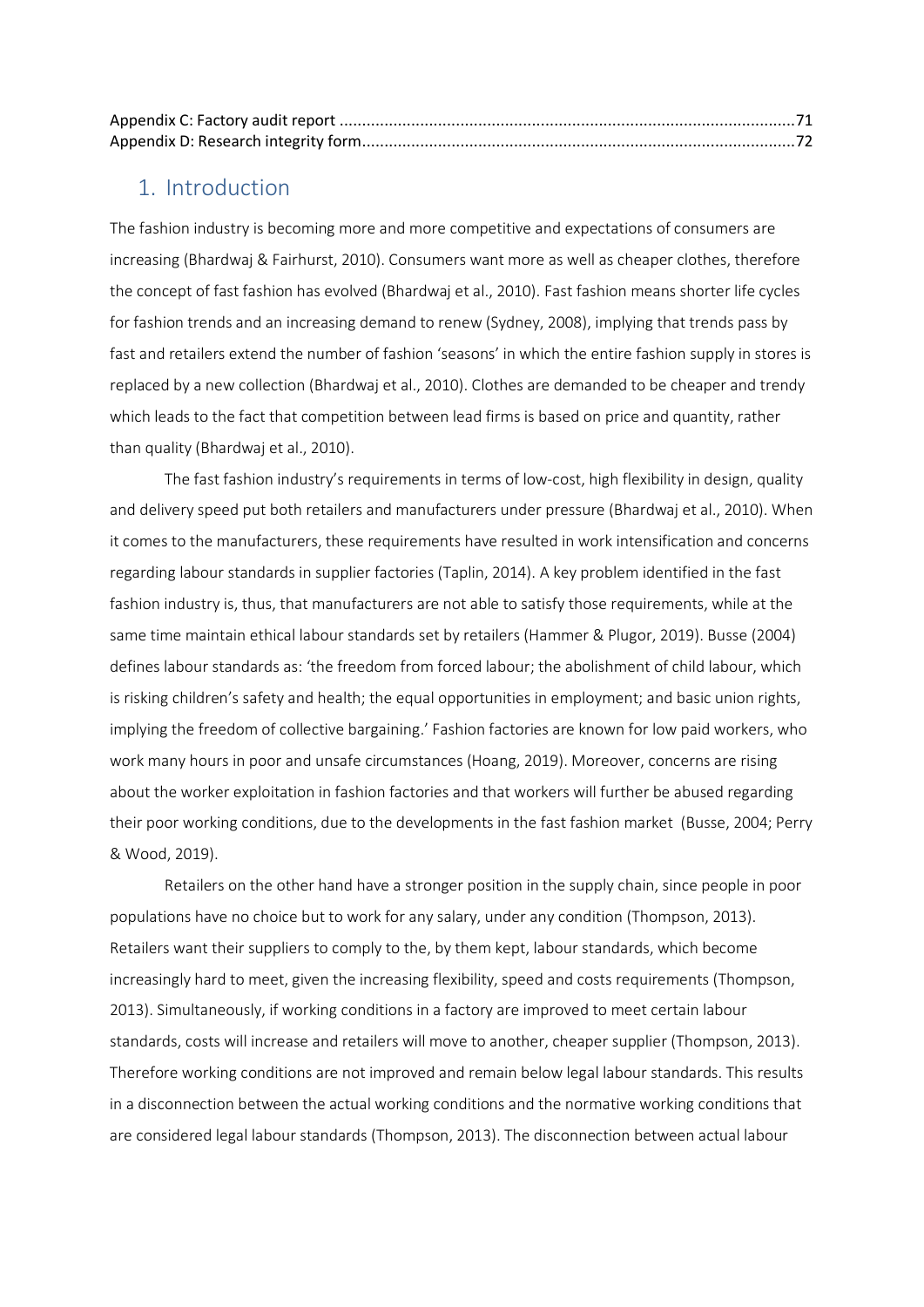conditions and labour standards indicates the unmanageability of working conditions by retailers in the global supply chain and a lack of transparency (Hammer et al., 2019).

From an ethical perspective, this disconnection between actual labour conditions and legal labour standards requires attention because it affects worker's safety and wellbeing and it violates human rights (Bartels, 2017). However, retailers and suppliers alone are not able to solve the labour problems that the fashion industry is facing. Hence, there is need for regulation in the fashion supply chain to align labour standards with the actual labour conditions in factories (Hammer et al., 2019). Involving a third party in the retailer-supplier relationship would possibly increase the potential to regulate labour standards in the fashion supply chain. This research focusses on the role of those third party companies, called supply chain intermediaries, in improving factory's compliance to labour standards.

Supply chain intermediaries are organizations that mediate between buyers and suppliers in the supply chain using their own resources (Hickson et al., 2008). These organizations aim to reduce risks and costs in the global supply chain (Cole & Aitken, 2020). Intermediaries are considered to be the most efficient method for coordination and collaboration between retailers and suppliers (Hickson, Wirth & Morales, 2008). Furthermore they protect the lead firm's reputation and improve supply chain practices in general in factories (Cole et al., 2020).

It has been argued that supply chain intermediaries contribute to socially responsible purchasing, in which ethical issues are considered in the entire supply chain of fashion (Cole et al., 2020; James & Montgomery, 2017). Understanding the role of supply chain intermediaries is important in establishing socially responsible purchasing (Cole et al., 2020) and possibly in improving working conditions. However, existing literature lacks a focus on supply chain intermediaries in the global supply chain and in particular insights on how supply chain intermediaries mediate the retailerssuppliers relationship in the fashion supply chain when it comes to regulating labour standards. Responding to this gap in the literature, this research aims to better understand the role of supply chain intermediaries in regulating labour standards in the global supply chain. This will be done by answering the following research question:

## *How do supply chain intermediaries contribute to regulating labour standards in the global fast fashion supply chain?*

The question will be answered by conducting a qualitative study by means of interviews with different employees of several supply chain intermediaries. The research will be combined with the analysis of a document that an interviewee has provided during the interview. This document substantiates the information that the interviewee has provided during the interview, regarding factory audits and it provides insight in the actual practices of supply chain intermediaries.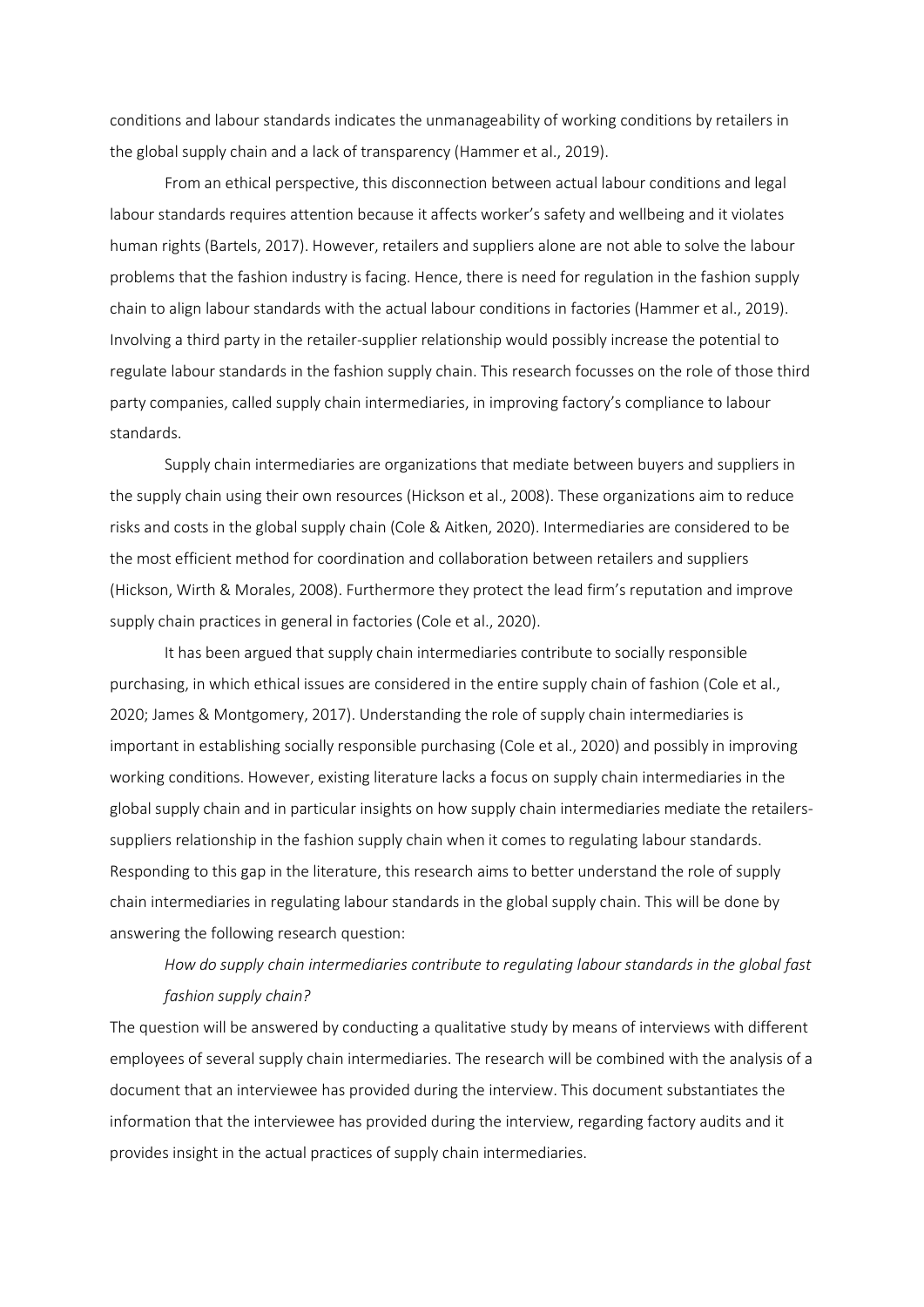This research is theoretically relevant, as mentioned above, because existing literature lacks insight in supply chain intermediaries regulatory potential in the global supply chain, particularly in regulating labour standards (Soundararajan et al., 2018). A lot of research has already been done on the regulation of labour standards in fast fashion global supply chain (Merk, 2007; Royle, 2010; Verma, 2003; Wells, 2007), integrating codes of conduct (Hoang, 2019) and regulation mechanisms (Abbott, Levi-Faur & Snidal; 2017b). However, while the powerful role of supply chain intermediaries in the supply chain has already been recognized (Marx & Wouters, 2017), their role in regulating labour standards has so far not been addressed. Studying intermediaries and their role in regulating labour standards is necessary in order to understand and possibly improve regulatory systems (Abbot et al., 2017b). Especially since the importance of a third party in regulation processes, for instance in terms of controlling compliance to codes of conduct, has already been recognized (Marx et al., 2017; Wells, 2007). This research aims to fill this gap in literature by addressing the role of supply chain intermediaries in regulating labour standards.

Other than that, this research is practically relevant, because regulating labour standards in the global supply chain is identified to be a key problem in the fast fashion industry (Hammer et al., 2019) and many attempts to improve working conditions have so far failed (Marx et al., 2017). Labour standards and human rights are violated, therefore there is a continued need for regulation and improvements (Hammer et al., 2019). Effectively regulating labour standards in supplier's factories is a start to improving the working conditions in those factories. This study aims to gain a better understanding of the role of supply chain intermediaries in the regulation of labour standards in the fast fashion supply chain, providing better insight in what these powerful actors can contribute to improve labour standards.

This paper will proceed as follows: In chapter 2, relevant literature is reviewed, the key concepts will be defined, and a conceptual framework is developed. In chapter 3 the research methods will be described. The results will be discussed in chapter 4, after which an answer to the research question will be formulated in chapter 5, followed by limitations of the research and future research recommendations.

## <span id="page-5-0"></span>2. Theoretical framework

In this chapter the key concepts fast fashion, labour standards and supply chain intermediaries are discussed and defined. Besides, existing literature on the topic of supply chain intermediaries and their role in the global supply chain are reviewed, and a conceptual framework is developed.

## <span id="page-5-1"></span>2.1 Fast fashion

In the last decades there have been certain developments in the fashion market leading to the existence of 'fast fashion' (Bhardwaj et al., 2010). It has become normal to buy cheap and trendy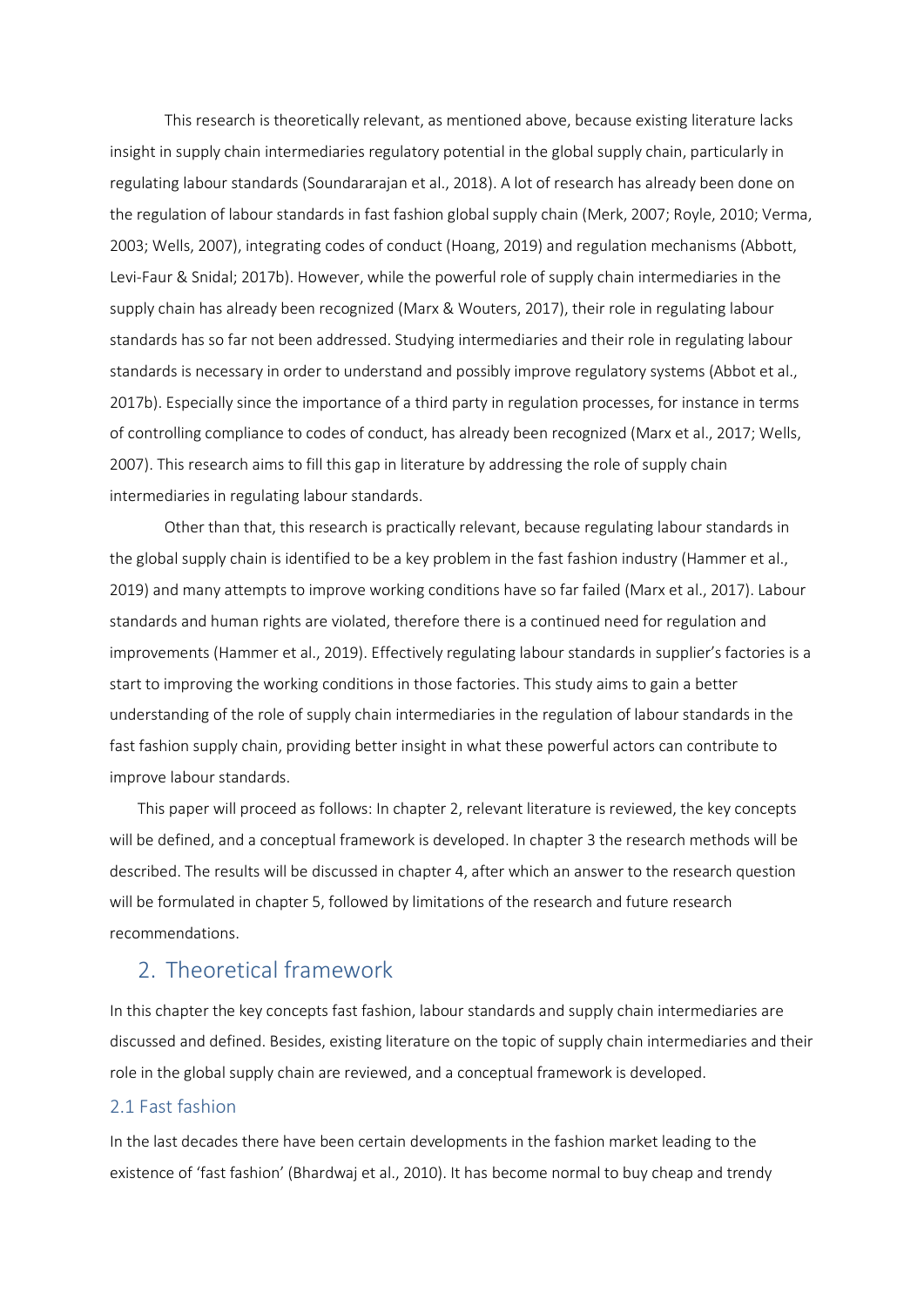clothes and simultaneously be provided with new collections a few times per season (Sull et al., 2008). While many definitions for fast fashion exist (Caro & Martínez-de-Albéniz, 2015; Choi, 2013; Sull & Turconi, 2008), several factors seem to be key: First, fast fashion products are offered at low price (Caro et al., 2015). The industry aims to offer new products as efficiently as possible in order to reduce costs (Caro et al., 2015). Second, the fast fashion assortment changes frequently (Choi, 2013). Fashion collections in stores have to be frequently renewed, for which a companies' adaptability and flexibility to the continuously changing trends is very important in order to meet consumer demand (Choi, 2013). This is also called quick response production, which is adopted in the fast fashion production, because companies have te respond to continuously changing trends as quickly and efficiently as possible (Caro et al., 2015; Sull et al., 2008). Which leads to the third factor, fast fashion product lifecycles are very short, meaning that fashion items are quickly replaced by new ones or thrown away by customers (Choi, 2013). Trends pass by very fast and customer demand is continuously changing.

Fast fashion benefits might be enormous if it is done right. Growth of fast fashion chains has been huge in the past years (Sull et al., 2008). Sourcing production to external suppliers reduces costs for retailers (Sull et al., 2008). Moreover, the clothing industry is the main industry that benefits from cheap, low-skilled labour in emerging markets (Sull et al., 2008). Given the circumstances and the high pressure in the fast fashion markets, the global fast fashion supply chain requires attention.

The fast fashion market is a hard to predict market and trends come and go very fast (Caro et al., 2015). Retailers should always be aware of the situation, in order to anticipate trends and customer preferences. Production becomes overproduction easily, since customer preferences can change within days (Sull et al., 2008). Therefore the whole supply chain is required to be responsive and flexible to new coming trends in order to be effective and therefore avoid lost sales, overstocks and price reductions. Fast fashion has replaced the designer-push business model by an opportunitypull strategy, where retailers adapt to changing customer preferences and shifts in the market (Sull et al., 2008). One could argue that while fast fashion has become 'heaven' for customers, it is turning into a 'hell' for retailers and suppliers (Sull et al., 2008). The highly demanding fast fashion market pressures suppliers, as they are expected to be as flexible and responsive to new trends for a very low price (Sull et al., 2008).

In conclusion, the concept of fast fashion is based on the increasing demand of fashion consumers. Fast fashion has normalized high quantity of products for low prices. Consumers demand quantity over quality and this has evolved fashion into fast fashion. The whole fashion industry is affected by this new developed consumer demand (Sull et al., 2008).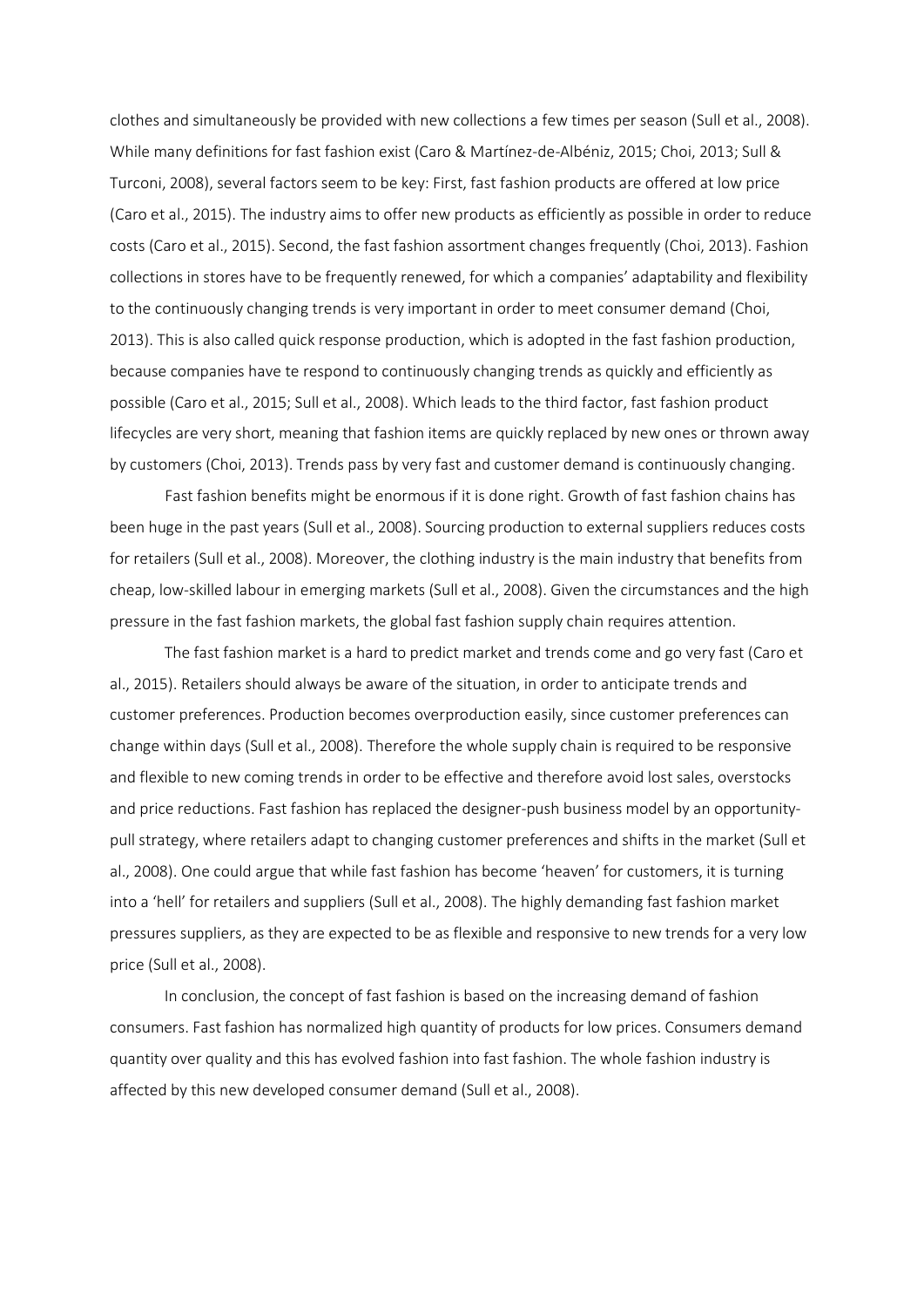### <span id="page-7-0"></span>2.2 Labour standards

Globalization has pressured the compliance to labour standards in developing countries (Hammer et al., 2019). Part of the fashion industry production is outsourced to developing countries with lower cost production and low entry barriers (Rossi, Luinstra & Pickles; 2014). One the one hand, this has created opportunities for employment in developing countries where this was very limited (Rossi et al., 2014). However, on the other hand there are concerns regarding labour standards in fashion factories (James et al., 2017). Outsourcing of fashion production has caused very poor working conditions in developing countries and depression of regional wages (Rossi et al., 2014). Companies strengthen their competitive position by squeezing labour and costs in the developing countries (Rossi et al., 2014). Busse (2004) considers this an unfair competitive advantage as worker's rights and labour standards are lowered to the minimum. This means that labour standards in the global supply chain are violated and those dynamics need to be addressed (Rossi et al., 2014).

Labour standards are provided by organizations as the ILO and the DFID to improve worker's conditions among the global supply chain (Busse, 2004). Retailers choose to incorporate those labour standards and develop certain codes of conduct (Hoang, 2019). Important motives for this are the increasing awareness regarding worker's well-being, corporate social responsibility among the global supply chain, reputation and legal systems (Hoang, 2019; Locke, Kochan, Romis & Qin; 2007; Taplin, 2014). However, in many developing countries, governments lack the ability or willingness to regulate legal labour standards within factories (Locke et al., 2007). Therefore, external influences are necessary to regulate labour standards, as they are defined by ILO and DFID, in order to improve working conditions (Cotton et al., 2005; Marx et al., 2017).

The International Labour Organization (ILO) defines four main labour standards:

- (1) ''Freedom of association and the right to collective bargaining;
- (2) Elimination of forced or compulsory labour;
- (3) Effective abolition of child labour;
- (4) Elimination of discrimination in respect of employment and occupation'' (Cotton , Sohail & Scott, 2005).

Working conditions partly determine worker's well-being (Cotton et al., 2005). Those four main labour standards do contribute to worker's well-being combined with the 5 broader labour standards that are defined by the Department for International Development (DFID):

- (1) ''Consideration for health and safety;
- (2) Payment of wages in full and on time;
- (3) Limitation on working hours and overtime pay;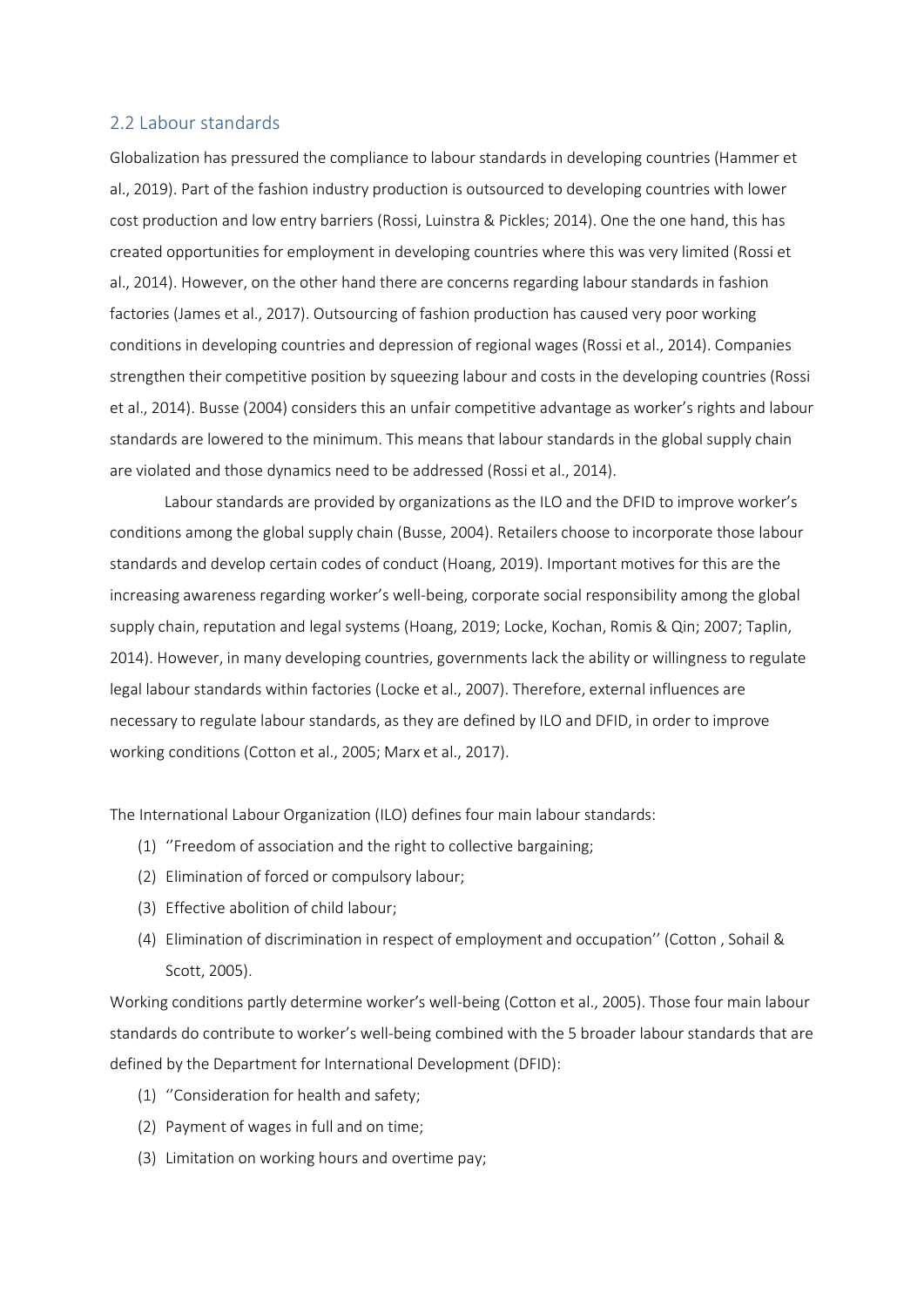- (4) Prevention of repeated casualisation (replacement of permanent employees by casual workers);
- (5) And application of social security regimes'' (Cotton et al., 2005).

Even though much attention is drawn to the issue recently, improvement of working conditions in the global supply chain remains questionable. Opposing the speed of consumption in the fast fashion industry is socially responsible purchasing (James & Montgomery, 2017). Socially responsible purchasing means that companies take into account ethical considerations in the whole production process, socially and environmentally (James et al., 2017). Labour standards, which ensure worker's basic rights, freedom and well-being (Cotton et al., 2005), are considered in socially responsible purchasing. Nevertheless, labour standards and human rights are violated in the global supply chain (Hammer et al., 2019). The developments in the fast fashion industry have lead to social and environmental issues in the global supply chain (James et al., 2017). Many initiatives and measures fail to detect suppliers' violation of workers' rights (Hoang, 2019). Many companies have integrated Codes of Conduct to improve international labour standards in their supply chains, however it seems ineffective (Hoang, 2019). Study shows that companies in the fashion sector can almost freely switch suppliers (Vogel, 2006). Complying to Codes of Conduct, meaning complying to certain labour standards, would mean higher costs for suppliers and simultaneously the risk of buyers moving to other, cheaper suppliers (Hoang, 2019). Therefore suppliers try to mislead compliance to Codes of Conduct.

#### <span id="page-8-0"></span>2.3 Literature review

The poor working conditions in fast fashion supply chains, indicate the need of organizations to take into account social and ethical aspects in supply chain management (Leire & Mont, 2010). However, both retailers and suppliers seem to be limited in their willingness or capacity to effectively improve labour standards. Gereffi (1999) defines buyer-driven supply chains as industries in which large retailers set up their production networks by exporting most of the production to third world countries. Buyer-driven industries profit from cheap production in high quantities. Suppliers in these buyer-driven fashion supply chain (Gereffi, 1999), have a very weak position in the global supply chain as they are considered powerless, desperate, vulnerable and passive compared to the buyers that drive the industry (Gereffi, 1999). They are expected to report positively about working conditions and their compliance to certain labour standards, even when this is in reality not the case (Hoang, 2019). Once standards actually are improved, costs increase and suppliers lose contracts with buyers who switch to lower cost suppliers (Hoang, 2019). Hence, compliance to certain labour standards or Codes of Conduct lack incentives for suppliers. Retailers on the other hand are much more powerful and squeeze suppliers on prices, quality and shorter lead times (Hoang, 2019). As long as these remain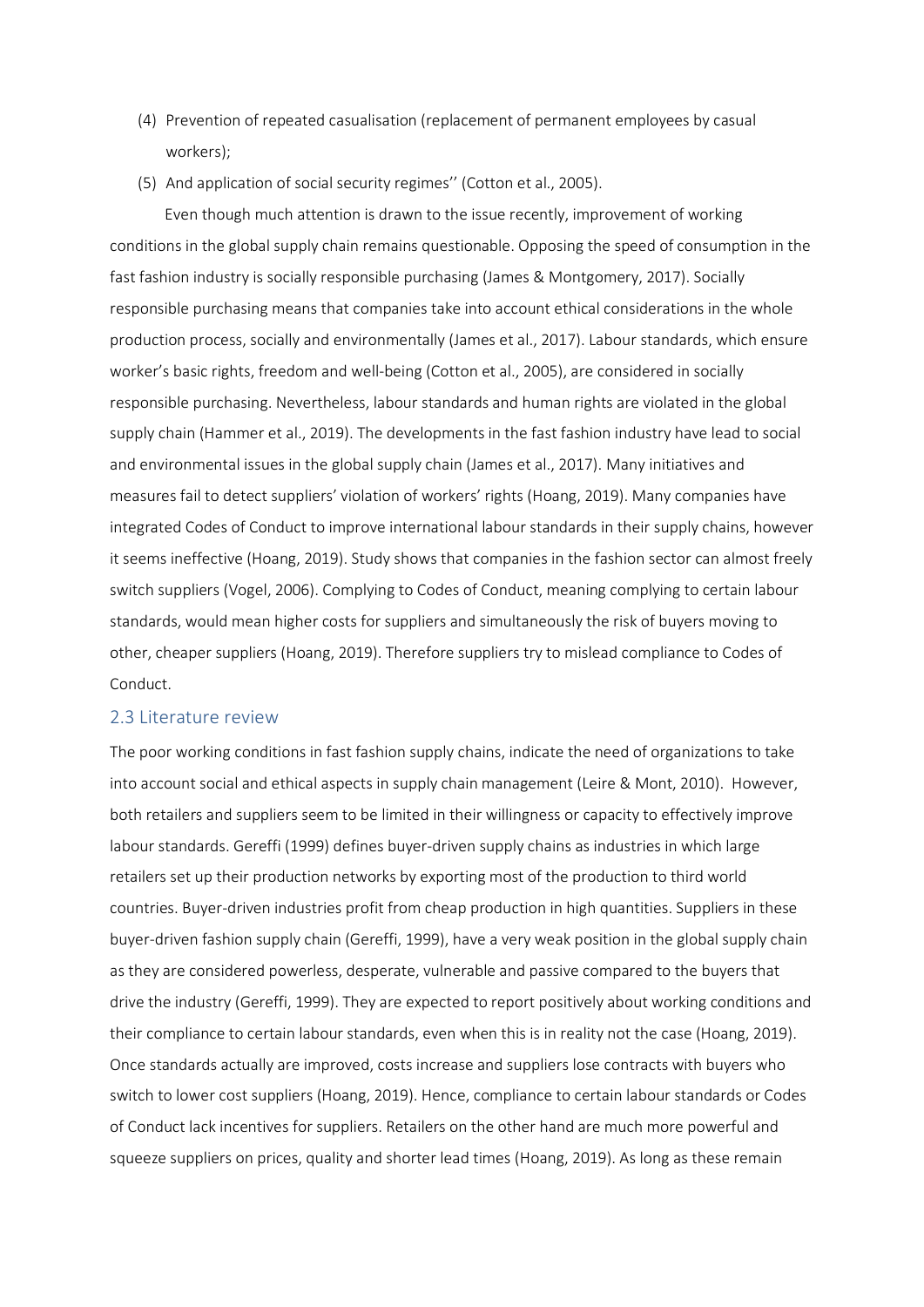buying practices in the global supply chain, compliance to Codes of Conduct or labour standards will be misleaded by suppliers.

The lack of incentives to comply to Codes of Conduct and labour standards, prevents a fundamental change in the fast fashion industry (James et al., 2017). According to James et al. (2017), this needs to be addressed in order to contribute to socially responsible purchasing, with special regard to labour conditions in the global supply chain in this paper. Retailers are in a better position to take responsibility for the working conditions in their supplier's factories, as they have more power to influence the supply chain (James et al., 2017). Nevertheless, suppliers are currently held responsible for complying to labour standards (James et al., 2017). Supplier's position is considered to be a powerless position, that currently is exploited by its retailers. Therefore, suppliers should 'acquire power' and increase their worker's awareness of their rights and minimum working conditions (Hoang, 2019). They should be enabled to take action, instead of just having to accept the exploitation and very high demand by their retailers (Hoang, 2019).

Research has mainly focused on the retailer and supplier relationship, for which the problems remain existing. There should be another focus in research to find different solutions for the problems that the fast fashion global supply chain is facing. One solution might be to look into what role the supply chain intermediary could play in regulating labour standards. Literature on what is already known about supply chain intermediaries will be reviewed in the following section.

#### <span id="page-9-0"></span>2.3.1 The RIT-framework

Child labour, hazardous working conditions, excessive working hours and poor wages remain a big problem for fast fashion suppliers in developing countries (Locke et al., 2007). Governments of these developing countries lack the ability to enforce labour laws and compliance to global labour standards is therefore highly absent (Locke et al., 2007). Labour standards and actual labour conditions are disconnected, however retailers and their suppliers find interest in hiding those labour violations (Locke et al., 2007). Due to the lack of regulation, suppliers have no interest in actually complying to labour standards, as costs will increase and retailers will probably move to another (cheaper) supplier (Vogel, 2006). This is a result of the varying interests of both retailers and suppliers in their relationship.

Abbott, Levi-Faur & Snidal (2017a) introduce a theory, the RIT-framework, on how regulating labour standards should be effectively done in practice. The RIT-framework recognizes that effective regulation of labour standards in practice involves a third party (Marx et al., 2017), as they expand reach and effectiveness of regulation activities (Abbott et al., 2017a). The RIT framework implies intermediaries (I) that mediate between the regulator (R) and the target that requires regulation (T). The previous regulation framework only involved the regulator (R) and the target (T). The regulator is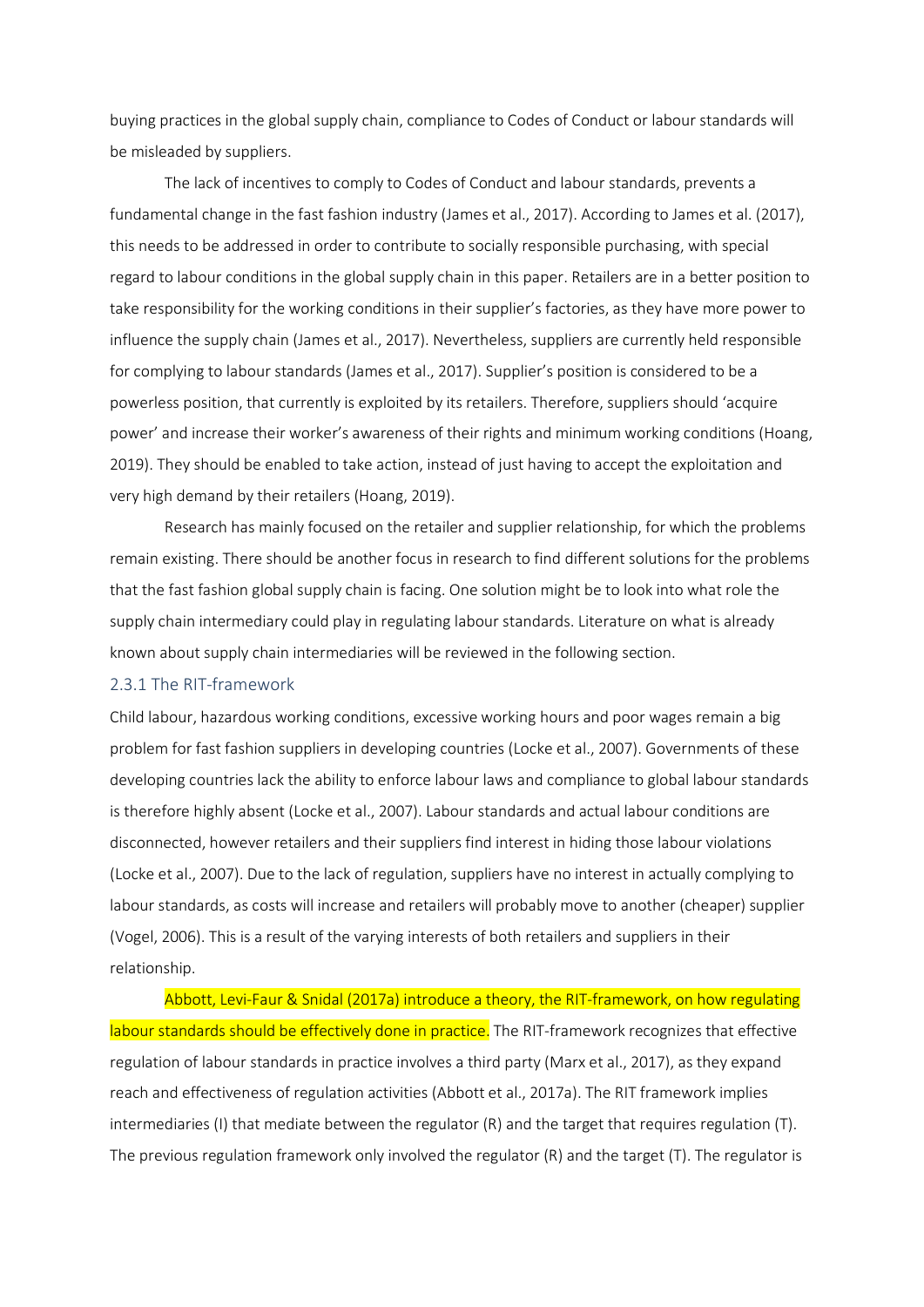then often the one with authority and the ability to regulate the behavior of T, however interests of both R and T may differ (Abbott et al., 2017b), which is the case for retailers and suppliers.

Suppliers should comply to certain labour standards in their factories, while at the same time be as cheap as possible for retailers. Retailers want their suppliers to be as cheap as possible or otherwise can easily switch to other suppliers (Vogel, 2006). It would be in the suppliers best interest to comply to the labour standards, however not if it means that the retailer switches supplier as costs increase while doing so. The direct retailer (R) - supplier (T) relation is not able to change the current situation in the global supply chain, as their interests are not aligned. Therefore R engages with possibly diverse intermediaries, who act in interest of both R and T, in order to effectively perform regulation, resulting in the RIT framework. The regulator adopts rules/regulations, after which intermediaries aim to change and regulate behavior of targets (Abbott et al., 2017b). In contrast to the regulator, the intermediary has the ability to effectively change the behaviour of the target (Abbott et al., 2017b).

Literature, so far, has mainly focused on the buyer-supplier relationship. However, it appears that the buyer and supplier alone are not able to solve the problematic circumstances in the global supply chain. The RIT-framework recognizes the importance of an intermediary in the buyer-supplier relationship, in order to control and regulate behaviour. The intermediary, mediating between buyers and suppliers, will be the focus of this research and the RIT-framework is included to explain why it is important to understand their role from their position in the supply chain.

#### <span id="page-10-0"></span>2.3.2 Supply chain intermediaries

Supply chain intermediaries are organizations that mediate between buyers and suppliers in the supply chain using their own resources (Hickson et al., 2008). According to Taplin (2014), they focus on product development as well as locating suppliers with the lowest cost possibilities and therefore promote retailer's potential. The global fast fashion supply chain entails high risks for both suppliers and retailers (Vedel & Ellegaard, 2013). Retailers are not willing or do not have the ability to account for those risks and therefore intermediaries aim to reduce the risk of global sourcing (Vedel et al., 2013). The main risks that this paper will focus on are non-compliance to labour standards, mutual dependencies of retailers and suppliers and their varying interests. Those risks are already extensively explained in previous sections. Another risk that is explained by Vedel et al. (2013) is opportunistic behaviour of suppliers. Due to the lack of ability to monitor, contract, and control supplier's behaviour by retailers, suppliers might seek for opportunities to reduce costs regarding product quality or corporate social responsibility. Intermediaries are in a better position to monitor and control, for which they might be able to limit opportunistic behaviours successfully and reduce risks (Vedel et al., 2013).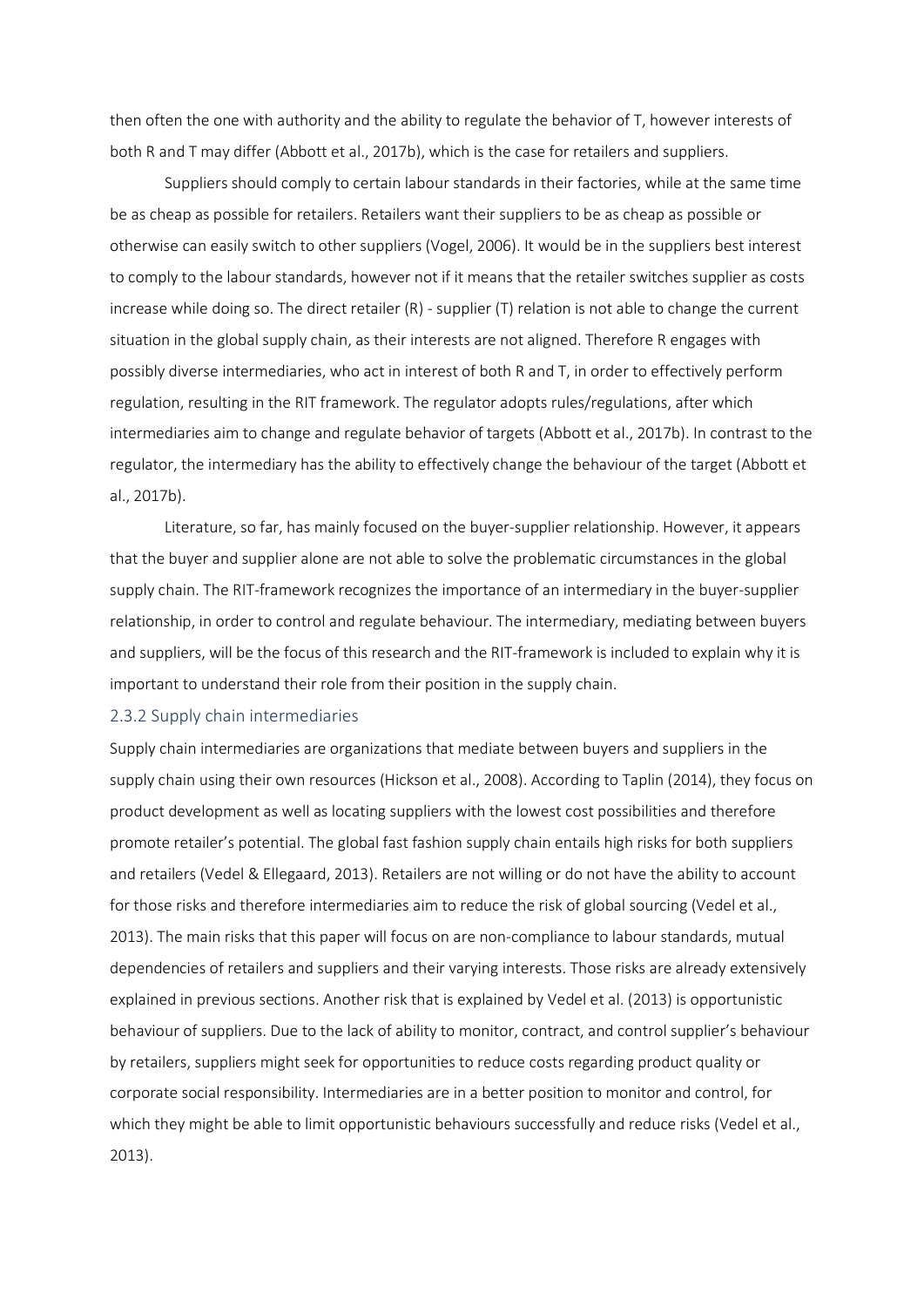Vedel et al. (2013) distinguish three different types of supply chain intermediaries: The traditional agent; the sourcing agent; and the import intermediary. All three supply chain intermediary types are able to find and select the right supplier for retailer companies, to mediate between any possible cultural distance between supplier and retailer and to maintain strong relationships with their customers (Vedel et al., 2013). This study will solely focus on a sourcing agent, who possesses the appropriate resources and knowledge of products, processes, customers and suppliers in order to control, secure and monitor quality and production and besides possesses the ability to follow up on suppliers (Vedel et al., 2013). The sourcing agent possesses more resources and knowledge to reduce risks than the traditional agent, while having less responsibility for logistic issues than the import intermediary (Vedel et al., 2013). The sourcing agent is the intermediary mostly engaged with sustainability initiatives, including labour issues, and operating in both interest of buyer and supplier (Cole et al., 2020; Vedel et al., 2013) and therefore the focus in this paper.

#### <span id="page-11-0"></span>2.3.3 What do we not know yet?

Supply chain management involves activities that have to do with the collaboration and coordination of all actors in the chain: suppliers, intermediaries and retailers (Hickson et al., 2008). Retailers face difficulties to constantly and properly monitor events in the global supply chain, leading to increasing complexity of supply chain management (Hickson, Wirth & Morales; 2008). Referring to the increased complexity in the supply chain, lead firms make use of supply chain intermediaries, which help them to reduce this complexity by providing support in the supply chain management (Hickson et al., 2008). The retailer-intermediary relationship is beneficial as it reduces risks and the complexity of supply chain management (Taplin, 2014).

Currently, a big problem in the fashion supply chain are the working conditions in factories, increasing the complexity of supply chain management (Hammer et al., 2019; Hoang, 2019). Retailers become more demanding regarding low costs and high efficiency, pressuring the working conditions in supplier's factories (Perry et al., 2019). Besides, the increasing ethical awareness of labour standards in the global supply chain implies certain risks for retailers in outsourcing, regarding reputation, negative publicity and ethical misconduct by violation of labour standards in supplier's factories. This shifts the focus of retailers towards ''looking good'', to just ensure a good reputation, while less caring about actually ''doing good'', regarding the actual circumstances in those factories (Taplin, 2014). Increasingly, and given attention to the current situation and the poor working conditions in supplier factories in fashion supply chains, intermediaries are required to also focus on labour standards issues in supplier factories (Cole et al., 2020; Hammer et al., 2019). Even though we know that intermediaries reduce complexities and risks in supply chain management, literature lacks insight in how this applies to the regulation of labour standards in the fashion supply chain.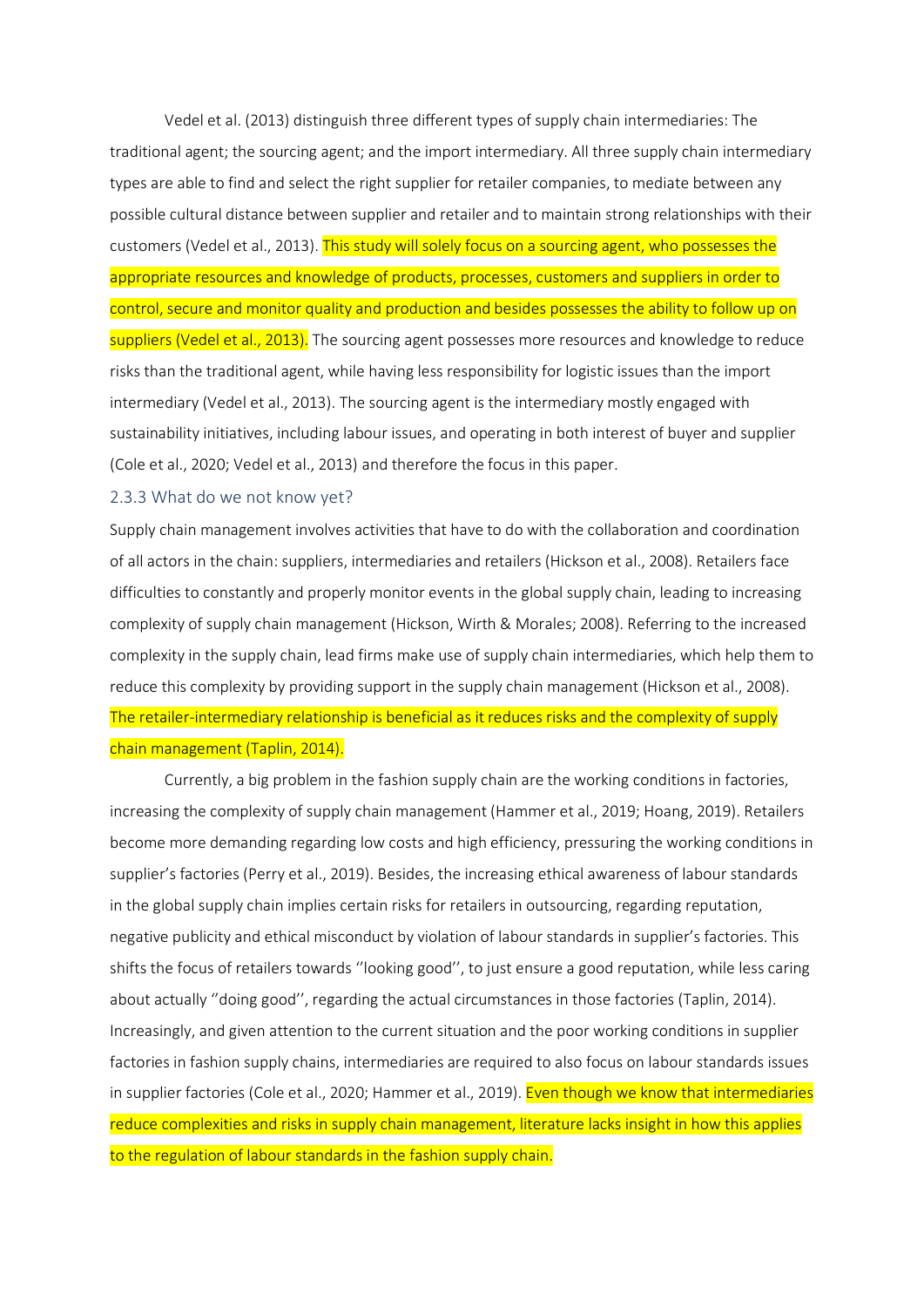Intermediaries look for the most beneficial combinations of retailers and suppliers in the global supply chain (Taplin, 2014). The most beneficial option often means the cheapest supplier in the retailer's interest. This leads to low wages and low health - and safety standards for workers in factories, implying that the cheapest combination for retailers does not necessarily mean the most beneficial combination for both parties (Taplin, 2014). The supply chain intermediaries, however, simultaneously want the best combination in interest of the suppliers. Therefore they aim to regulate production under certain minimum labour standards, among other things minimum wages and safety requirements (Taplin, 2014). This research aims to investigate how exactly intermediaries regulate those labour standards and how this contributes to improvements in the supply chain.

<span id="page-12-0"></span>2.4 Theoretical framework for the regulating role of supply chain intermediaries in the global supply chain

The RIT-framework, as explained previously, is used as the basis for the theoretical framework as it explains the position of the intermediary in the supply chain and the importance of including a third party in regulation practices (Abbott et al., 2017b). The RIT-framework explains the ambiguous role of intermediaries, because they mediate between on the one side buyers and on the other side suppliers, given their conflicting interests. According to this complexity, we should understand their role and their contribution. Little so far is known about the exact role of intermediaries, except for the study of Cole et al. (2020), explaining the role of intermediaries in compliance to sustainability practices in general. In this research I will focus on the role of intermediaries in regulating labour standards within the fast fashion global supply chain specifically. Nevertheless, the study of Cole et al. (2020) provides good and useful insight in the role of intermediaries in a wider context. The study of Cole et al., (2020) will therefore be included in the theoretical framework about the role of supply chain intermediaries.

#### <span id="page-12-1"></span>2.4.1 Value adding practices of intermediaries

Cole & Aitken (2020) have done research to the role of supply chain intermediaries in compliance to sustainability practices. Generally, supply chain intermediaries provide a bridge between buyers and suppliers (Cole et al., 2020). Through this bridging role, supply chain intermediaries can add value to the buyer-supplier relation. Cole et al. (2020) have found 4 value adding practices of supply chain intermediaries in the supply chain, which are:

1) Knowledge development;

Supply chain intermediaries as well add value through knowledge development. They contribute to the development of an equal understanding of what the best socially responsible practices are. Informational asymmetries between buyers and suppliers are reduced and there is knowledge of what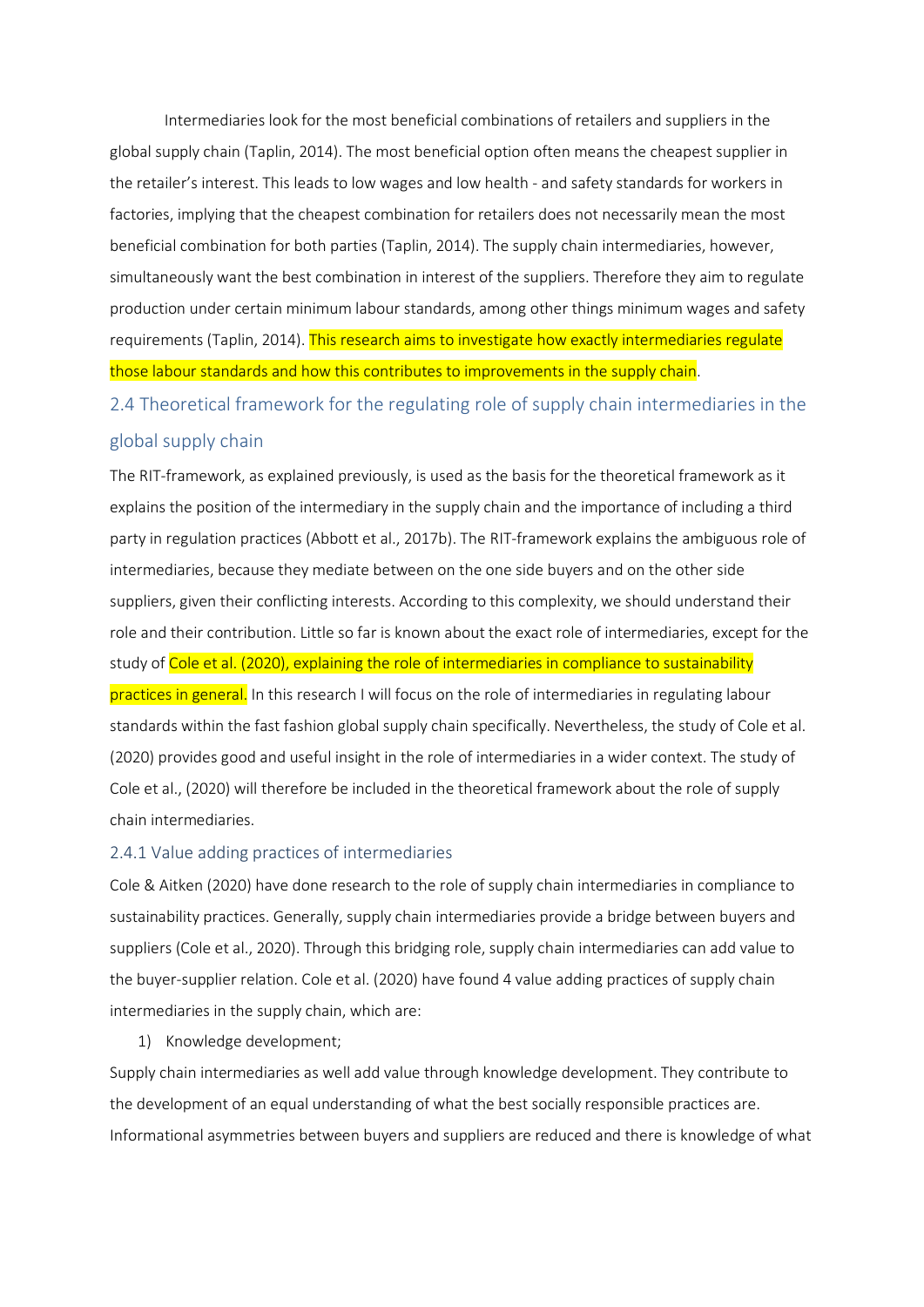to expect from one another (Cole et al., 2020). The supply chain intermediaries help to develop equal knowledge on a social issue between all parties in the supply chain.

#### 2) Information transfer;

The bridging role of intermediaries between suppliers and buyers enables them to provide information flows that create opportunities for both buyers and suppliers (Cole et al., 2020). The intermediaries facilitate information exchange, while reducing information asymmetry and promote transparency in the supply chain (Cole et al., 2020).

3) Risk management;

Supply chain intermediaries reduce risk through providing transparency, a focus on hazardous behaviours and through providing education on improved behaviour to reduce poor practices that negatively impact the supply chain (Cole et al., 2020). Risk management can support suppliers to address and overcome barriers they encounter when improving certain conditions (Cole et al., 2020). Besides, the supply chain intermediary is operating in a big network, in which they have access to information on opportunities and threats before buyers and suppliers do (Cole et al., 2020). Through their bridging role, supply chain intermediaries reduce risks in the potential buyer-supplier relationship.

4) Capability support.

Lastly, supply chain intermediaries have the expertise and ability to improve certain behaviour within the supply chain, that buyers do not have. They are in a position to facilitate behavioural improvement of both suppliers and buyers. The intermediaries provide guidance, stimulate abilities and motivation in the pursuit of sustainability practices (Cole et al., 2020).

According to Cole et al. (2020), the value adding practices in the role of supply chain intermediaries eventually result in a positive behavioural change of both suppliers and buyers, regarding sustainability and therefore provide positive consequences for society. This literature describes the role of supply chain intermediaries in the buyer-supplier relationship in relation to sustainability practices, including environmental - and labour issues, and the transition to socially responsible purchasing within global supply chains (Cole et al., 2020). Therefore the study of Cole is applied during the interviews of this research, by focusing on these practices with regard to the regulation of labour standards in the fashion supply chain specifically. This study distinguishes from the study of Cole et al. (2020) by focusing solely on the labour standards in the fast fashion industry. Improving working conditions and the compliance to labour standards belong to socially responsible purchasing (James et al., 2017), however literature does not provide insight in how supply chain intermediaries contribute to the regulation of labour standards specifically.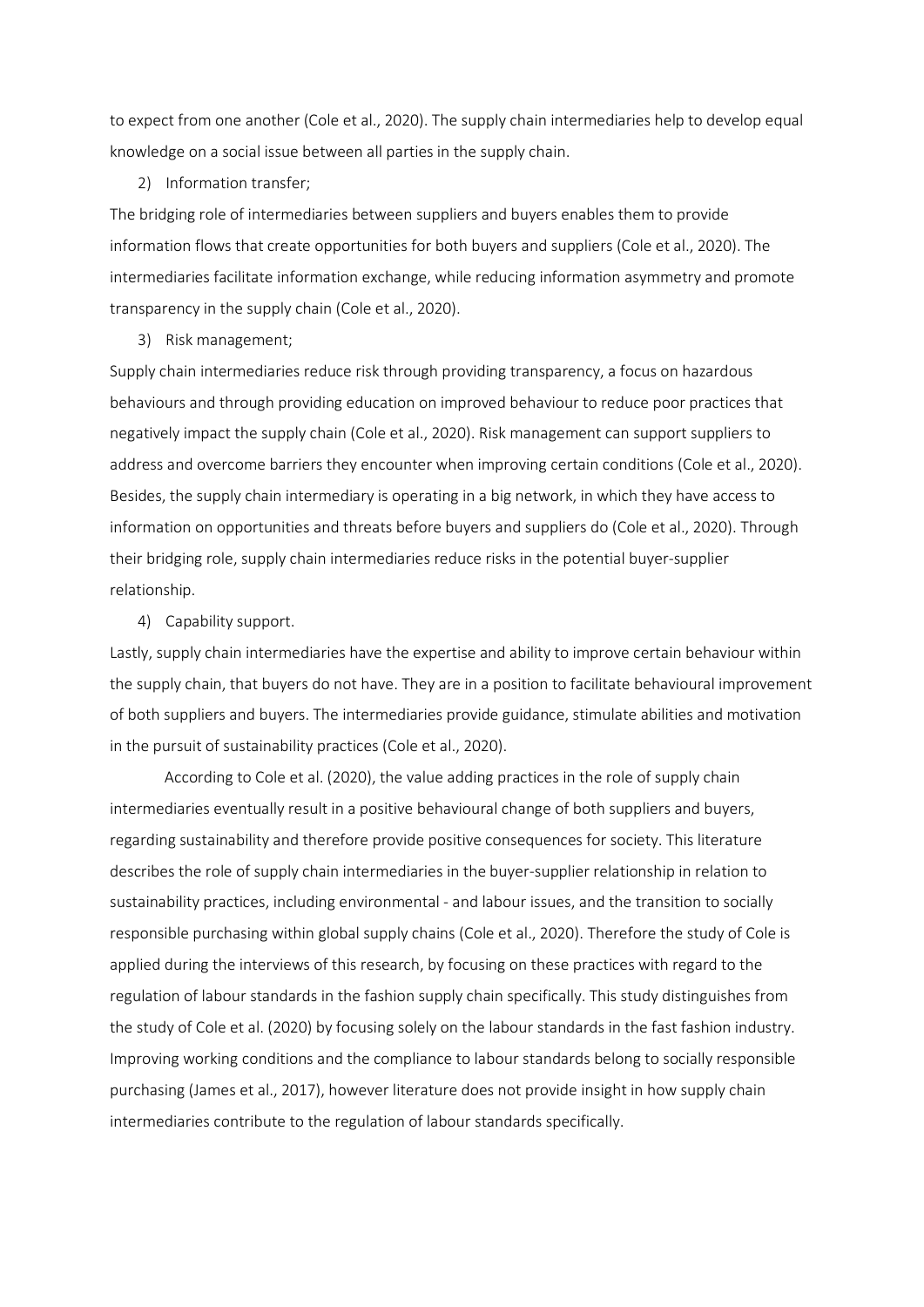#### <span id="page-14-0"></span>2.4.2 Capacities of supply chain intermediaries

The following is based on a conceptual paper of Abbott et al. The information is not based on empirical research. Abbott et al. (2017b, p. 6) define intermediaries in their conceptual paper as: ''any actor that acts directly or indirectly in conjunction with a regulator to affect the behaviour of a target.'' Their role can either be described as formal or informal; they act either in public or private interest; and their actions are motivated by functional or power thought and allows for more complex forms of regulation (Abbott et al., 2017b). Four capacities of intermediaries can be described that contribute to regulation efficiency and to the value-adding practices defined by Cole et al. (2020) (Abbott et al., 2017b):

#### 1) Operational capacity

Those operational capacities include: provide certain services; providing advice; support implementation of rules; monitor behaviour of the target; and when necessary, enforce rules (Abbott et al., 2017b). Regulators often lack access to their targets, which makes them less able to perform those activities themselves.

#### 2) Expertise

Supporting operational capacities is intermediaries' extensive knowledge about regulation, including implementation -, monitoring - and enforcing activities (Abbott et al., 2017b).

#### 3) Independence

Enhancing regulation capacities as well, is the intermediary's independence from both the regulator and the target. Therefore regulation does not get affected by conflicting interests (Abbott et al., 2017b).

### 4) Legitimacy

On top of the intermediaries' expertise and independence, intermediaries have more legitimacy in relation to targets than regulators do (Abbott et al., 2017b).

The regulation process can be described on the basis of the ANIME framework: (Agendasetting, Negotiation, Implementation, Monitoring and Enforcement of rules) (Marx et al., 2017). The role of the intermediary starts in the implementation phase (Abbott et al., 2017b). Intermediaries clarify regulatory rules, by means of for example codes of conduct, and when necessary adapt them to the specific circumstances of the supplier. They also provide trainings, advice and even material support if necessary for suppliers to comply to those set rules. Thereafter, the target's performance has to be monitored, in order to find out whether the implementation was effective (Abbott et al., 2017b). Enforcing regulation implies that intermediaries establish desired behaviour of the target by providing guidance for how to comply to the rules and eventually enforce those rules by providing incentives or sanctions (Abbott et al., 2017b). Intermediary's effectiveness in regulation is influenced by their ability to implement, monitor and enforce compliance to set rules (Marx et al., 2017). This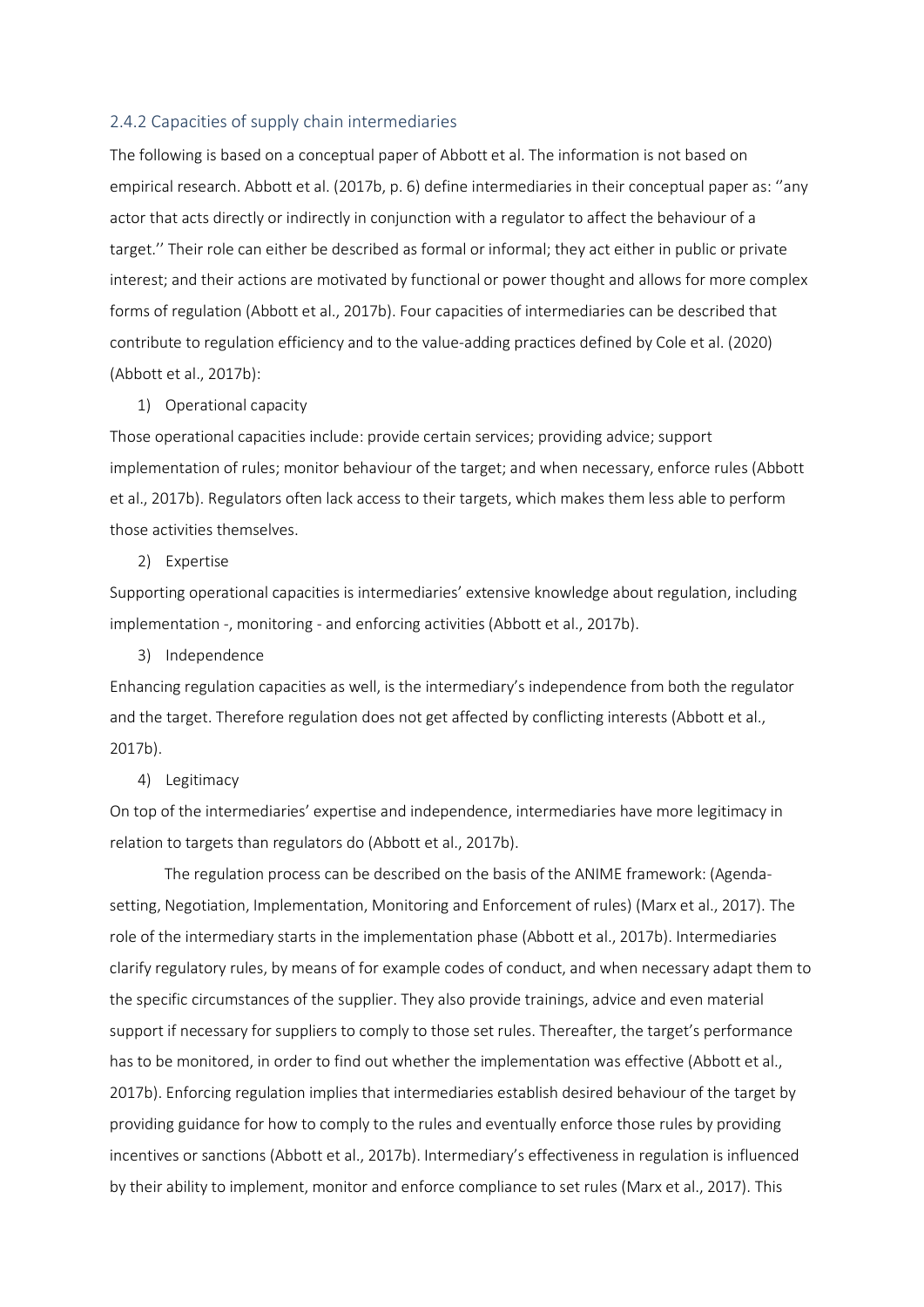conceptual paper of Abbott et al. will be applied in this empirical research to the role of supply chain intermediaries in regulating labour standards.

This paper will focus on what this regulating position of intermediaries does for the regulation of labour standards in the fast fashion supply chain. In developing countries there are high levels of uncertainty, causing high risks (Vedel et al., 2013). Many retailers are not prepared to take these risks and the costs with it, for which they rely on supply chain intermediaries (Vedel et al., 2013). The intermediaries, given their capacities (Abbott et al., 2017b), aim to reduce the risk (Vedel et al., 2013), however, how does this affect the regulation of labour standards in supplier's factories? Does evening out opportunistic behaviour and information assymetries lead to compliance to labour standards? This study seeks to understand the role of supply chain intermediaries in regulating labour standards in fast fashion supply chains on the basis of the four value-adding practices, supported by the four capacities of intermediaries to perform regulation activities and whether this provides behavioural improvements in the supply chain (Abbott et al., 2017b; Cole et al., 2020; Marx et al., 2017).

## <span id="page-15-0"></span>2.5 Conceptual framework

### <span id="page-15-1"></span>2.5.1 Sensitizing concepts

The sensitizing concepts below explain the supply chain intermediary and the regulation of labour standards in theory. The aim is to investigate how supply chain intermediaries contribute to the regulatory potential to regulate labour standards in the buyer-supplier relationship/ supply chain, on the basis of those theorized capacities and practices. The sensitizing concepts as illustrated below, will be used during data collection and data analysis.



#### *Figure 1 – Regulation of labour standards (regulatory potential)*

The regulation activities are defined by means of those 4 practices. These regulation practices will be focused on during the interviews to discover the regulating role of intermediaries in the fashion supply chain.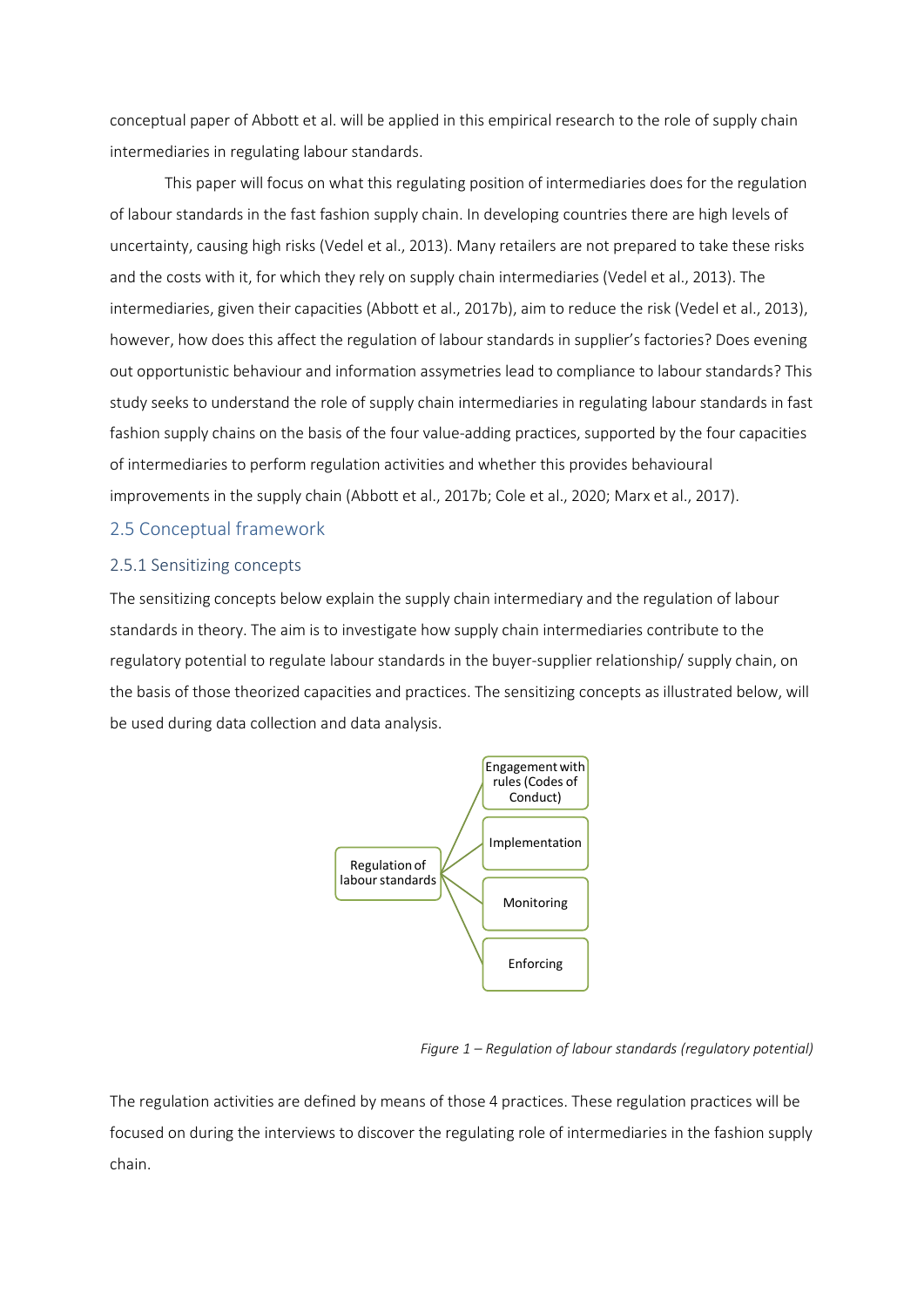

#### *Figure 2 – Supply chain intermediaries*

Supply chain intermediaries are as well defined in the theoretical framework. Different capacities are conceptually addressed to them and four different value-adding practices are identified by Cole et al. (2020). Those capacities and value-adding practices are considered during the interviews and it is researched how intermediaries could potentially use these practices to contribute to the regulation of labour standards in the supply chain.

<span id="page-16-0"></span>



Figure 3 illustrates the mediating role of the supply chain intermediaries that this paper will investigate. There is a dependent buyer-supplier relationship that requires regulation of labour standards to which supply chain intermediaries might contribute. The sensitizing concepts, which are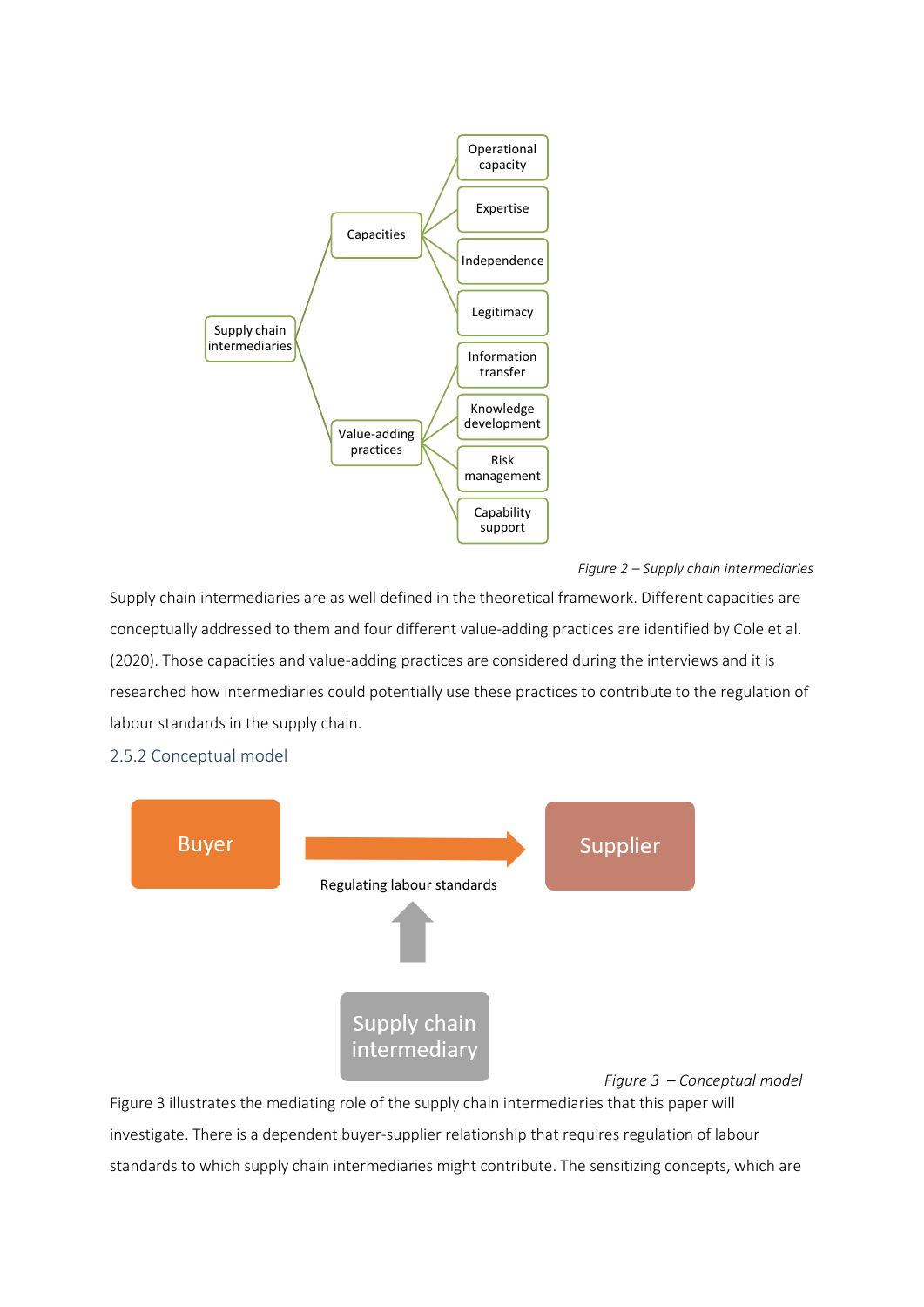showed in 2.5.1, explain regulating labour standards and supply chain intermediaries and how those concepts will be used throughout the research and data collection.

The current situation is problematic and labour standards are violated (Hammer et al., 2019). There is a high need for regulation of labour standards and an improvement of the situation. Supply chain intermediaries mediate between buyers and suppliers and their role in regulating labour standards (figure 1) in the fast fashion supply chain is researched in this paper by means of their capacities and value-adding practices (figure 2) and how this contributes to the regulation of labour standards.

## <span id="page-17-0"></span>3. Methodology

This research aims to investigate the role of supply chain intermediaries in regulating labour standards in the global supply chain. This chapter elaborates firstly on design of the research, which methods will be applied and why. Afterwards the sample selection will be explained, followed by the methods for data collection. Then will be discussed which methods will be applied in the data analysis. Lastly, limitations of the research and research ethics will be addressed and an epistemological reflection will be provided.

## <span id="page-17-1"></span>3.1 Research design

This research was based on qualitative research methods. Qualitative research aims to gain deeper understanding on social phenomena (Fossey, Harvey, McDermott & Davidson; 2002). The aim is to develop a deeper understanding of the role of supply chain intermediaries in governing labour standards in the global fast fashion supply chain. Besides, qualitative research provides the opportunity for respondents to share elaborate thoughts and ideas on the topic, as well contributing to a better understanding of the issue (Symon & Cassell, 2012). There has yet been done little research on the subject of supply chain intermediaries and qualitative research was therefore required in order to gain deeper insight into the subject.

The qualitative research was executed on the basis of interviews within a descriptive study. The interviews were conducted with employees of different supply chain intermediaries operating in the fashion industry. The interviews have focused on discovering the role of intermediaries in the supply chain regarding the regulation of labour standards.

This research has followed an abductive research approach. This approach aims to discover new empirical findings combined with a provided theoretical background on the researched concepts (Timmermans & Tavory, 2012). This research is provided with an extensive theoretical background and has explicitly defined the researched concepts, while aiming to discover new information about the role of intermediaries in regulating labour standards specifically in the fashion supply chain, which is something that has barely been researched before. Even though existing theory is used, it is less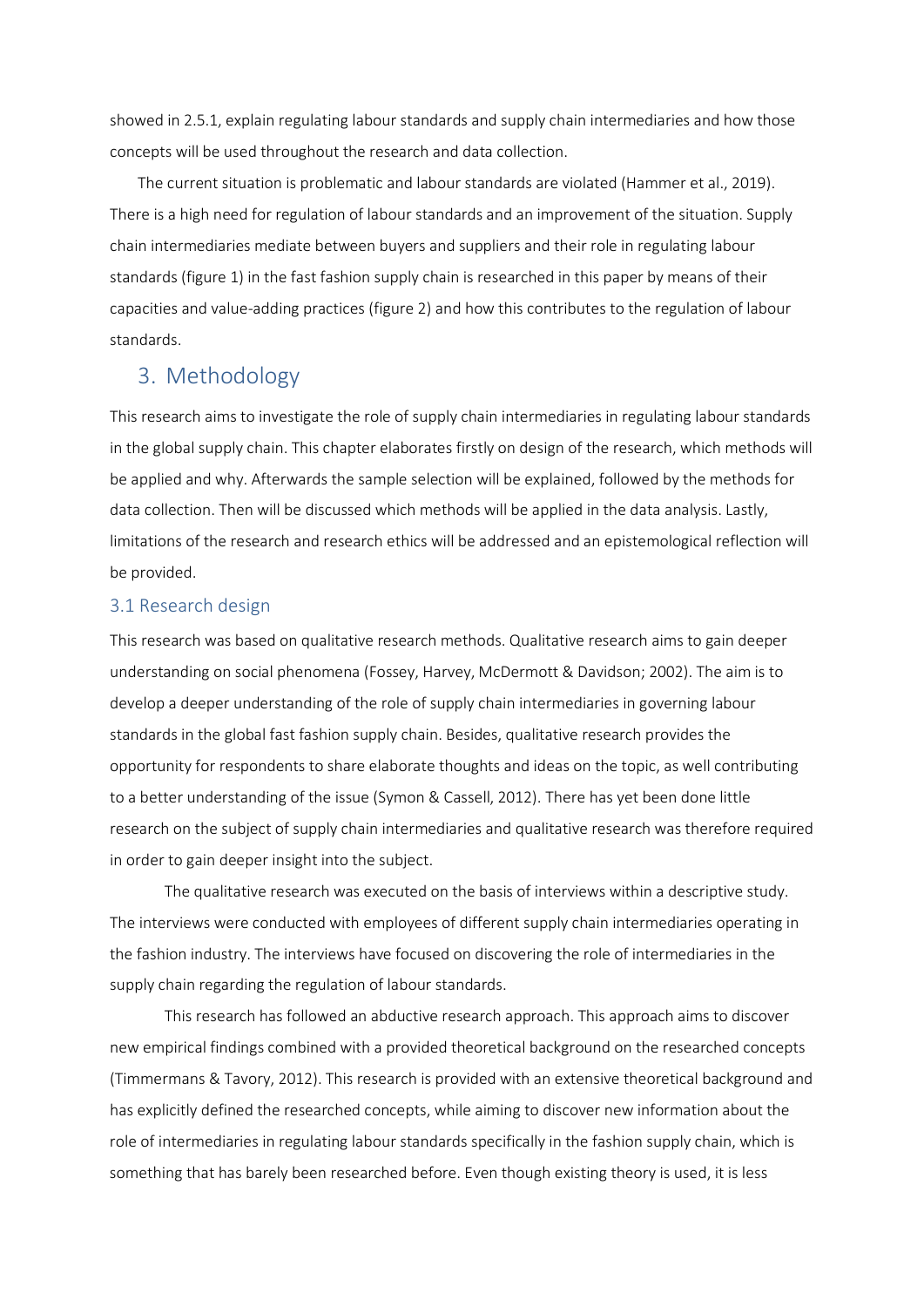appropriate to use a deductive approach, as we do not know anything yet about the role of supply chain intermediaries in regulating labour standards in the fashion supply chain. The abductive approach, however, takes into account this theoretical background aiming to simultaneously discover new interesting information on the topic (Timmermans et al., 2012). This research has theorized the role of supply chain intermediaries as described in already existing literature, substantiated by literature about regulation practices. This theory was used to guide the researcher through a part of the interviews during data collection, however the researcher has as well been open for new information, thoughts and experiences provided by the interviewees. There has been room for the interviewees to openly talk about their role in the supply chain, contributing to the understanding of the role of intermediaries in the regulation of labour standards in the fashion supply chain.

The underlying philosophy for this research is critical realism, thereby the research will be done in an interpretative way. According to the critical realism perspective, reality is subject to human factors (Bleijenbergh, 2013). Certain human factors, like our senses, thoughts and images, might shape/influence what we consider reality. Critical realists recognize that those factors might get involved in a researched reality, because reality does not exist without human perceptions, theories and constructions (McEvoy et al., 2006). In this research is aimed to research a reality regarding the global supply chain and the role of supply chain intermediaries. However I, as a researcher, can only observe this reality with my senses, thoughts and images. The critical realist approach considers those human factors during the research, shaping reality while taking into account human interference. Besides, social realities only exist when it is in the researcher's ability to observe them (Scott, 2017). The researcher did not have unlimited access to data sources, for which the researcher's reality is based only on sources that have been access to. This means that the researcher's reality has been based on the reality of seven different interviewees, who as well have their own realities created by their senses, thoughts and images. Critical realists aim to create a deeper level of understanding of a phenomenon, aligning why my aim of this research (McEvoy et al., 2006).

#### <span id="page-18-0"></span>3.2 Data collection

This research has focused mainly on data collection by means of interviews. Interviews have been conducted with employees of supply chain intermediaries operating in the fashion industry. The interviews have allowed the researcher to better understand something by experiences and explanations of the interviewees (Symon et al., 2012). Interviews were semi-structured, having left space for the researcher to be flexible during the interview, while providing guidance throughout the interview (Maxwell, 1996). The interview guides contained pre-determined themes based on theoretical findings from chapter 2, in order to cover all the important aspects of the research question, while leaving enough space for opinions, experiences and thoughts of the interviewee. Each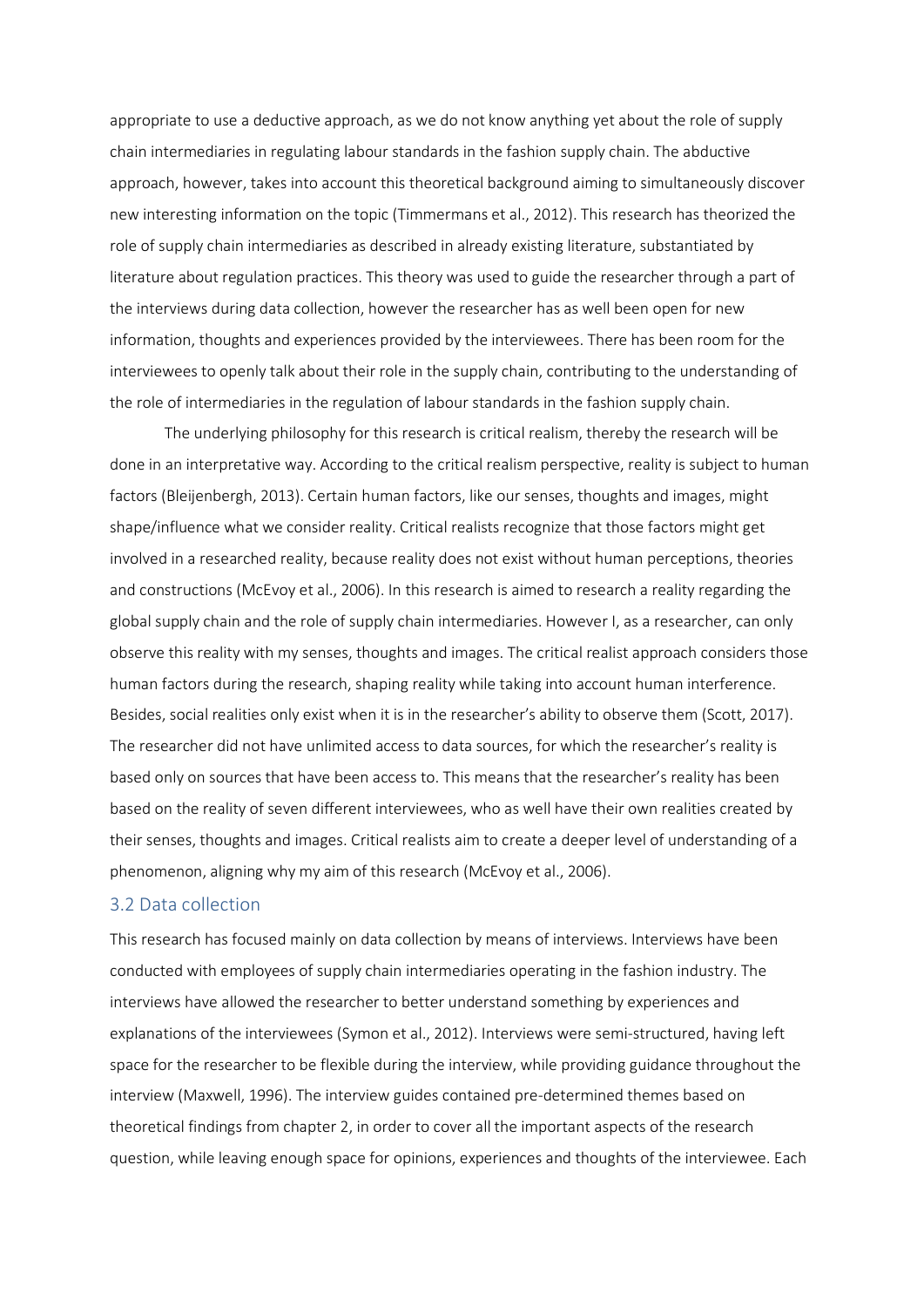interviewee was asked to provide feedback at the end of the interview, regarding the interview questions, and whether they had anything interesting to add. This has provided the researcher with some more questions for following interviews, that again lead to interesting findings. The feedback was evaluated and incorporated in the interview guide in order to optimize following interviews. The final interview guide is provided in appendix A.

Seven interviews were conducted, all lasting between  $1 - 2.5$  hours. This research aimed more detailed in-depth interviews instead of focussing on quantity, as this research focusses on the in-depth role of intermediaries in regulating labour standards. The interviewees were mostly contacted via LinkedIn. Contacting potential interviewees via LinkedIn allowed for pre-checking interviewees' professional backgrounds and interests and thereby pre-selecting them based on the fit to the topic of responsible supply chain issues. Intermediaries are highly inaccessible, since they are not very known and it is hard to get in contact with them. Therefore the Snowball sampling has been an effective method to gain access to interviewees (Vedel et al., 2013). Snowball sampling uses participants of the research for finding more participants for the research (Goodman, 1961). The first interviewee has posted a picture of the interview on his LinkedIn, through which the researcher was able to get some more respondents. Besides, other interviewees have brought researcher in contact with colleagues that could have been interviewed. The interviewees had to meet the criteria of working for a supply chain intermediary operating in the fashion industry. Therefore they would require experience with sourcing activities and with working with both retailers and suppliers. The interviewees were all working in different departments of different supply chain intermediaries, for which the intermediary´s role could be explored from many different perspectives. The interviews have provided a good understanding of the role of supply chain intermediaries in the fashion supply chain regarding the regulation of labour standards. The positions the interviewees were holding at the time of the interview are provided in table 1 below. Some interviewees have held different positions in several intermediaries, which is not provided in the table below. Therefore the years of experience the interviewees have in the fashion industry and in supply chain management is provided in another column, as this as well determines how much information they were able to provide during the interview.

| Interviewee    | Department                                | Years of experience in the |
|----------------|-------------------------------------------|----------------------------|
|                |                                           | fashion sourcing business  |
| R1             | Head of productivity / strategic director | 8 years                    |
|                | for growth and development                |                            |
| R <sub>2</sub> | Sales manager                             | 10 years                   |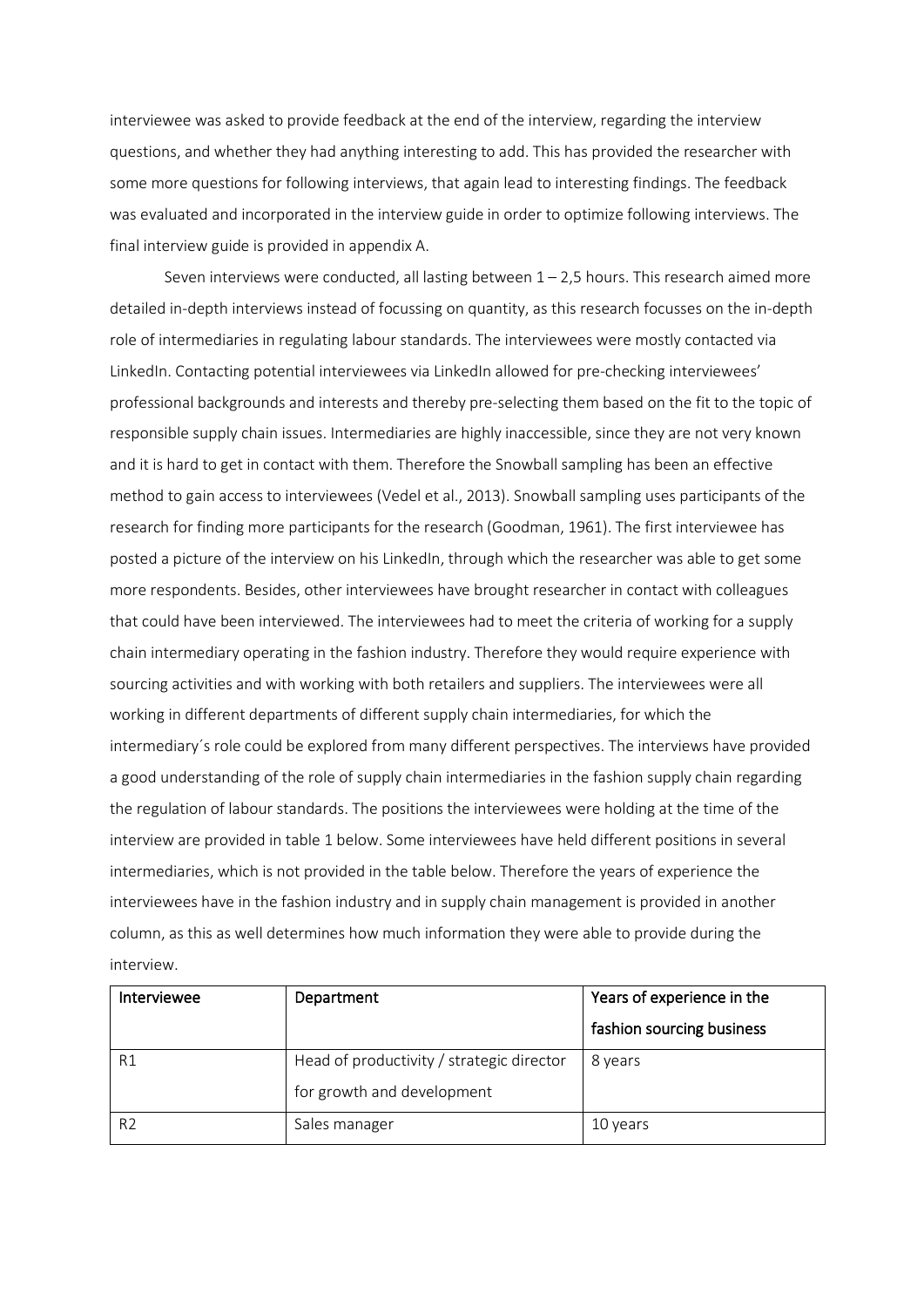| R <sub>3</sub> | CEO sourcing department & president of | 31 years |
|----------------|----------------------------------------|----------|
|                | supply chain                           |          |
| R4             | Director                               | 29 years |
| R <sub>5</sub> | Social and environmental affairs       | 15 years |
| R <sub>6</sub> | Head of vendor social compliance       |          |
| R7             | Sourcing agent                         | 35 years |

*Table 1 – interviewee's background*

Almost every interview was recorded and afterwards transcribed and analysed, provided that the interviewees have allowed for recording. Only one interviewee did not allow recording of the interview, due to confidential issues. Instead of recording this interview, extensive notes were written down during this interview. Provided that this interviewee as well had limited time for the interview, an adjusted interview guide was used for this interview. Recording and transcribing has allowed for elaborate analysis and improved reliability and validity of the research. Due to privacy considerations, the interviewees will remain anonymous and their names are not mentioned throughout the paper. Instead, they are referred to by using abbreviations for each interviewee by R1 until R7, as you can as well see in table 1.

The interviews have been supported by a factory audit report, which was provided by one of the interviews and some publicly available documents, like codes of conduct and sustainability reports, were read as well, in order to be well prepared for the interviews. Documents provide background information or information substantiating interview data (Symon et al., 2012). The document that was provided by one of the interviewees has been analysed and included in the research as it supports interview data of different interviewees. Besides, because the interviewees were approached via LinkedIn, their backgrounds and LinkedIn profiles were looked at before the interviews in order to ask more specific questions about their work.

On top of the interviews and the reviewed document, the researcher has taken notes throughout the whole research period, including writing down ideas and thoughts emerging during the research process. Interviews were recorded, which has allowed the researcher to as well take notes during the interviews. These notes have as well improved reliability and validity of the research as it has provided the researcher with knowledge throughout the whole research process that could be used during the data analysis.

## <span id="page-20-0"></span>3.3 Data analysis

After data collection, the data was analysed. The analysis of the data has been done in an interpretative way, taking into account the interviewee's and the researcher's realities. The interpretive analysis acknowledges that a reality is constructed by human actors and that each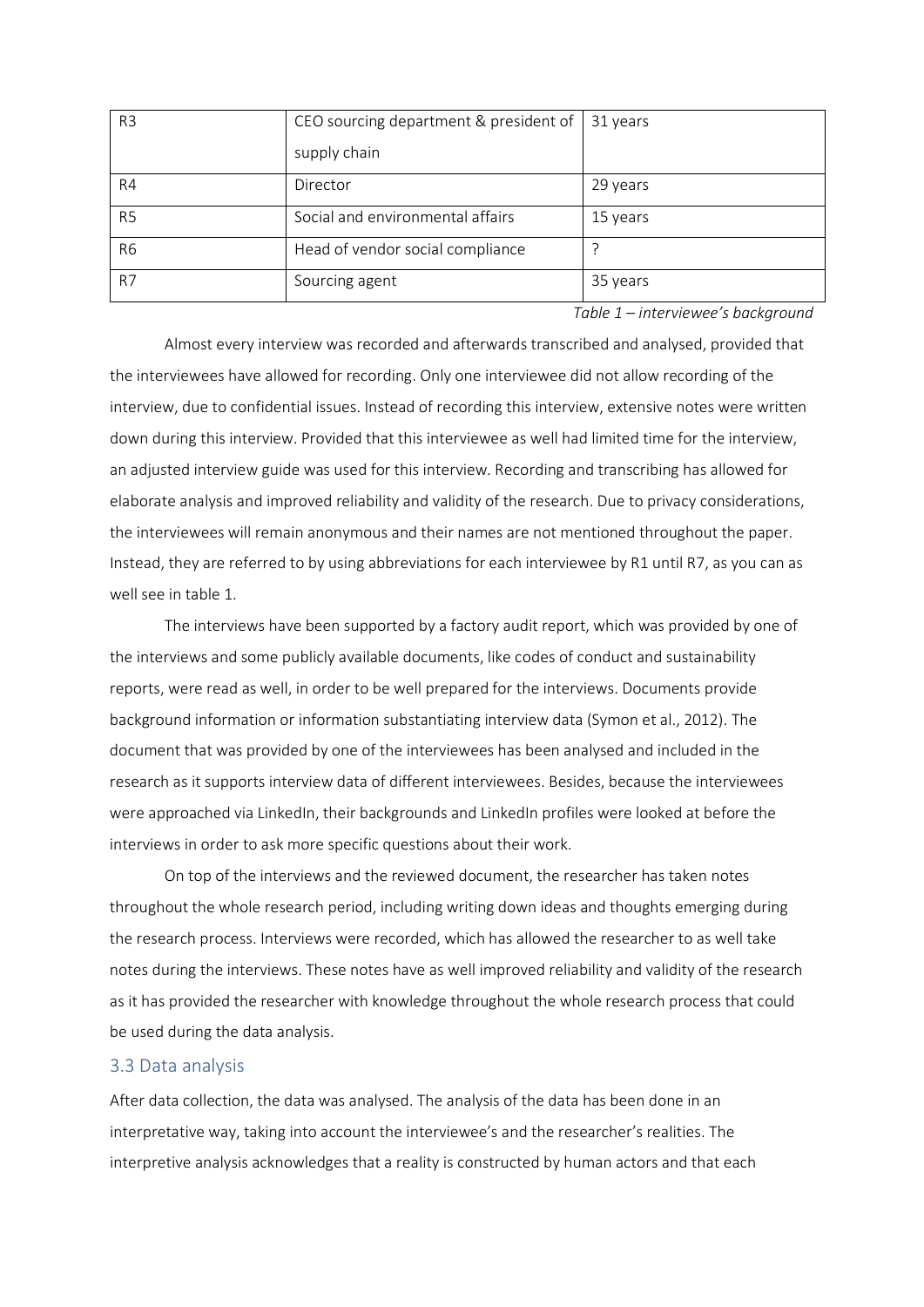individual creates their own reality (Walsham, 2006). Taking into account the interpretive nature of each interviewee's and the researcher's reality by applying the interpretive research method contributes to the validity of the research. Besides, the researcher's reality depends on what is in her ability to observe (Scott, 2017), combined with her own ideas, thoughts and images. The human factor in constructing realities, therefore, is taken into account by choosing an interpretative analysis (Walsha, 2006), corresponding to the critical realism philosophy as described previously. This research has followed a qualitative analysis method by conducting and analysing interviews and documents. Like explained above, the interpretation has been done in an abductive way. After all interviews were transcribed, the analysis had started by reading through the transcripts, gaining first insights and understandings on the study. During this pre-analysis phase (Elliot & Timulak, 2005) , the researcher took notes on interpretations and emerging ideas, which were used in further analysis.

After the preparation of the data and the pre-analysis, meaning was given to the data by addressing codes. Codes have been used to address meaning to and to interpret the data (Bleijenbergh, 2013). The codes have provided the researcher the ability to structure and analyse the data (Babbie, 2001). Open coding has allowed the researcher to explore the data and address emerging codes to remain open for all information that the interviewees provided during the interviews. These codes were grouped together under overarching themes by applying axial coding. There was no pre-determined amount of codes and codes have emerged during the analysis. An example of an open code that emerged through the research is trainings & education. This code eventually is grouped under the theme improving working conditions among some other codes, like consumer awareness and digitalization. On top of the open codes, there were 4 codes that were predetermined based on the theoretical background. These codes are: Knowledge development; Information transfer; Risk reduction; and Capability support. Those are grouped together under valueadding practices of intermediaries. The remaining codes have as well been grouped together into four overarching themes, through axial coding, based on which the results are outlined. Those themes are the position of the supply chain intermediary in the supply chain. This includes both the relationship with the supplier and the relationship with the customer. Another theme is the value-adding practices of the supply chain intermediary and therefore the value the intermediary adds to the supply chain. Then regulation and controlling labour standards is another theme, including an intermediary's practices to regulate labour standards in factories. This as well includes what labour standards an intermediary upholds. The last theme that is derived from the data is improving working conditions, including what intermediaries actively do to make improvements regarding labour in the supply chain or what important factors are in improving the working conditions. Below the coding scheme is shown in figure 4, including all the codes and themes. In Appendix B, a more extensive scheme is included, providing exemplary quotes from the interviews for each first-order code.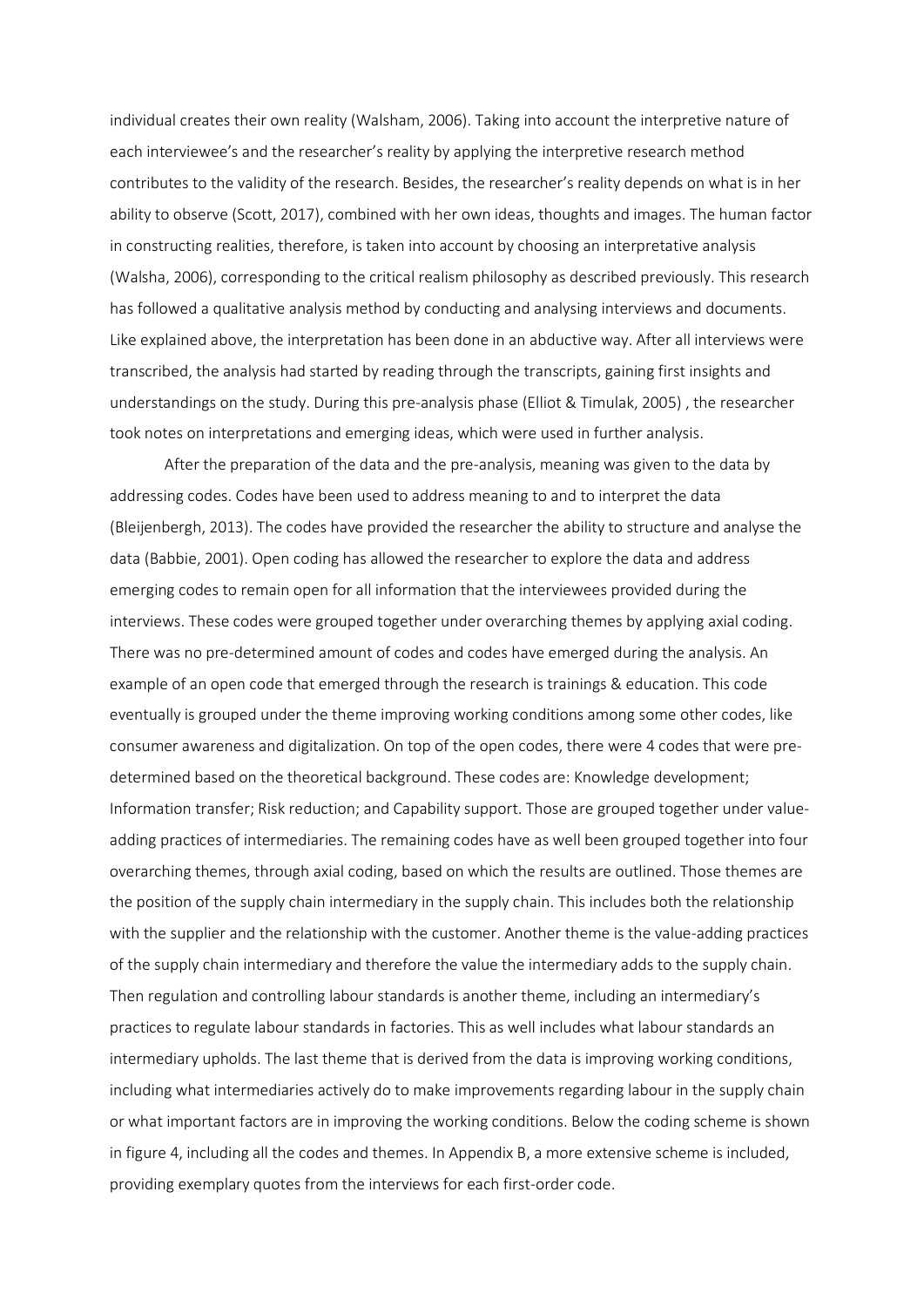

*Figure 4 – Coding scheme: themes & codes*

## <span id="page-22-0"></span>3.4 Research ethics and limitations

In order to have conducted this research in an ethical way, several measures have been taken. There is a moral demand for researchers to minimize subjectivity throughout the research (Oliver, 2010). Choices that were made throughout the research process have been substantiated in the methodology chapter as well as been reflected in the discussion chapter. Besides, subjectivity and interpretation of collected data by the researcher have been taken into account as this possibly has influenced the outcome of the research. This is due to initial thoughts and ideas on the topic and the researcher's background knowledge during the research. The questions that have been asked during the interviews were partly predetermined in an interview guide which is provided in Appendix A and partly dependent on the researcher in her ability to respond to interviewees's answers. The interview guide has priori to the interviews been checked by my supervisor and discussed with a fellow student in order to limit subjectivity of the researcher during the interviews. Besides the codes that were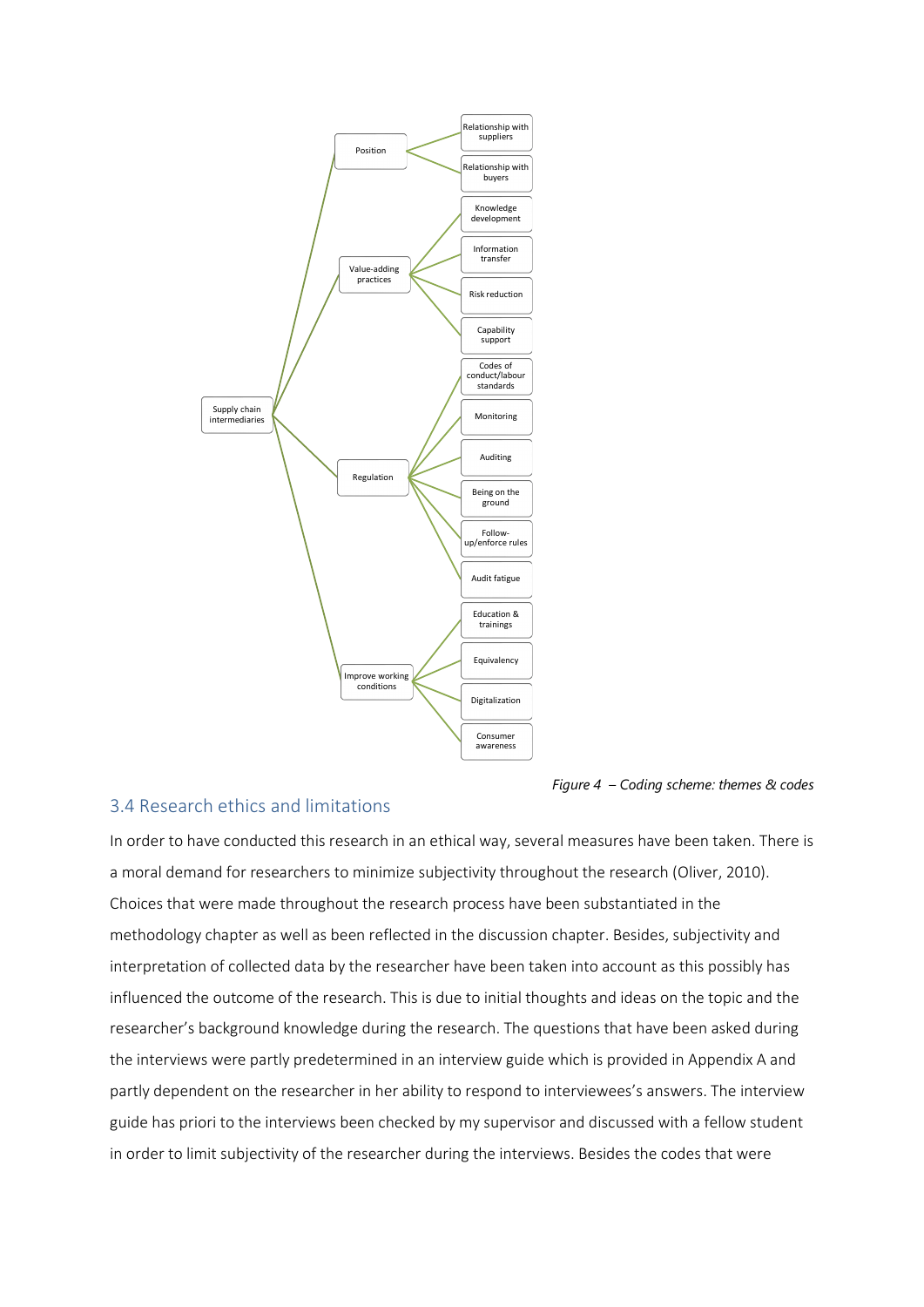applied to the data were discussed with a fellow student as well, as coding highly influences the interpretation of the data (Bleijenbergh, 2013).

Besides, Dumay & Qu (2011) have defined some ethical obligations when involving human participants in a research. Participants should not be forced into participating in the research and they should be well informed about what participating in the research implies (Dumay et al., 2011). Therefore, all interviewees were properly informed about the aim of the research and they were respected and thanked for taking the time and effort to participate. They were beforehand informed about what would be expected from them during the interviews. Besides, they were able to withdraw from the interview at any time and were free to refuse to answer any question. On top of that, participants were aware of the fact that data would be treated confidentially and that they would remain anonymous in the paper. Previous to the interviews, the participants were asked to allow for recording of the interviews. With the exception of one interviewee, everyone agreed to recording the interview. In order to thank the interviewees for their time and effor in participating in the research, the paper is as well send to them. Many interviewees mentioned to be happy that supply chain intermediaries are being researched by a student and they would be happy to receive the paper as it hopefully provides helpful information for them and their customers. Eventually the goal of this research is to provide helpful insights and findings that the companies can use to hopefully in the end improve supply chain practices.

## <span id="page-23-0"></span>4. Results

During the research, seven interviews were conducted with employees from different supply chain intermediaries. The employees were operating in different environments, which has provided much information about the role and the possible contribution that supply chain intermediaries can make in the supply chain regarding labour standards. The role of intermediaries was perceived in different ways, depending on the position and focus of the interviewee within his/her company. Based on the interviews, I was able to identify several factors that the role of intermediaries is depending on, regarding the regulation of labour standards. Those will be discussed in the following chapter. Firstly, the general role of supply chain intermediaries will be explained. This will be done by discussing the position of supply chain intermediaries and their value-adding practices that have been described in chapter 2. Thereafter, their role in relation to the regulation of labour standards will be discussed and explained adding new information to regulation as it was described in chapter 2 regarding the role of supply chain intermediaries. Afterwards, the possible efforts that supply chain intermediaries make to improve the working conditions in the supply chain will be explained. Lastly other important factors that influence the supply chain intermediaries' ability will be discussed.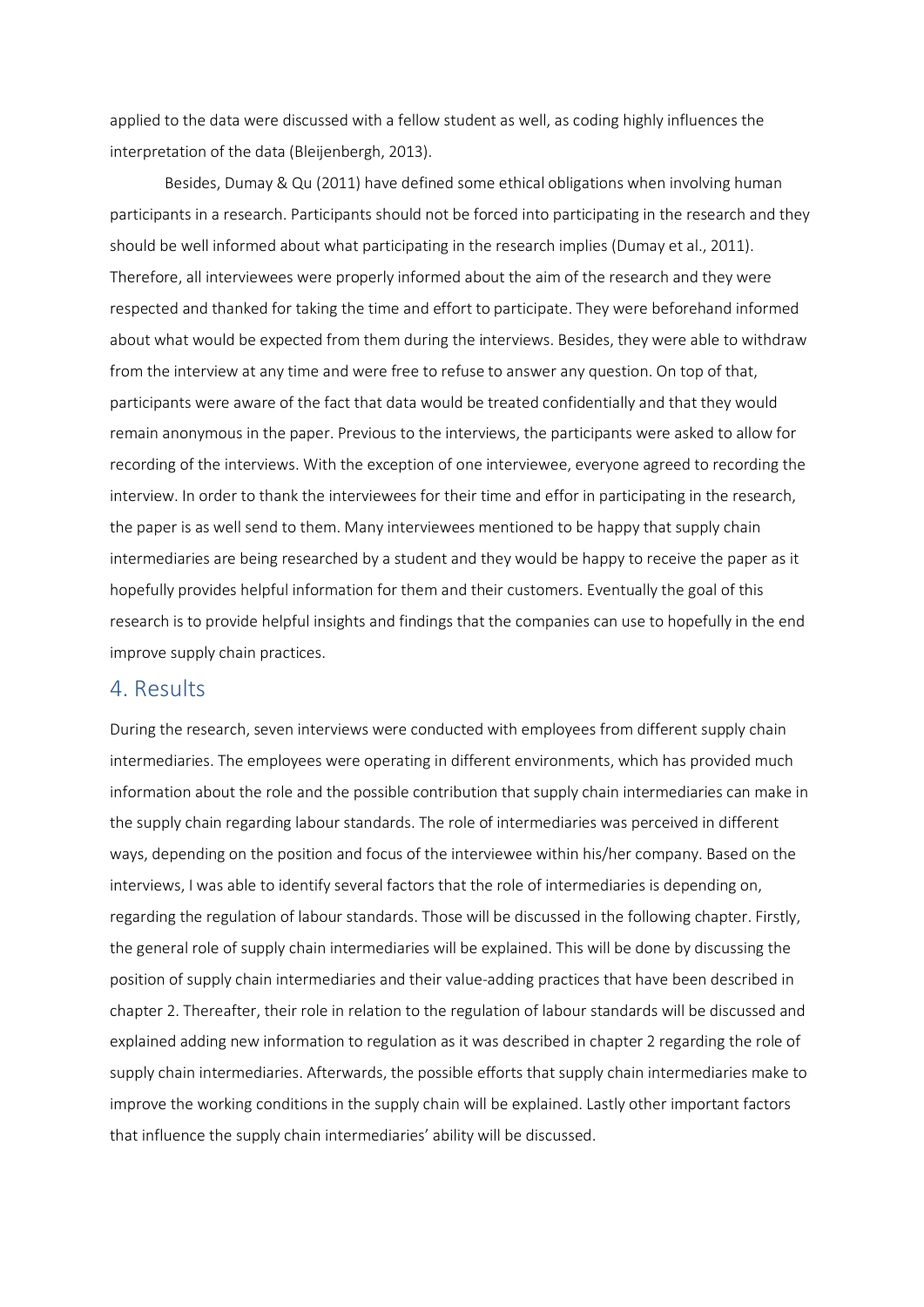## <span id="page-24-0"></span>4.1 Position of supply chain intermediaries

Supply chain intermediaries coordinate the relationship between buyers and suppliers. My findings showed that depending on the specific supply chain intermediary, the amount of necessary coordination and the fields of coordination differ. Varying from designing, price negotiation, quality controls to being on the ground continuously to monitor the situation, controlling and regulating CSR and providing capacity support. The amount of efforts that supply chain intermediaries put into among other things monitoring, regulating CSR and providing capacity support depends on several factors, which will be explained in a later section. This first section will explain roles of supply chain intermediaries in sourcing in relation to their buyers and their suppliers. During the interviews there has been separately focused on the intermediary's relationship with the retailer and the supplier. The basis of these relationships and why it is beneficial for buyers and suppliers to work with supply chain intermediaries will be explained in the following.

### <span id="page-24-1"></span>4.1.1 Important aspects of the relationship with the buyer

Supply chain intermediaries perceive themselves as working for the buyers, who are considered intermediary's customers. The buyers demand, therefore, is the main focus of the intermediary. The demands of the customer are related to price, quality, time delivery, styling of the products, for which the intermediary has to find a factory that is able to meet those requirements. On top of that, demands might be related to CSR issues like labour standards or other codes of conduct that the factory has to measure up to. R7 mentioned that customer requirements are not negotiable. Their requirements simply have to be met by the factory and if a factory does not have the ability to meet the requirements, the intermediary will just have to look for another factory that does. The buyers have the strongest position in the supply chain, as the intermediary and the factory will have to measure up to their requirements. R6 explained the difficulty that comes with this. Most customers have interest in low prices, short lead times and high quality and this puts high pressures on factories to produce and on intermediaries to find factories that are able to meet the requirements. The ability of the intermediary to act within the supply chain therefore highly depends on what their customers demand from them.

Nevertheless, the supply chain intermediaries aim to build a good relationship with their customers by good communication. When an intermediary starts working with a new customer, it is important for them to really understand this new customer's values, requirements, standards regarding quality and CSR and expectations.

*''We build relationships with the customers we work with, we spend days with them to really understand what's important for them.'' (R1)*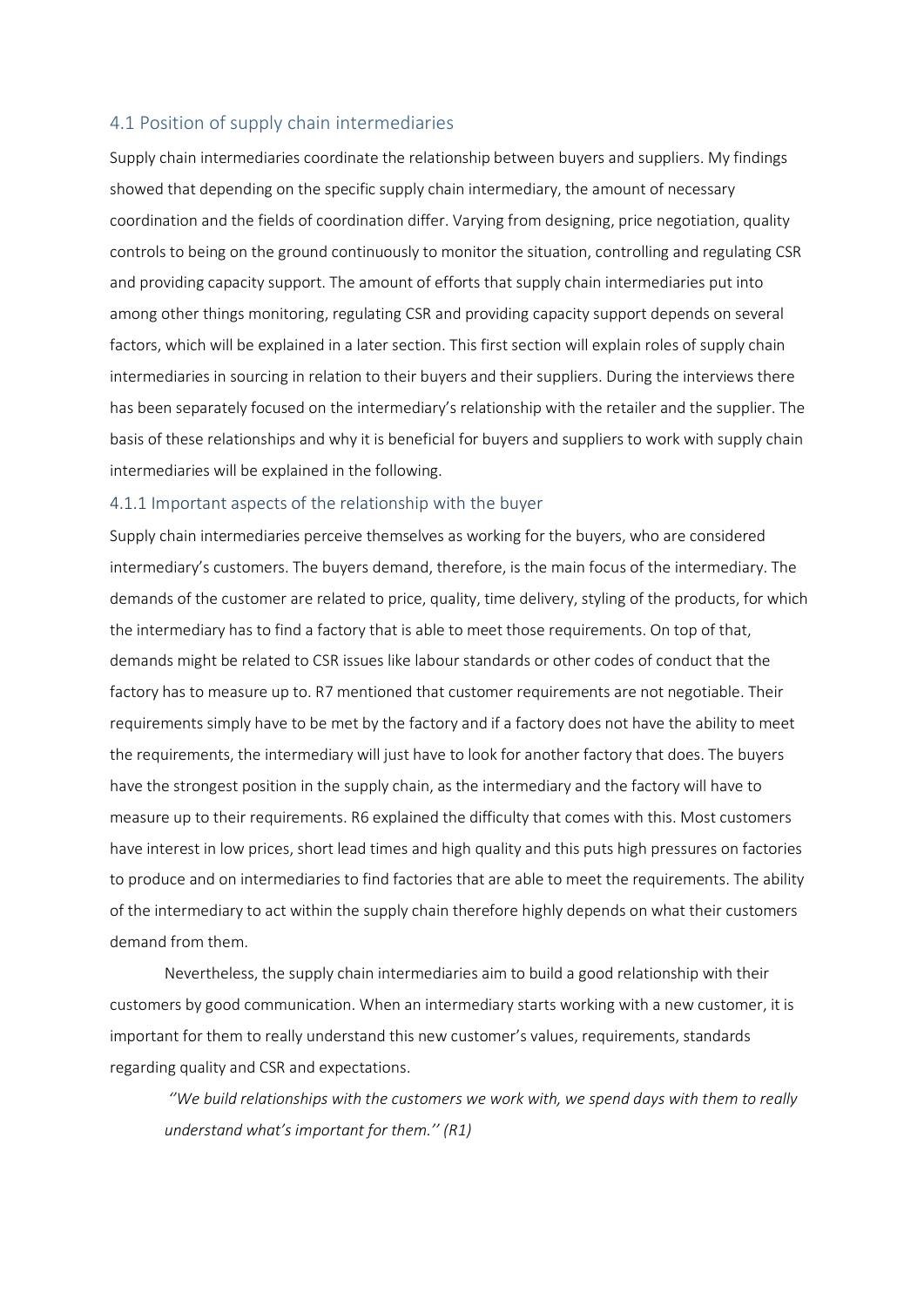*''When I get a new customer, I need to understand what they're doing, what they're selling, what are their volumes, what are their standards and the price levels and based on that I need to decide where we can source these garments'' (R2).* 

The relationship with the customer implies two-way communication, which is mentioned by R1. The customer communicates their requirements and values, while the intermediary communicates everything related to the factory or production process to the customer. The relationship is based on transparency and the two-way communication results in respectful relationships aiming for the longterm. *''It is a very respectful and two-way relationship*'' (R1). '*'If you are a long term partner with a factory, you build a trust with them*'' (R2). They invest time to get an understanding of what to expect from each other. By understanding what the customer is looking for, the supply chain intermediary knows what to look for as well. This firstly implies understanding the customer's quality standard, the scale of the order, the price they demand, the time scale for the order, design implications of the order, etc. Besides, understanding the customer implies understanding what is important to the business, their business value and what their norms and values are.

Intermediaries work for their customers and fulfil a variety of tasks, aiming to develop their customer's supply chain. *''We are helping the customers to improve and build their supply chain in every aspect'' (R2).* Depending on the customer's demand, their tasks might involve, among others, quality controls, production follow-up, finding the right supplier and sustainability controls, and therefore intermediaries make sure that customer's orders are produced under their conditions. By building on a good relationship with their customers and really understanding their values and requirements, the intermediary is better able to find the supplier that meets the customer's requirements. Besides, the intermediary takes over the sourcing tasks related to production, accreditation and monitoring and communicates everything to the customer. Supply chain intermediaries find and select the most appropriate factory from their supplier base for the customer and their order, based on customer's requirements. Those requirements differ for each customer and each order. The supply chain intermediary checks the quality of the production in every stage of the production. They arrange sampling, negotiate the price, inspect the factory on CSR - and technical requirements, do factory audits, communicate about possible problems during the production process, follow up on the suppliers if there are any problems, etcetera. Supply chain intermediaries work more effectively with their suppliers as they have a bigger supplier base and more experience with supply than their customers generally have.

*''We help them design, we help them find the right factory, right price and right logistics.'' (R2). ''I always try to provide the best service by the supplier to the buyer, to save the time of the buyer and help for good price negotiation, whatever the buyers wants from the factory. Good*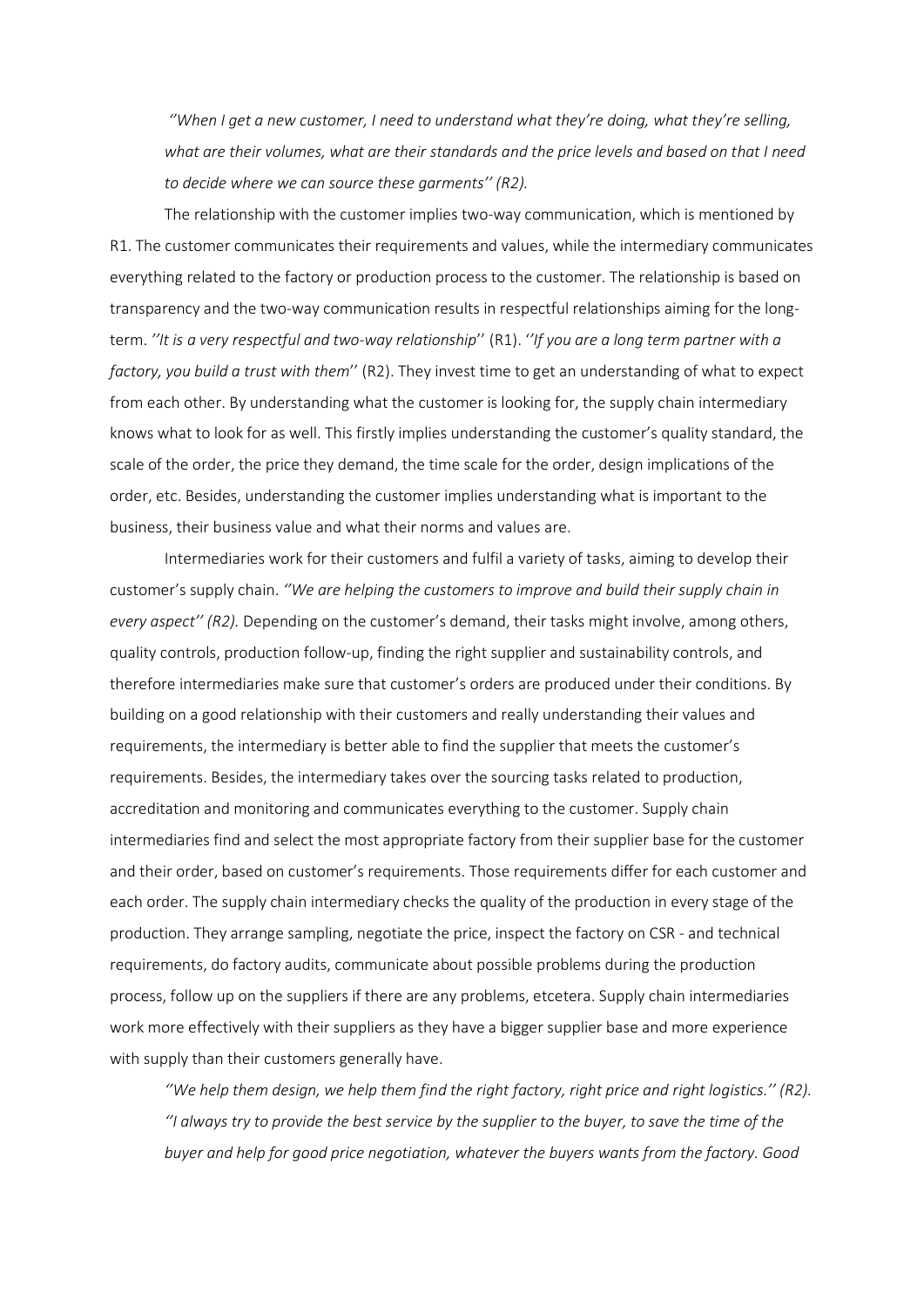*price negotiation, good quality of production and timely delivery, good services and even a good environment of the factory'' (R7)*

#### <span id="page-26-0"></span>4.1.2 Important aspects of the relationship with the supplier

To follow up on the previous section, which explained that supply chain intermediaries work for their customers and suppliers will have to measure up to the requirements of the customer, this section will explain what the relationship of the intermediary with the supplier entails. It will be discussed what the difficulty is in the relationship with the supplier of the non-negotiability of the customer's requirements and how the relationship of the intermediary with their customers impacts the relationship with the supplier. When a supply chain intermediary will start working with a new supplier, they will do different factory audits to check technical – and CSR standards in the factory. Those standards differ per supply chain intermediary, as they have their own audit reports that they follow. The factory audit includes two focus areas, which enables the intermediary to match the customer order to the right factory. One is the technical production competency, which focuses on the manufacturing side of the supplier. This includes checking the factory setup, the equipment and materials etc. The other one is the sustainability assessment, including worker wellbeing, what the conditions in the factory are like for workers, whether they have a cafeteria and what kind of nutrition is provided there, whether there are fire escapes and other safety standards, etc. All criteria have to be met by the factory to pass the factory audit. If the factory does not pass the factory audit, the supply chain intermediary will not have business with the supplier.

''*If they don't meet the criteria, we are not going to have a business'' (R1).*  R4 has sent the standard factory audit they execute when onboarding a new factory. It is a very extensive report, that they call *''Social, quality system and code of conduct audit'',* in which they check all their standards. *''So before we start working with any new manufacturer, our auditor will go to the factory and he will conduct a complete audit. It contains social labour standards and social compliance and production capacities, production capabilities, everything is included in that report'' (R4).* Due to privacy policies, I can not include the whole audit report in this research. Therefore I have included a table in Appendix C including the topics that are stated in the report. All topics are tested by a list of questions that have to be filled in in the report by the auditor.

As explained in 4.1.1, customer requirements are not negotiable for suppliers. Suppliers just have to follow those requirements. The requirements depend on the customer and how the supply chain intermediary deals with the supplier depends on the intermediary. One interviewee (R4) mentioned to have no relationship with the supplier, because their relationship and their responsibility is with their customer. He says to be working for the customer and protecting the customer's interest, which makes that the relationship with the suppliers often is not good. However,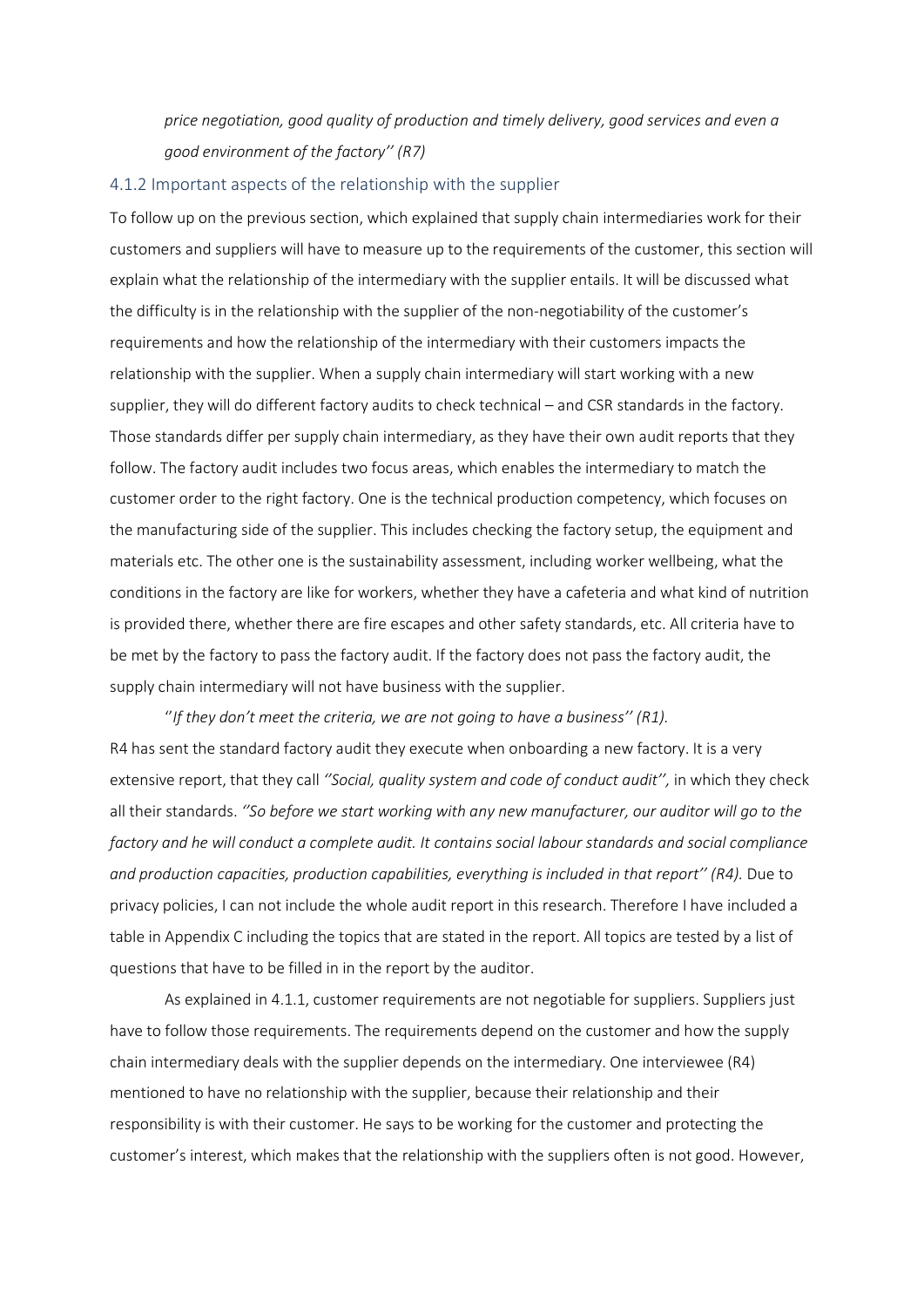other interviewees mentioned to aim for a good and long-term relationship with their suppliers. Trust and transparency were important factors in the relationship with the suppliers.

*''When we are choosing a factory, we are not choosing a factory that we can give one order and then don't work with them again. We are trying to choose a long-term partner. The factory needs to trust us and we need to trust them. If you are a long-term partner with a factory, you know every detail and everything and you build a trust with them. Then things will go better'' (R2).* 

*''I think the key to working with suppliers and having a good relationship is having an open and transparent partnership with them. So it really is very much reliant on an open and honest relationship and then you can both get the best out of working together'' (R5).* 

So whenever there are problems, the suppliers go to the intermediary to make it as open and transparent as possible. R5 mentions to be working proactively rather than reactively in their relation with the suppliers. This means that whenever there are challenges, they will help the supplier to overcome them. However in order to be able to help, the supplier will have to be honest about problems and challenges. Then they can discuss and together find a solution for the problem.

'' *I maintain a good relation with the factories. Whenever they want my help to conduct training or my help to improve the quality of the product, I always cooperate with the factory. I always guide the supplier, but I will not accept anything below the standard of the quality. So if they keep the standards, then I will maintain a good relationship with them and anytime they can call me'' (R7).*

The supply chain intermediaries place certain requirements and standards of their customers on the supplier, while aiming to provide the necessary support for the suppliers to meet those requirements and standards, provided that their relationship is trustful and transparent.

Supply chain intermediaries will often have people on the ground in the factories, monitoring the production and the situation. The intermediaries visit the factories to check on the production. This can be daily, weekly, monthly or even yearly. The situation which they monitor in the factory will be reported to the customer whenever they ask for it. The intermediary provides support in the production process as well as timely feedback on production – or quality errors.

## <span id="page-27-0"></span>4.2 Value-adding practices: what does the intermediary add in the buyer-supplier relationship?

Supply chain intermediaries try to find the right balance in meeting customer requirements and providing support for suppliers to comply to these requirements. They have a coordinating and balancing role between customer demand and supplier needs. R6 mentioned in the interview that suppliers and customers generally have conflicting interests, which makes their collaboration difficult.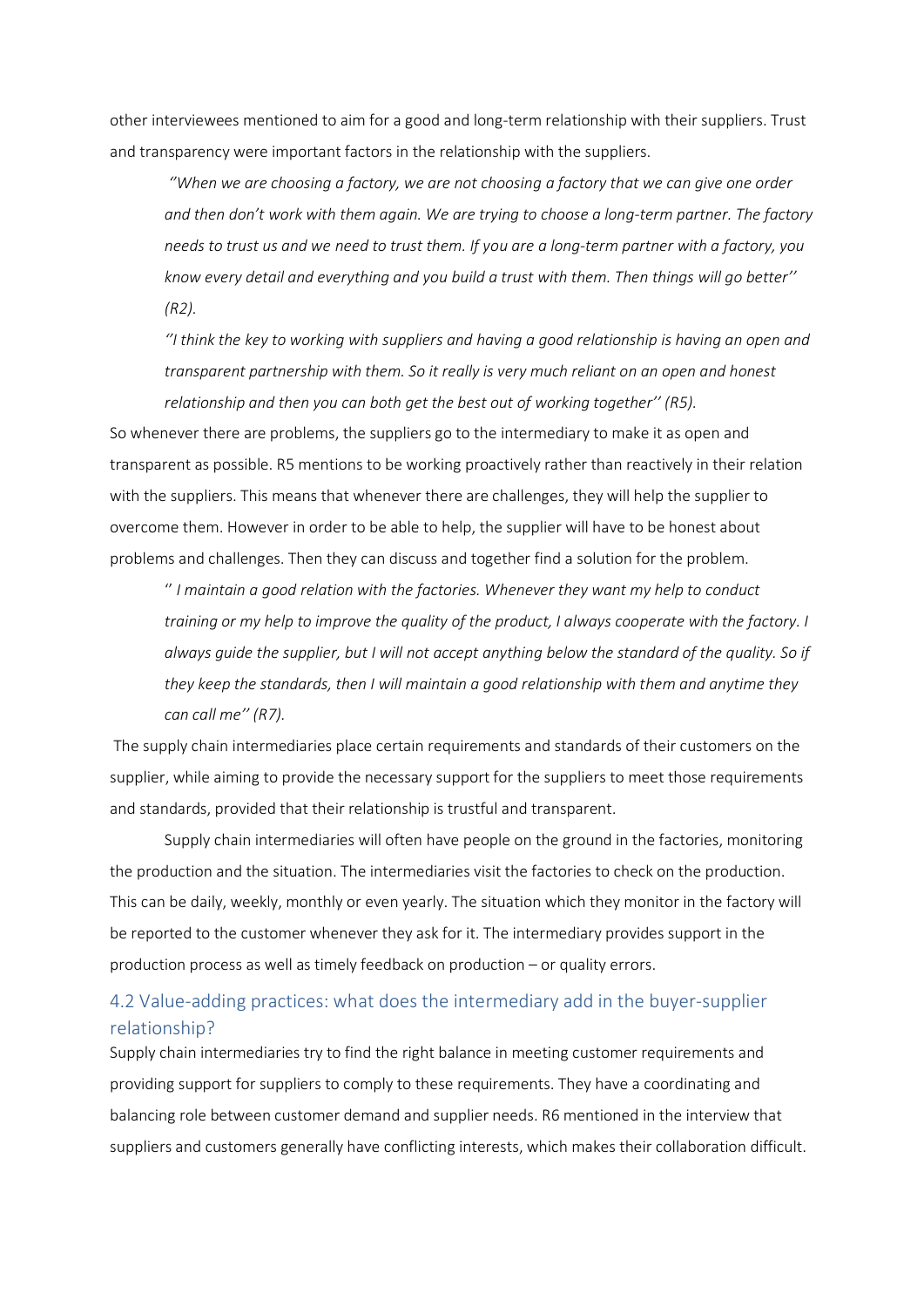Supply chain intermediaries are there to contribute to a more collaborative approach between suppliers and buyers by mediating in their relationship and aligning their interests.

During the interviews, the interviewees were asked what the intermediary adds to the direct buyer-supplier relationship. R1 mentioned that this actually was an interesting question, as he was wondering this even after working in the business for a while. However, after he figured that it was very hard for a retailer, located in Europe or the US, to find a supplier that meets all their requirements, considering the limited resources that they have. ''*It is very hard for a customer in Europe or the US to find the exact manufacturer that fits all of their criteria, both for product type, CSR and sustainability requirements. It is very hard to find out of hundreds and thousands of factories in countries the right one'' (R1).* Supply chain intermediaries have experience with many different factories, which makes it easier for them to find the right supplier. '*'We have people with 20/30 years experience. So now when we go to a factory, even without seeing any paperwork, or any licensing, any standard, you can understand what they're doing. So it takes a little bit of experience to understand the factories'' (R2).* Besides, with their experience, suppliers understand better how factories run and therefore how to support them to ensure the best possible outcome. With their experience, supply chain intermediaries are on the one side able to support factories. However, on the other side, their experience as well enables them to guide customers and support them in the production – and sourcing process.

Key in the buyer-intermediary-supplier relationship is **trust and transparency**. Supply chain intermediaries aim to add trust and transparency to the buyer-supplier relationship, by building good relationships with both the buyer and supplier. They aim for long-term relationships with their customers and their suppliers, which provides a sense of certainty and a level of trust in the relationship. Besides, intermediaries have people on the ground in the factories, aiming to contribute to the transparency in the supply chain. Having people on the ground provides a much better understanding of what is actually going on in the factory.

'*'So when we are here in the middle, we can create a better and more trustworthy relationship'' (R2).*

'*'The intermediary has people on the retailer side. So I talk to my customers every day, if they have a problem, if there is any thing that they need to solve, if there is any new demand that they want to find. Same thing on the supplier side. So it really helps to build the trust with both the supplier and the customer'' (R2).*

Supply chain intermediaries are neither part of the buyer – or the supplier company, which gives them an independent position in the supply chain. This enhances their ability to execute the following four practices that will be explained in the next sections. Those practices explain the value they add and how this contributes to trust and transparency in the supply chain.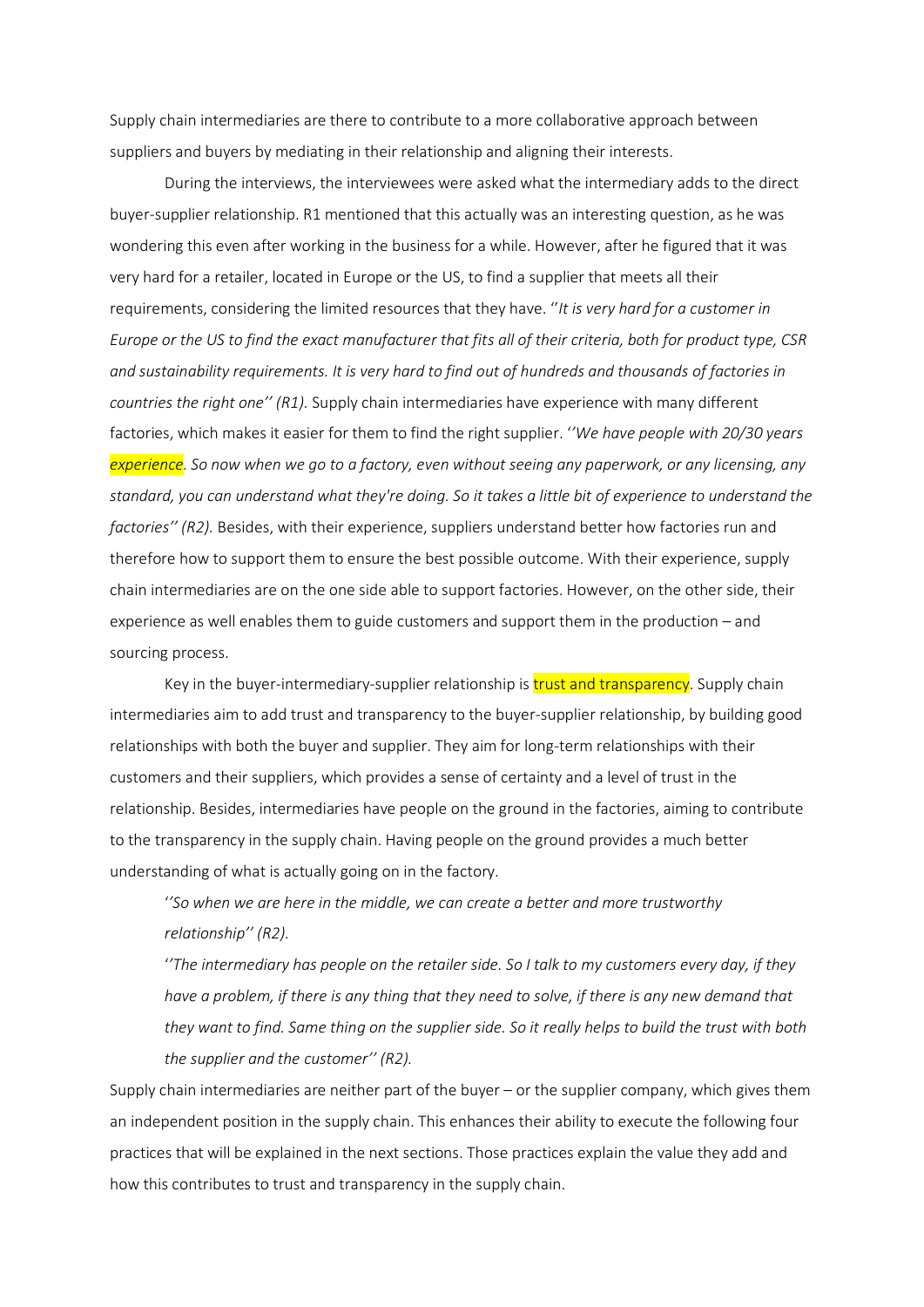#### <span id="page-29-0"></span>4.2.1 Knowledge development

Supply chain intermediaries play an important role in developing knowledge in the supply chain. Many interviewees mentioned the superior knowledge about the supply chain that intermediaries have compared to their suppliers and customers. They gain a lot of experience from working with many different customers and suppliers, providing them this superior knowledge and expertise. According to R1, this experience provides the intermediary with a certain basis knowledge regarding the supply chain and the industry enhancing their ability to match customers with suppliers and coordinate the relationship. They just know more.

'*'We understand exactly what the customer is looking for and we understand what to look at in a manufacturer to hit all the points''* (R1).

'*'I think a lot of the knowledge and expertise can help provide a more in depth service''* (R5).

Subsequently, supply chain intermediaries are closely related to both their customers and suppliers, for which they are able to get all the information they need from both sides. R6 mentioned during the interview that by being in the middle of multiple customers and multiple suppliers in the supply chain, intermediaries are definitely able to create more knowledge in the supply chain. From their experience, intermediaries know what information is relevant and what knowledge is important to generate from both sides. When onboarding either a customer or a supplier, an intermediary knows where to focus on, because they have already onboarded many others and have experienced many different situations. When onboarding a customer, an intermediary tries to understand the new customer and their values to know what to look for in a supplier. When onboarding a new supplier, they have audits to execute and check all the necessary things.

Contributing to the intermediary's ability to get all the information that they need is having people on the ground. Having people on the ground contributes to transparency in the supply chain. R6 mentions that having a local presence by having people on the ground means to having local knowledge and local understanding. Therefore intermediaries are able to see the actual situation going on in factories and in the countries where factories are located. Seeing and understanding the actual situation provides value to both the supplier and customer.

*''We see what's going on. I think the biggest part of the intermediary of everything is, they really see what's happening on the ground and they have too much knowledge to disregard. They have much more knowledge than retailers and everything'' (R1).* 

## <span id="page-29-1"></span>4.2.2 Information transfer

The supply chain intermediary mediates in the communication between supplier and buyer. During several interviews was mentioned that communication is key in maintaining good relationships. The transfer of all the available information in the supply chain and the production process contributes to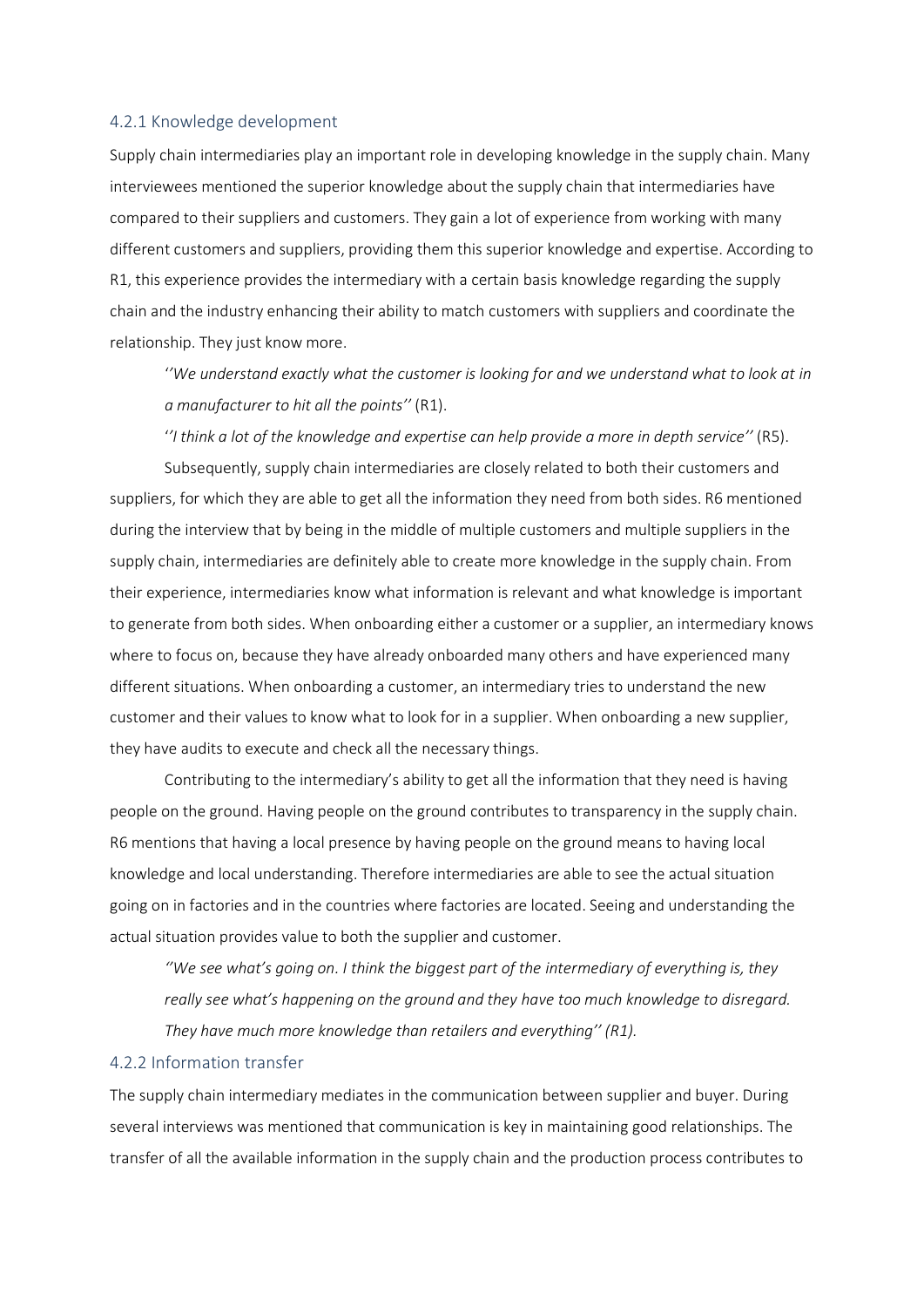the transparency in the supply chain. Good and honest communication, mentioned as 'two-way information exchange' by R2, provides transparency and trust in the relationships and the supply chain.

Intermediaries aim to provide full visibility in the supply chain for all the stakeholders involved. Therefore the intermediary makes sure that everyone in the supply chain is aware of equal information by communicating on a daily basis with either the supplier and the buyer as mentioned by R2. All the information that the intermediary gains in the factories is available and given to the buyer. Before an intermediary starts working with a customer, they provide them with all the information the customer wants to know. This could be information regarding factories that the intermediary is working with, the standards they have, their certifications, everything about corporate social responsibility (CSR) issues that the customer might be concerned with. Based on all this information, the customer can decide whether to work with the intermediary and the factory or not. On the other side, all the information that is gathered from the customer, is as well available for and communicated to the supplier, in order for them to understand what to produce. '*'So it's about three way communication of everyone being informed of what's actually happening*'' (R5). This could be information regarding the customer's order, their quality standards, their values and brand image, etc.

*''We have to understand what is happening at that very end customer and then go back and explain that to the suppliers. We have to say, you know, this is what you need to do and this is what we know, because this is important for our customer to sell their products'' (R1).* 

During the production, the intermediary is often present on the ground in the factory as is explained in the previous section. All the information that is gathered on the ground by a local team, is reported to an internal communication team in the supply chain intermediary and reported to the customer. Besides, what is monitored on the ground regarding the production is also reported to the supplier, providing them feedback on what is going well and what could be done better.

*''All inspections are going two way: one to retailer, one to supplier, so they both know what they're getting'' (R2).* 

Intermediaries are as well able to overcome possible language barriers, as they need to speak multiple languages. Often suppliers and buyers are located in different countries. Intermediary's customers most often are located in the USA or Europe, whereas suppliers are mostly located in Asia or Turkey for example. Therefore language could become a problem and intermediaries need to be able to speak multiple languages of either their customers and their buyers to optimize communication.

Furthermore, possible time zone differences are also dealt with by intermediaries, for which information transfer processes are accelerated. Because suppliers and buyers are mostly located in different continents, they are in different time zones, which could become a problem in the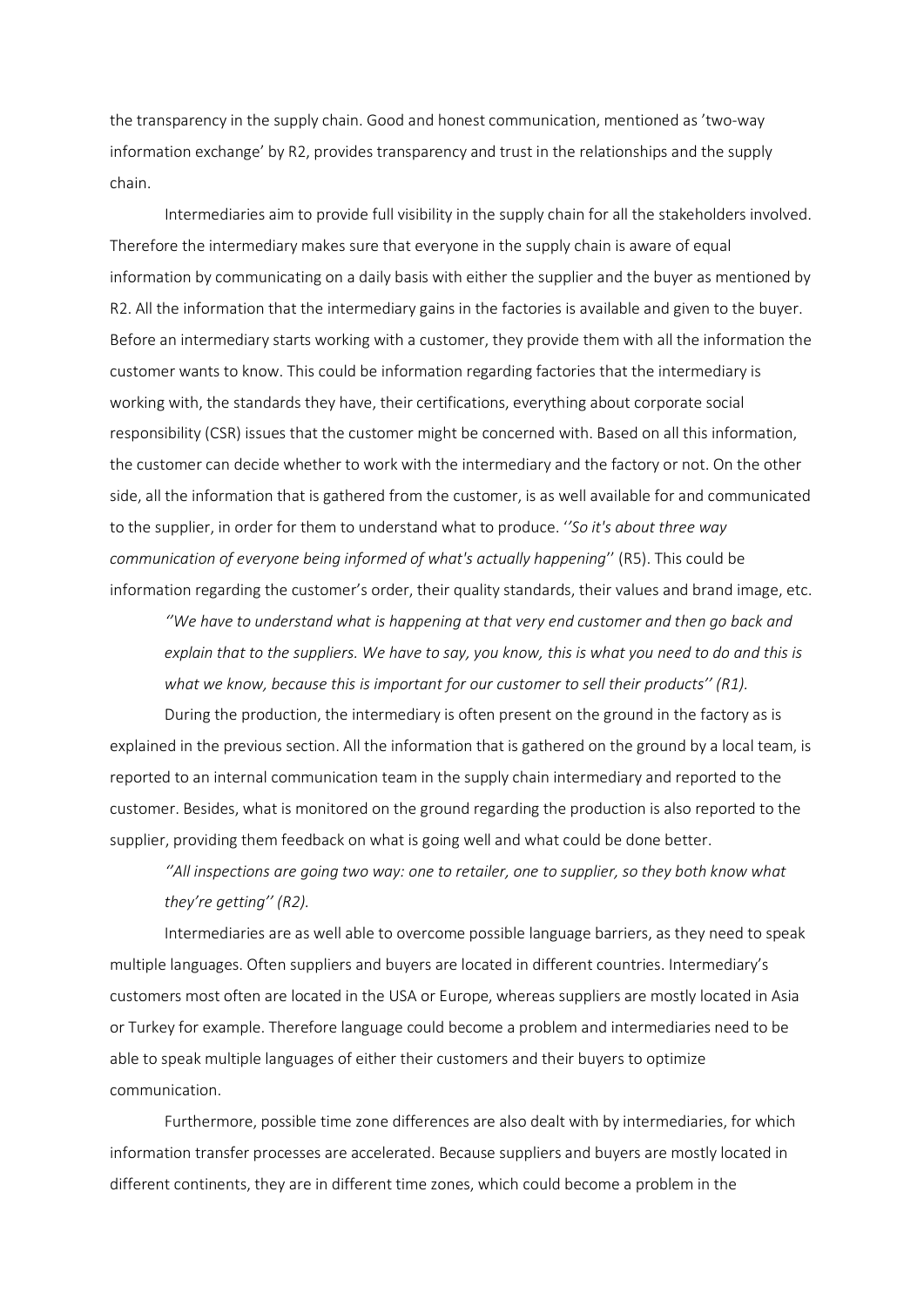communication between the buyer and the supplier. Therefore the intermediaries aim to bridge this time zone difference by working in day- and night shifts in case certain problems develop in the production.

'*'We have to communicate very quickly. So that's why we have to work in two shifts. Some people will work in the daytime, some people will work in the evening time to cover the time differences. Very important. If it's not done properly, then the production might be delayed'' (R4).*

Intermediaries aim to get as transparent as they can get by information transfer. *''You can't be in a business where you can't be transparent about your supply chain anymore'' (R1).* However, the value of information transfer depends merely on how much each party feels like the information is reliable. Therefore information transfer should be based on a certain trust level in the relationship with the intermediary.

*''And this comes to trust associated with transparency. So how much transparency is the independent supply chain service provider providing to the customer? And how much of it do they feel is reliable?''(R3).* 

### <span id="page-31-0"></span>4.2.3 Risk reduction

As a result of knowledge development and quick information transfer, intermediaries gain the ability to reduce risk in the supply chain. *''I do view it as inherently part of these independent sourcing agents' responsibility to try and mitigate the risks as much as possible''* (R3). According to R3, independent supply chain intermediaries reduce risk in two areas: financial and operational. Firstly, financial risk is reduced for customers, as they pay a variable amount of money to the supply chain intermediary, who then carries out sourcing activities for the customer. Otherwise they would carry a high risk of sourcing in fixed costs in a very dynamic and risky industry. In addition, operational risk is reduced, because sourcing is very complex. Supply chain intermediaries have more flexibility in the industry as their supplier - and customer base are big. They operate in many different countries, with many different retailers and suppliers, for which they are able to provide better service with lesser risk. Supply chain intermediaries have experience with many different factories and therefore know better where to source a specific order than their customer would know.

Due to being on the ground, local teams are able to detect problems as they occur by quality controls. Potential risks are reported, after which feedback and, if necessary, support is provided to the supplier to prevent the risks from becoming a problem. *''There was something that could turn into a problem, but we identify it and resolve it before it gets that far'' (R5).* This relates to the intermediaries working proactively instead of reactively. They proactively monitor and search for risks before they become a problem, instead of reacting to problems occurring. Therefore risk is reduced.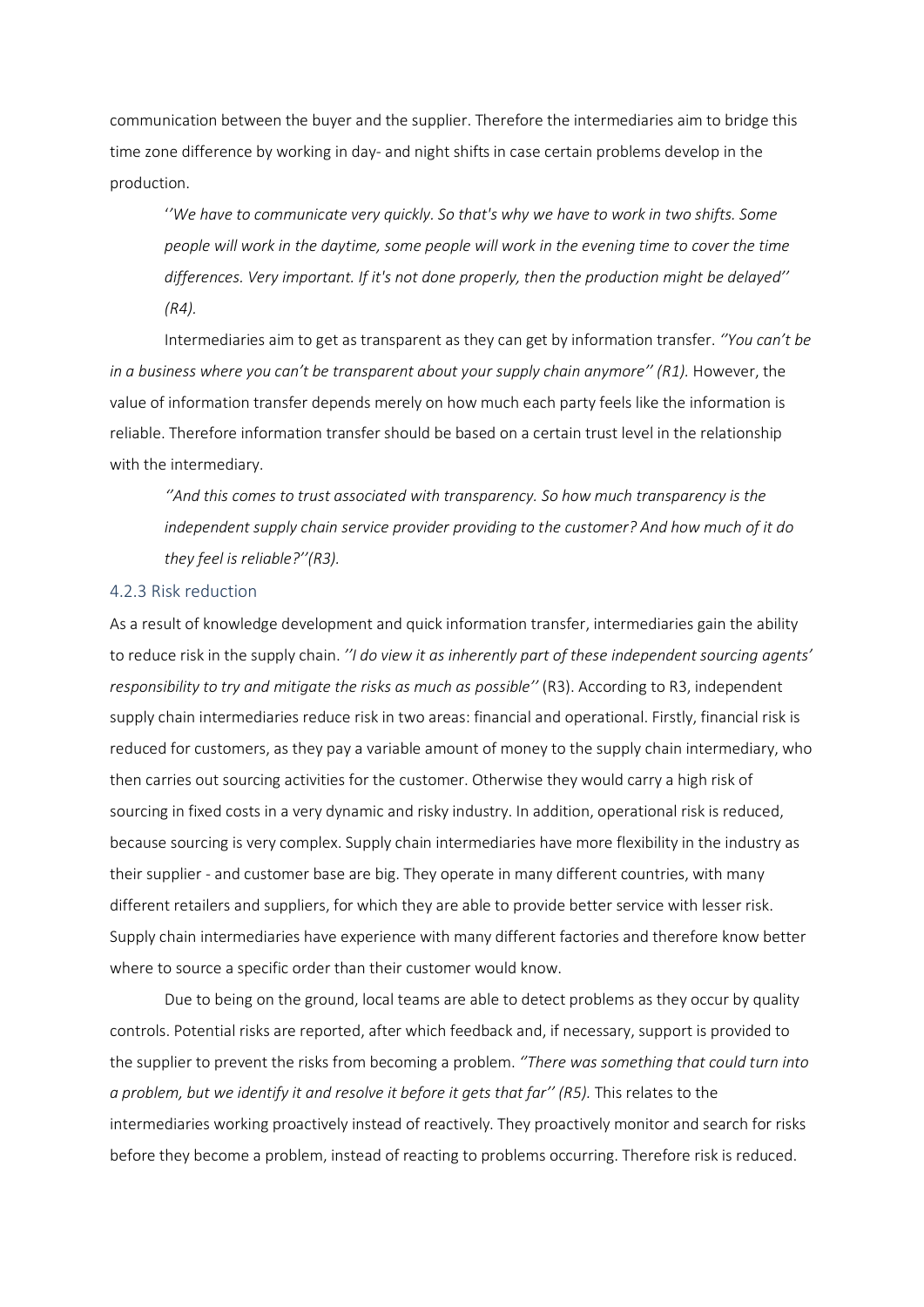Besides, intermediaries have a presence in the countries where the suppliers are located. This means that they have knowledge on the general situation in those countries and possible countryrelated risks. *''So obviously different countries will have different risks'' (R5).* Those risks can much sooner be detected by intermediaries when being on the ground in those countries, than a retailer would be able to. Those risks could be related to pricing of raw materials or political issues for example.

Furthermore, intermediaries reduce risk for suppliers by providing them with probably more than one order. Most interviewees mentioned to be building long-term relationships with either the customer and the supplier, for which suppliers would most likely be getting more than one order from an intermediary as they work with many different customers. Giving a supplier more orders, subsequently means giving them more revenue and possibilities to grow and develop.

*''A retailer has only one order to give to a specific supplier, but an intermediary may have five orders that they can give to them. So it is easier for an intermediary to manage and to keep costing down'' (R1).* 

In addition, the presence of intermediaries on the ground in factories reduces risk for customers, but as well for suppliers themselves. Intermediaries monitor the production and detect production errors whenever they occur. This prevents errors to become visible only at the end of production, when it would become the supplier's responsibility and problem.

#### <span id="page-32-0"></span>4.2.4 Capability support

Intermediaries aim to build long-term relationships with their customers and suppliers. R1 and R2 mention to be 'strategically growing with their suppliers', implying that they aim to enable suppliers to grow and develop, provided that the suppliers are given repeatable orders. Provided that the relationship is focused on the long-term, the intermediary aims to develop the factories, because it will be to their own advantage as well in the future. Being strategic with your factories means that you can for example improve the factories' capabilities, their CSR sustainability initiatives, because there is a stream of revenue and a provided certainty of orders. The intermediary may provide trainings, education and materials to improve efficiency, quality and working conditions.

''*We want to be strategic and give repeatable orders. So in that you can improve the factories' capabilities, their CSR sustainability initiatives, because there is a stream of revenue and orders coming in, rather than just going after the cheapest vendor''* (R1).

The transparent and trustful core of the relationship of the intermediary with the suppliers, gives them the ability to provide capability support. The transparency in the relationships also provides the intermediary with the ability to detect problems and areas where capability support is necessary, whether it's quality issues or CSR issues. When problems are discussed, intermediaries are able to provide support and help to solve problems. '*'There's many different types of trainings and*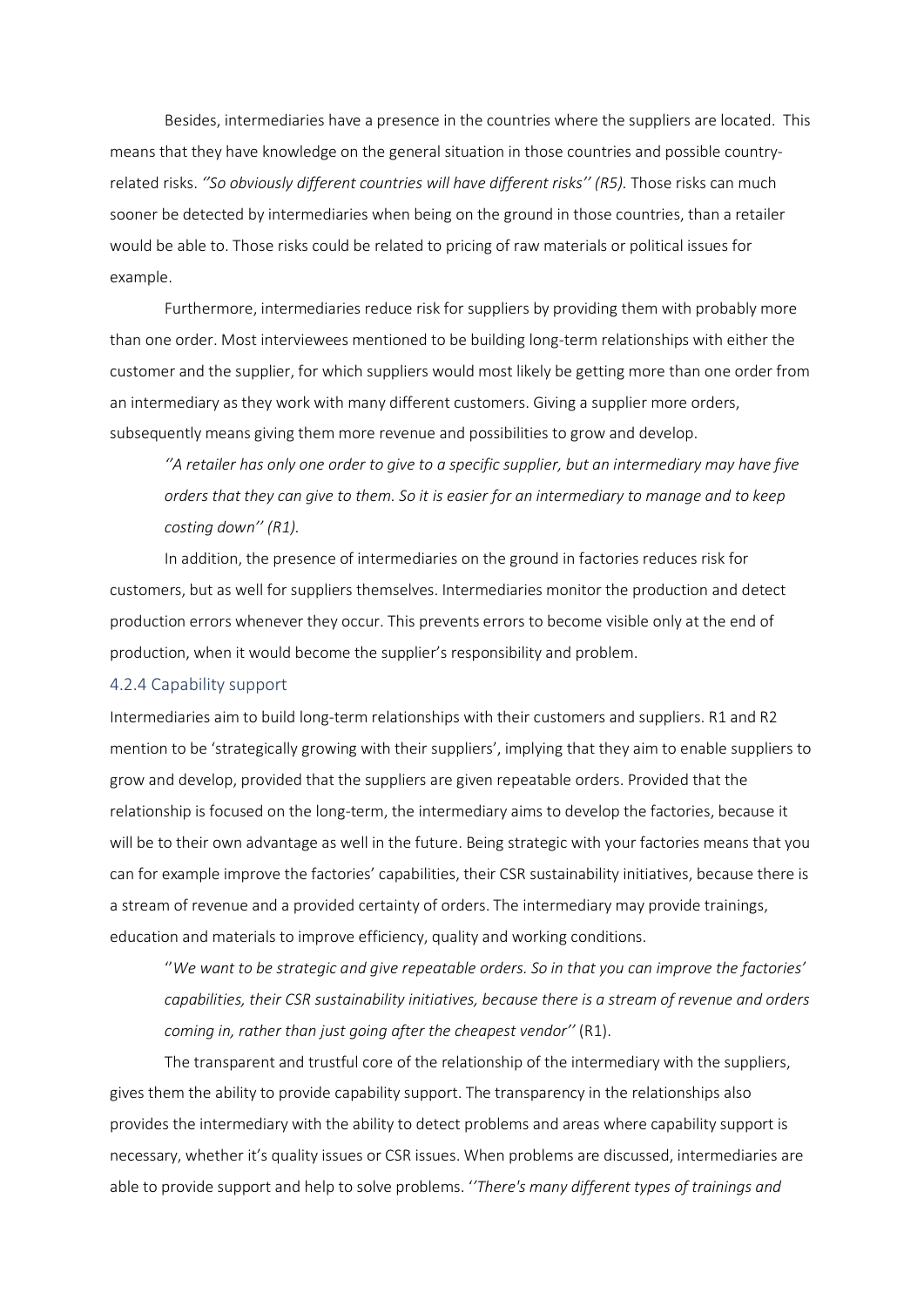*capacity building that you can do with factories to help support them or their growth and development within the business*'' (R5). Having people on the ground as well enables intermediaries to provide support in solving problems on the spot. ''*So it's always easier to solve the problem when you are in the factory, because you can see it faster, you can solve it faster''* (R2). According to R1, strategically growing is not the possible when an intermediary would just go after the cheapest supplier. If you're not building a good relationship with trust and transparency, the vendors will cut corners to make the production cheap and you will not be able to grow with the supplier. When suppliers cut corners, then the employees will suffer.

'*'We believe that if you just go after the cheapest vendor, then these vendors cut corners to make the products cheap. And when they cut corners, unfortunately it is the employees and the operators that see the bad side of that'' (R1).*

In addition, the intermediaries are able to support the customer as well, as they have a big customer base from which they can learn. They have a lot of knowledge that they can pass through to underdeveloped customers in order to help them grow as well.

### <span id="page-33-0"></span>4.3 Regulation: controlling working conditions in factories

The previous sections have focused on the general role and abilities of intermediaries in the fashion supply chain. The core of the relationships with their customers and supplier is explained and how supply chain intermediaries add value to the supply chain. In the following sections, the role of the intermediaries will be applied to the regulation of labour standards in the supply chain. To begin with how intermediaries control working conditions in factories by monitoring and auditing standards followed by what they particularly do/can do to improve the working conditions in factories. Afterwards, some important factors that influence an intermediary's ability to improve the situation are discussed.

#### <span id="page-33-1"></span>4.3.1 Why do we currently need to control labour standards?

Before explaining how labour standards are controlled in factories, the reason that came forward during the interviews why we need to control labour standards will be explained. The developments in the fashion industries have put much pressure on the suppliers to produce cheaper and cheaper. Suppliers will try to cut costs in order to get more orders. The only area in which they can significantly cut costs is labour.

*''The supplier, the manufacturer is under too much pressure to produce at a very cheap price, so they try to cut costs. … And how can you make a garment cheaper? Electricity is controlled by the government, you can't go and negotiate the electricity price. Natural gas price is controlled by the government, you can't go and control natural gas price. Raw material prices, international market, you can't go and reduce the price. So the factories are left with just focus*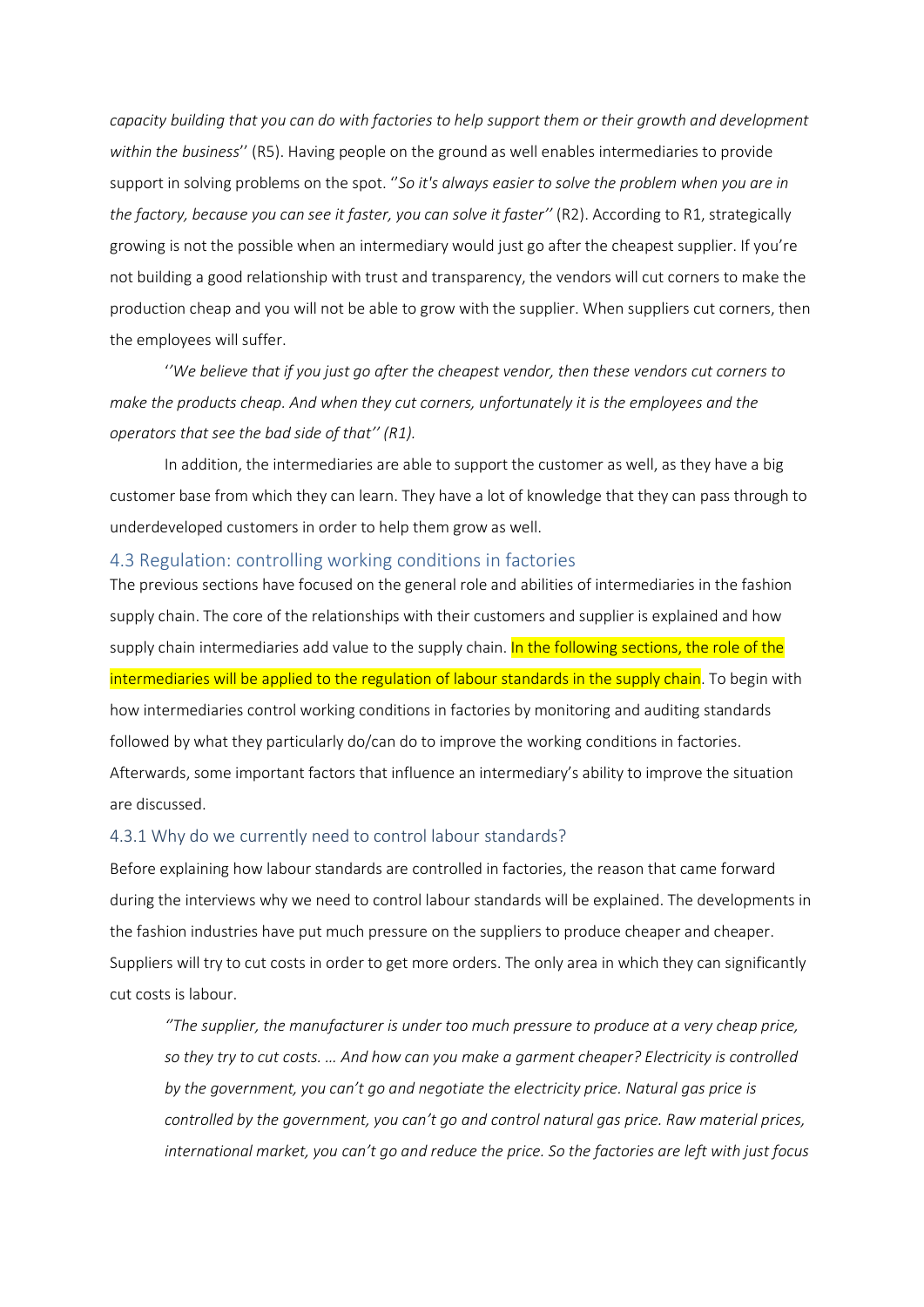*on labour and how to cut labour cost. That's the only thing they can do and that's what they do.'' (R4).*

According to R4, the situation is 'as bad as ever'. R3 mentioned that overconsumption by endcustomers is a big problem and other interviewees mentioned that even though there are improvements in the supply chain, we are far from where we should be when talking about labour standards.

#### <span id="page-34-0"></span>4.3.2 Factory audits

Each supply chain intermediary follows different standards when it comes to labour standards. The extent to which they actively control labour standards depends on their own standards and their willingness to regulate working conditions in the factories. Those codes of conduct can vary from the bare minimum legal standards to very high set standards. When onboarding a factory, the whole factory is checked on all those standards during a factory audit. Factory audits are very time consuming and very costly. After onboarding a factory, they are often done 1 or 2 times a year.

During a factory audit, the whole factory is checked based on the intermediary's – and its customer's standards. Every factory keeps up books in which workers write their working hours and wage payments, which are available for auditors during factory audits. Those books provide insight in whether workers are paid and if they are paid in time and whether they are working overtime. Besides, the factory is checked on its safety, fire escapes, exposure to chemicals and ventilation in the factory and whether all basic legal facilities for the worker's well-being are present. On top of the legal standards, some intermediaries have their own higher standards that the factory will be checked on during those factory audits. This includes for example whether healthy nutrition is available for the workers or whether there is a children's day-care.

*''Auditor will go to the factory just once a year. So during those period, manufacturers can manipulate the things. He can get the certification. So everyone is a certified supplier'' (R4). ''Wages for factory is sensitive and not always honest. A lot of factories hide the truth of what the wages are……. And you can challenge that, because it could be fake documentation''. (R3).* 

R3 is talking about the books that each factory keeps up about working hours and worker's payments. Those books might be manipulated by factory owners during the factory audits as R4 as well mentions. The factory audits are always announced and therefore possibly prepared for by factories. When the auditors leave the factory after auditing, there is no insight left in the situation in the factories. This does not provide the transparency that many intermediaries are aiming for and therefore they have emphasized that the trust and transparency that they aim to add to the supply chain are so important. Factory audits are very comprehensive and it might even take a week to do the full audit. What the situation is during a factory audit, does not necessarily mean that that is the situation in the factory all the time. The factory audits are only done 1 or 2 times a year, hence just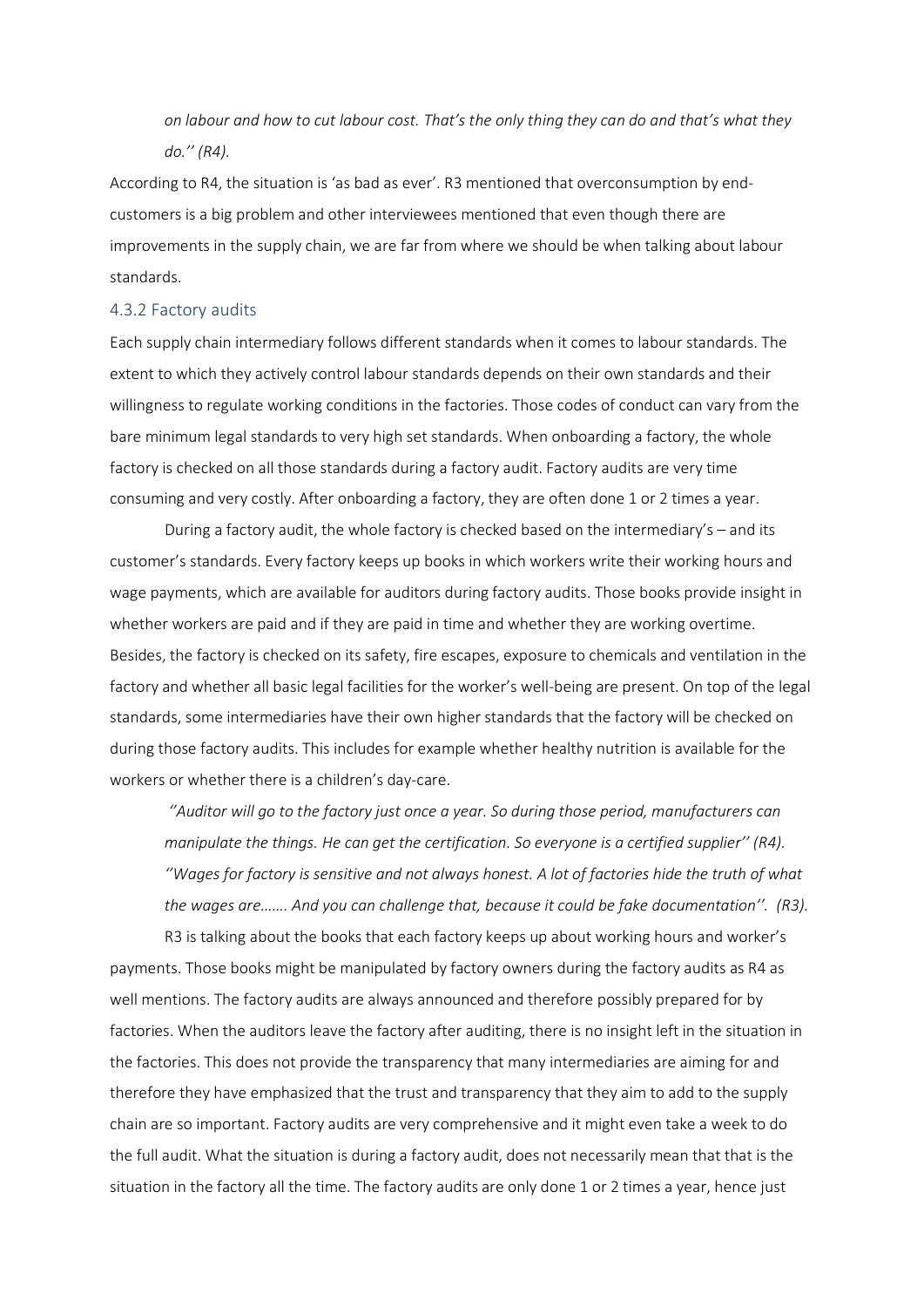represent a snapshot of the factory situation at that time. Therefore the intermediary's presence on the ground contributes to the visibility in the factory situation and its ability to control labour standards. How actively an intermediary controls labour standards, depends on each separate intermediary and their own standards and values.

#### <span id="page-35-0"></span>4.3.3 Monitoring the situation in the factories

In the previous section is explained how the extensive and time-consuming factory audits are executed by intermediaries. It became clear that factory audits do not provide the aimed for transparency. They are announced to the factory beforehand and do not always represent the actual circumstances in the factory. The following section will explain what intermediaries do to provide more visibility in the factories and create more transparency in the supply chain by monitoring inside the factories on top of the yearly factory audits*. ''And the local quality managers and the inspectors, they are monitoring every day and reporting it to the quality manager, to us and to the customers'' (R2).*

However, what intermediaries do regarding monitoring the labour situation in factories, depends on each intermediary and their standards. For example, R4 mentioned to be only controlling labour standards when onboarding a factory. When afterwards they are on the ground in the factory to monitor production and do production quality checks, they are not able to control labour standards anymore. If they are on the ground for production controls, they do not get access to books or other documents. Any violation that is seen, regarding labour standards, will not be officially reported. *''So if he sees some labour violation, he will tell them: this is the violation that I'm seeing, but it is not officially reported'' (R4).* If he would want to control the labour standards or report a violation of labour standards, he would have to announce it before coming to the factory and do the full audit again. This is accepted by R4, however R5 mentions this to be a zero-tolerance issue and would not be working with this factory*. ''If you went to a factory unannounced and they denied access, that would be a zero tolerance issue''* (R5).

Subsequently, R6 makes a distinction between announced factory audits and unannounced spot checks. Spot checks imply going to the factory to just see what is going on. During these spot checks, workers on the ground are interviewed as well to get a clear insight in the actual situation in the factory, also when they are not present on the ground. R5 mentioned to be on the ground constantly to monitor the production quality, but therefore at the same time have the ability to see what is going on in the factory and paying attention to the worker's well-being. Monitoring the situation in the factory includes checking labour standards, without having to do a whole factory audit. R5 says that part of being compliant to the standards is to be giving access to all the documents at any time it is requested, in contrast to R4. Other interviewees as well mentioned that worker well-being is actively paid attention to when being on the ground in the factories to monitor the production. Being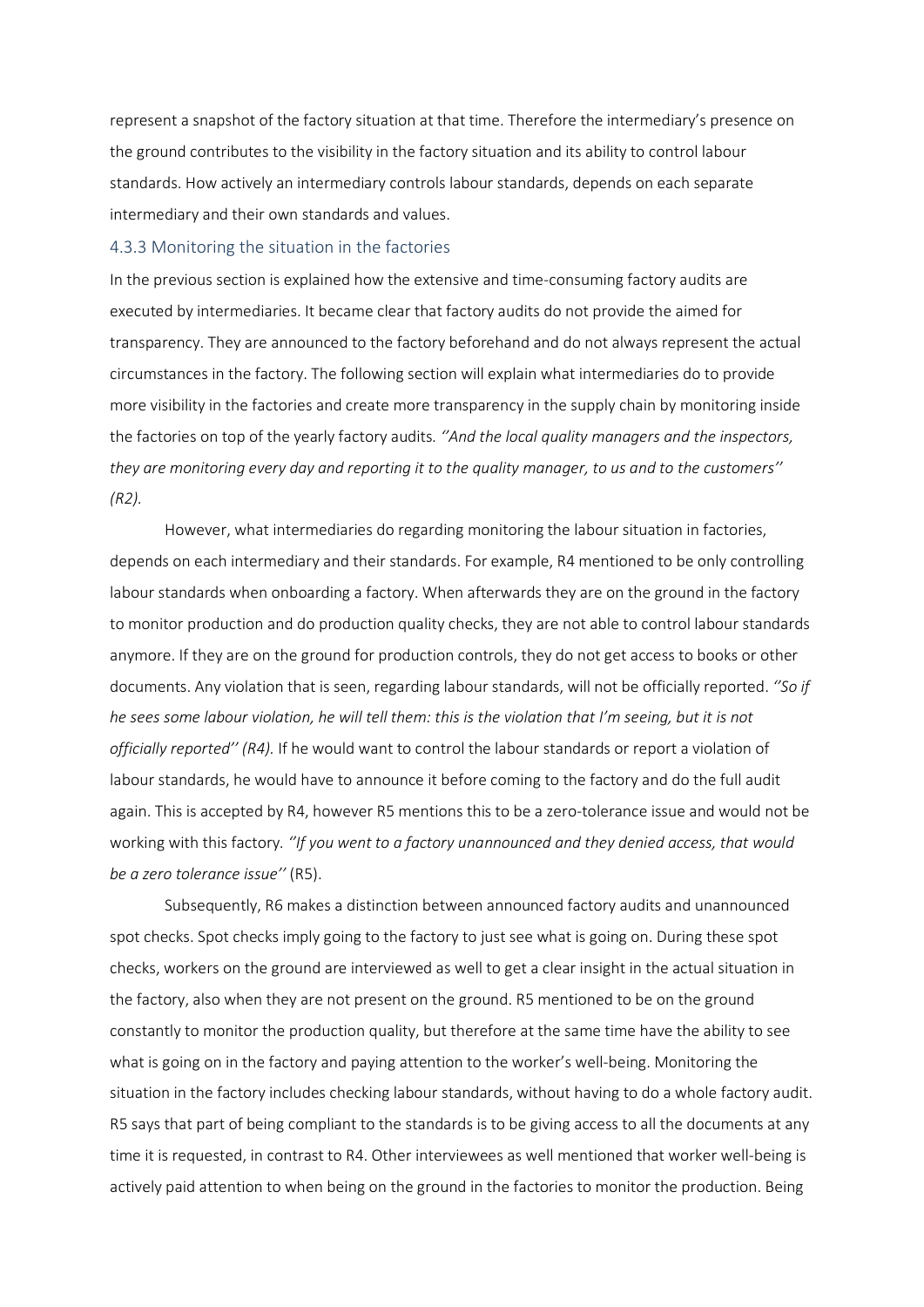on the ground means more visibility in what actually happens in the factories apart from the official factory audits, leading to more transparency throughout the supply chain. Contributing to the transparency is that factory visits are unannounced, providing that factories are unable to prepare for the checks. Unannounced visits and being present on the ground makes the supply chain as transparent and honest as possible according to the interviewees.

*''Whatever you see in the factory in the daytime, is not happening all the time. There are some things that are going on, but we try to manage everything with the people on the ground. It is very important I think to have a presence in the factory, so that we can understand.'' (R2). ''So a lot of the time there will be unannounced visits. And that really helps because the factories don't know that you're coming and they don't have time to prepare. So you can just go in there and obviously see what what the situation is there'' (R5).*

In addition, R2 mentions to be controlling labour standards through quality controls. If the worker's well-being is not what it should be, then the quality of the production is not what it could be. R2 says that low standards and low worker well-being will eventually lead to production problems. Hence, it is as well important that labour standards are complied to, in order to increase the quality of the production. *''The labor standards, it's also a quality standard for us. Because if a company is doing a lot of overtime, it means they're falling behind their schedule all the time and they're not shipping their orders on time''(R2).*

### 4.3.4 Follow-up on labour standards violations

Controlling labour standards as well includes dealing with violations of labour standards whenever they are found in a factory. Violations could be detected during an official factory audit, before the factory is given orders. This would mean the intermediary would simply not start working with the factory, before they have improved their standards. R1 explains that not complying to certain standards simply means that they will not onboard the factory and therefore not give them orders.

*''When they do not comply to certain sustainability standards, we would not give them orders. Then they could come back like within 6 months and say we are going to have this certification. Then we will start talking again'' (R1).* 

*So, when it comes to non-compliance, it depends on the seriousness of the situation. And if they don't want to comply, then we don't place the order with the factory'' (R3).* 

The presence of intermediaries on the ground in factories and the transparency that this provides, makes possible that problems can be solved in cooperation. When an intermediary has already onboarded a factory and has already given them orders, it is still possible to find violations of labour standards when being on the ground. It depends on the severance of the violation how they deal with it. There are so-called zero tolerance violations. Zero tolerance is something that will risk the safety and well-being of people, which means the factory would immediately stop the order with that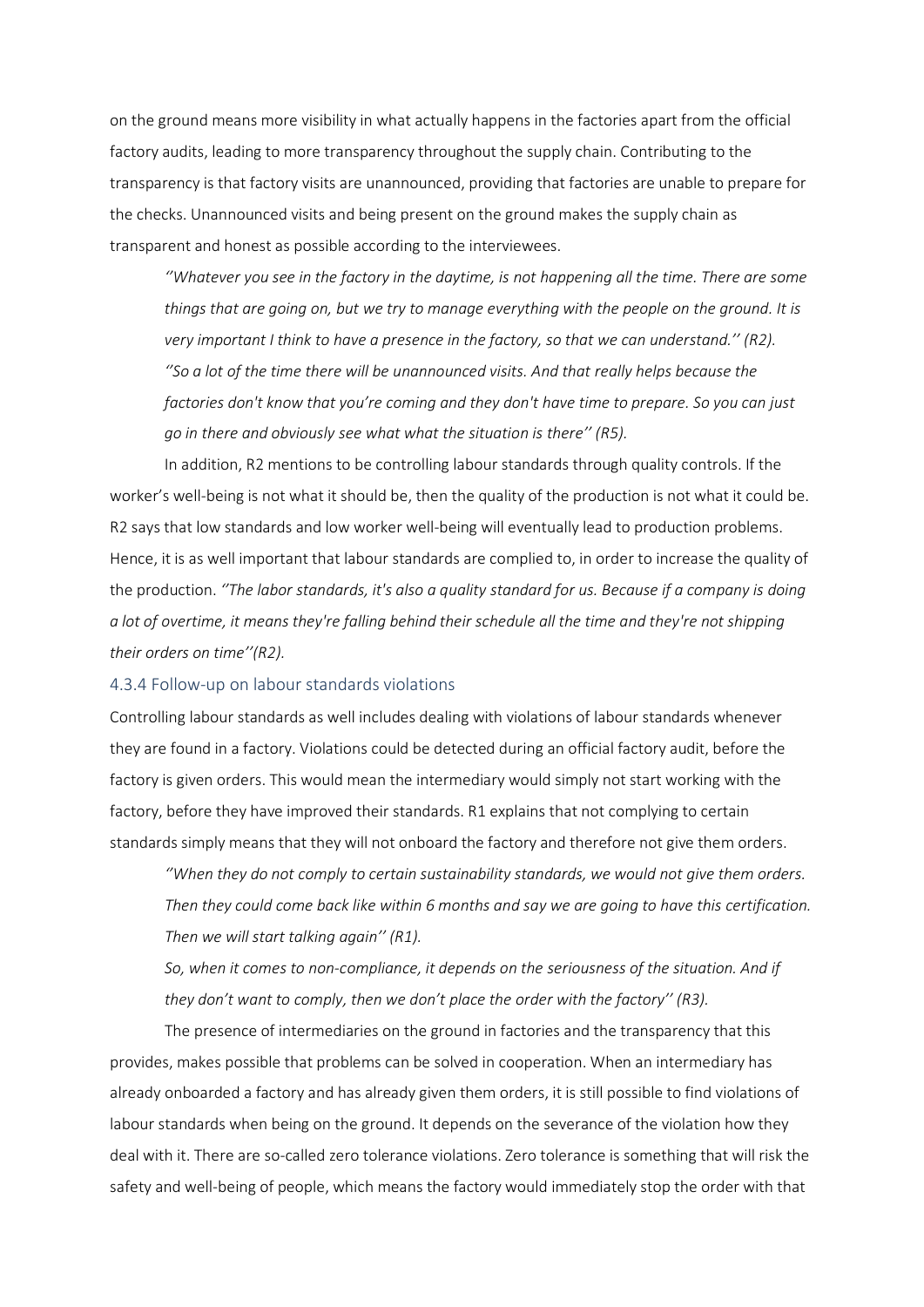factory. An example of zero tolerance is child labour. R3 is talking about remedial action, when finding a zero tolerance violation like child labour. This remedial action includes that they will follow up on the factory, checking whether the children are put back to school and whether the factory is taking responsibility for their non-compliances. Besides, there are also violations that are less severe. When there are violations regarding working hours and workers are doing overtime, the intermediary can discuss with the factory what is going wrong in the planning for example. The relationship of the intermediary with the supplier is built to be trustful and transparent, so problems are more likely to be discussed instead of kept hidden, increasing the ability to regulate the labour standards in factories. Besides, the presence on the ground enables the intermediary to provide the support that the factory needs.

*''I think we're working closely with the factories as well. Visiting them more on a regular basis, you build up a relationship with those factories, so they're more likely to be open and honest with you, because you're going to help support them and they know that they can trust you to help support them to remediate'' (R5)*

R5 mentions that being on the ground in the factories does not only provide the visibility and transparency that they want, it also contributes to having a good relationship with the factories. Visiting them on a regular basis builds on mutual trust between the intermediary and the factory, as the intermediary has insight in the situation in the factory and the factory learns to trust the intermediary to support them if any problems come up. If there is an open and honest relationship, it enables the intermediary to provide the support that the factory needs to comply to certain standards.

Nevertheless, what became apparent from the interviews was that monitoring and auditing in the factories could be enough to control certain circumstances, however it would not improve the situation to the level that some intermediaries would want to see. They recognize that just controlling and monitoring will never be enough to improve the situation or to solve the actual problems. R5 and R3 refer to a big problem in the fashion supply chain called audit fatigue, which means that many factories become tired of constantly having to go through audits and being monitored. This problem and its possible solution will be explained in the following section.

### 4.3.5 Audit fatigue & equivalency

During the interviews, R3 and R5 mentioned the concept of audit fatigue. A lot of money is being spent on doing factory audits by each and every retailer or intermediary that works with a factory separately. Therefore factories have to deal with many different audits and they have many different audit requirements to comply to depending on the retailer or intermediary that requests the audit. This is expensive and they become tired of auditing and monitoring, which is called audit fatigue.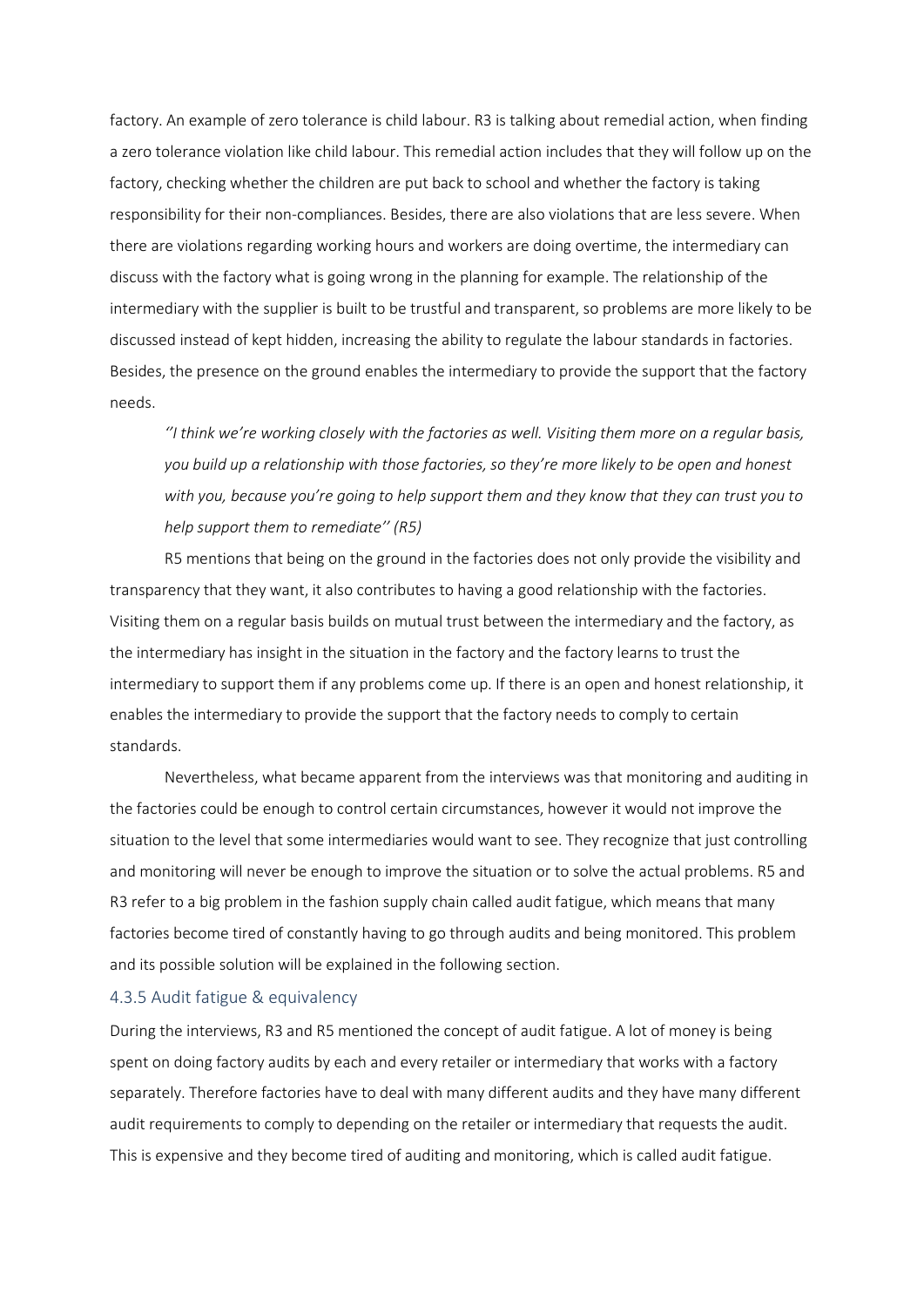*''One issue that we suffer is audit fatigue, because there are so many different audits, and factories might go through six or seven audits a year, but it's basically on the same thing. And you might even have them audited by the same audit company, but just as a different standard depending on which retailer they work for'' (R5).* 

*''Relation with the suppliers are most of the times not good. …. They feel we are behaving like police always monitoring them'' (R4).*

R3 mentions that the solution for audit fatigue is equivalency. *''The solution for audit fatigue is equivalency'' (R3).* Equivalency is a provided transparency throughout the whole industry providing that there is a certain industry standard that factories are checked on and those reports are shared throughout the industry. Intermediaries or retailers would share their audit reports based on the industry standards, so factories would not have to deal with that many different factory audits. If factory audits and industry standards become transparent throughout the industry, a lot of money on doing auditing will be saved and they could really start focussing on improving the situation by raising the industry standard.

However, the problem with achieving equivalency is that many companies still think that compliance is a competitive advantage. When companies consider responsible production as a competitive advantage, they want to become ''better'' than their competitors at CSR. They will not be willing to share anything and the actual goal of producing responsibly will fade.

*''Equivalency has been really slow for brands. And it's because a lot of companies still think that compliance is a competitive advantage. And that notion, that it's a competitive advantage, in my opinion, is old thinking, it needs to go'' (R3).* 

*''We're all working towards the same goal, you know, to make the industry better for the people on the planet. So you know, everyone has a lot in common in that way'' (R5).* 

Actually we are all working towards the same goal as R5 is saying, regarding social compliance and improving working conditions throughout the supply chain. When this would be recognized and companies would stop considering social compliance as a competitive advantage, equivalency could be realized. This was as well mentioned by R3. An industry standard would make sure that everyone would start working towards that same goal, instead of trying to be better than others as their priority.

*''As an industry, we should all share this and have the same standards to achieve. Not try to be higher than the other one or lower than the other one. We should have an industry standard'' (R3).*

Though, there are already many different certifications that a factory could be certified with, given out by third party auditing companies. Those certifications show what the factory standards already are, for which they provide transparency and equivalency to some extent. However, also these certifications are becoming a competitive advantage as some certifications have higher standards than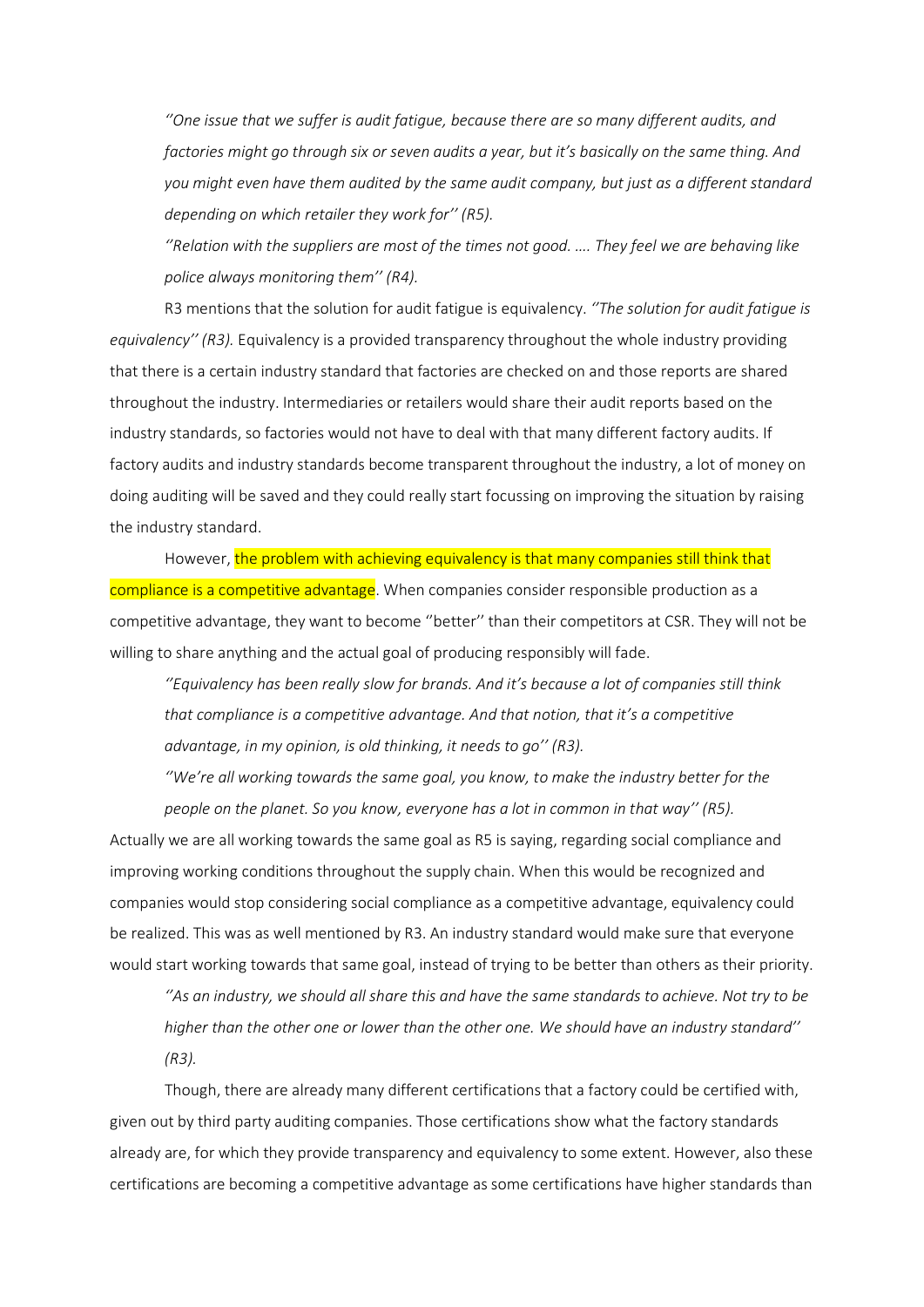others. Those certifications do not (yet) provide the equivalency that the intermediaries are aiming for.

Something remarkable from the interviews as well was that whatever quality standards a retailer is demanding, the intermediary is able to control and deliver production meeting those quality standards. All the services that customers demand from the intermediary, the intermediary is able to coordinate in the buyer-supplier relationship. However, as long as the retailer does not demand the service of controlling that production is done responsibly, the intermediary can not provide this service for this retailer, as costs will increase and the retailer will probably move to another intermediary or supplier. Intermediaries can choose their own standards, and therefore choose whether to work with a certain retailer, depending on whether the retailer is willing to follow those standards. However, they can not control what other intermediaries do by having high standards for themselves. R2 has given an example to explain this.

*'So for example, the customer comes to me, I want to source these headphones. I say, okay, I can source you this from China and the price is 7 dollars. There will always be another supplier that says, I can give you this for 5 dollars. But the customer knows this and can go to the cheaper supplier, because if I don't follow the standards, then I can source this cheaper. But we don't want to do this, we want to give them a right service, with the right price' (R2).* 

So sourcing cheaper, means that standards are not followed and it is a choice whether to follow higher standards or not. Whether retailers choose to follow higher standards or whether other intermediaries choose to follow certain labour standards is something that can not be controlled or influenced by other intermediaries. They can only do as much as their own customers are demanding from them. Intermediaries, nevertheless, do have a choice whether or not to work with a customer. If a customer has lower standards than the intermediary, an intermediary can choose to not work with this customer, implying that they will not operate below their own standards. However intermediaries can choose who to work with, but as long there is no industry standard or equivalency throughout the industry, there is no insight in what other companies are doing and it is still possible to source without following any responsibility – or labour standards. When an intermediary chooses to not work with a customer, because that customer's standards are too low, the customer probably will find another intermediary who will work conform their standards. An industry standard and equivalency throughout the whole industry would provide more control over standards that all retailers and intermediaries are following, possibly allowing bigger scale changes.

### 4.4 Improving working conditions in factories

Intermediaries aim to build long-term relationships with their customers and suppliers. They provide certainty, trust and transparency in the relationship and this contributes to their ability to control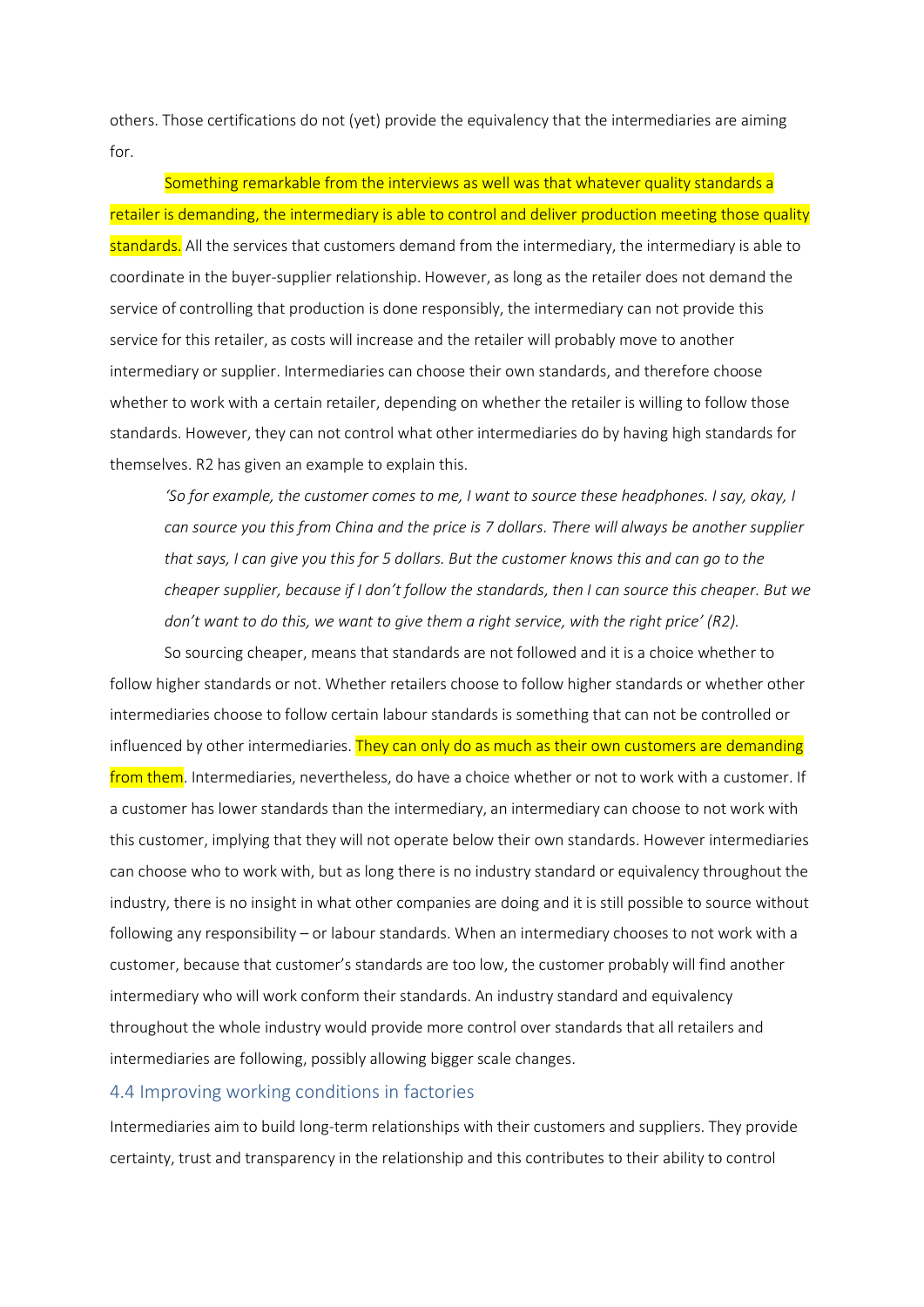labour standards in factories. This is already explained in the previous section. However, as explained in the previous section, just doing audits and monitoring is not enough to improve the working condition in the supply chain. Besides, it is not the only thing done by intermediaries to regulate labour standards in factories. During the interviews, several different initiatives and practices were discussed that are really focused on actively improving working conditions throughout the supply chain.

*''So what I would say the general intent of most supply chain intermediaries is, is to help enable, help provide transparency, visibility to secure supply chains to mitigate as much as possible, you know, bad things from happening'' (R3).* 

### 4.4.1 Developing the intermediary by education & training

Firstly, intermediaries provide education for workers in the factories. They educate workers in order to improve efficiency and the quality of production to begin with. Subsequently they educate workers on among other things workplace safety and health. R3 has provided an example of how they educated factory workers on fire safety by showing them cartoon videos. The cartoon videos gave some basic understanding on fire safety and electrical hazard safety to the workers. Educating and training workers are simple and low-cost solutions for general problems in the factories. They enable workers to discover their own well-being in the factory. R3 said that they are now giving in-factory education about nutrition and hygiene. Besides, mental health is becoming an important topic as well, to which they target attention.

On top of education, intermediaries provide trainings to factories. Those trainings can be a response to labour standards violations in factories, in order to remediate them. R3 and R5 have referred to those trainings as remedial actions and corrective action plans. Explained in the previous section is that some labour standards violations lead to that the intermediary immediately stops working with that factory. However, when you just stop working with them and not give them orders anymore, the violation is not remediated and that is something that among others R5 recognizes. *''One thing that you don't want is go away. Because if you find child labour in a factory, for example,*  and you just walk away, the bad issue is never going to be remediated" (R5). Therefore, so-called remedial actions or corrective action plans are developed by intermediaries in order to train or support the factory in such a way that the issue can be solved. *''You work with the factories to close those issues, to first understand what was the root cause of those issues, why they were there in the first place, and then work to resolve them. … It depends on the response of the factory, but you would always want to try to remediate. You want the best outcome for the workers at the end of the day'' (R5).* However, R5 mentioned that they have a social and environmental affairs department at their company. This means that there is a department with particular focus on improving social- and environmental issues in the supply chain, for which those corrective action plans are developed. It also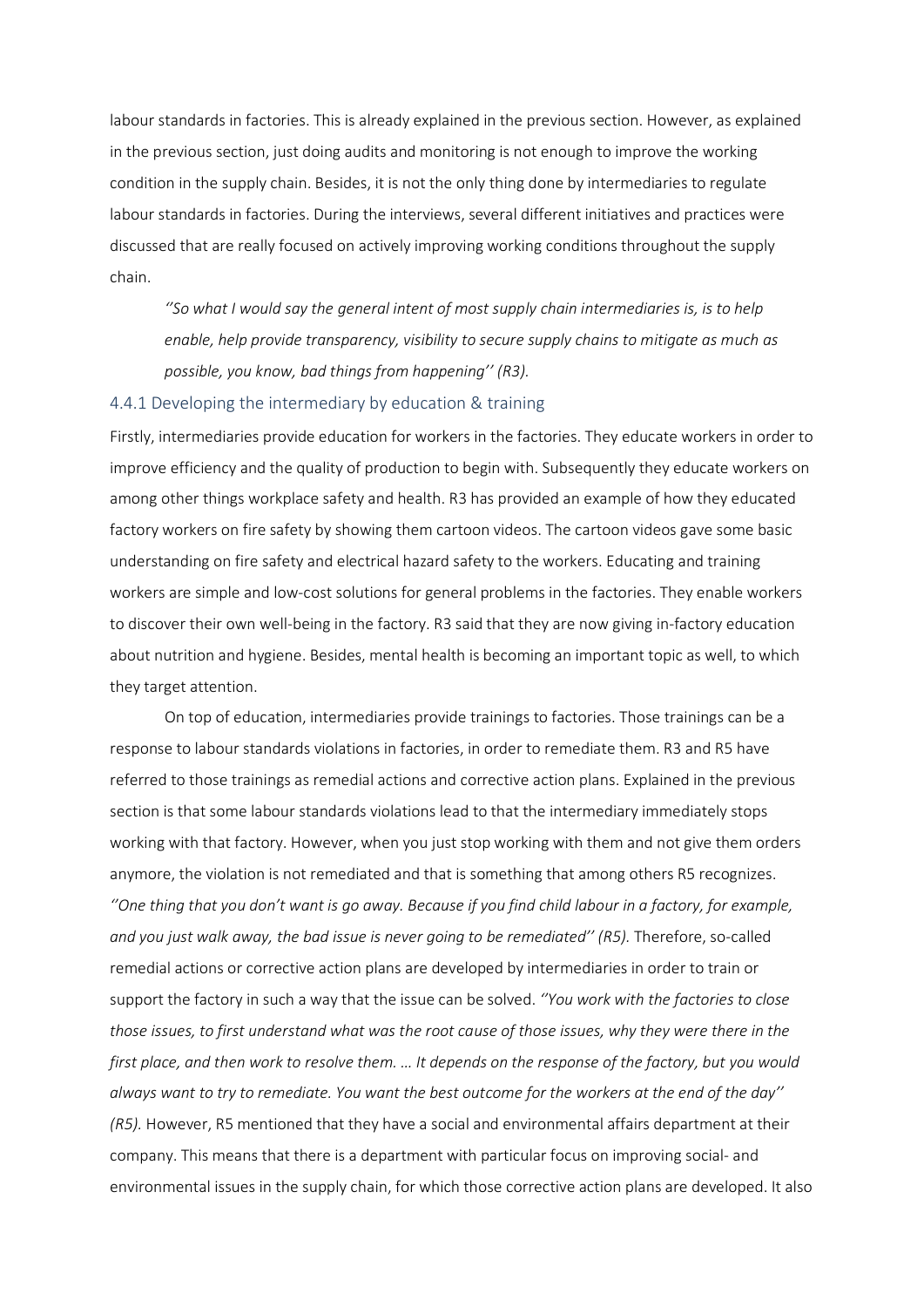happens that intermediaries are not that focused on actually improving, for which they do not provide support or trainings in remediating labour issues.

Besides providing support as a response to labour violations, some intermediaries initiate socalled capacity building programs. *''There is many different types of trainings and capacity building that you can do with factories to help support them or their growth and development within the business'' (R5).* Capacity building programs are initiated by the intermediary to actively develop the factory. Therefore they imply that those intermediaries work proactively as well, on top of reactively to labour violations or problems. The intermediaries are actively providing support to the factory and developing with them by means of those self-initiated capacity building programs.

### 4.4.2 Intermediaries raising their own standards

However, the extent to which or even whether intermediaries provide support to their factories is highly dependent on the standards that an intermediary upholds itself. The remediating action that intermediaries undertake or the efforts they put into training and educating factories and workers differs per intermediary. R1 and R2 mentioned to be strategic with their suppliers and aiming to grow and develop with them. Because intermediaries aim to have a long-term and trustful relationship with their suppliers, they are enabled to grow together to a higher standards level. They are strategically giving factories repeatedly orders and therefore growing their revenue and ability to develop and improve. The higher the standards of the intermediary are, the higher the factory's compliances are growing towards, provided that the intermediary is giving the factory orders and the necessary support. *''Working with certain standards and improving on those standards, the easier it is to progress with them going forward'' (R5).* The minimum standards for factories to comply to are very high for R1 and R2. Having their own high standards means that they are upholding those standards for either their suppliers and their customers and therefore directly raising their standards as well. By raising their own standards, they are indirectly trying to raise the standards in the supply chain.

*''So we want to be known as company X, you know. If you work with us, then you are safe, your customers are safe and the people that make the products are safe as well'' (R1).* 

On top of having high standards to which factories have to comply to, they uphold those high standards for their customers. They will not be working with retailers that accept standards below their own standards. They are on the one side educating and training their suppliers, however on the other side they are educating their customers and raising their customer's standards as well. Therefore they as well ''strategically grow'' with their customer retailers.

Besides, R3 mentioned several different sustainability initiatives that are part of the supply chain intermediary for which R3 is working. One of the sustainability initiatives is called fair and safe workplaces. These initiatives are raising the standards of the intermediary and they address certain sustainability goals. They measure their own performances on these sustainability goals by means of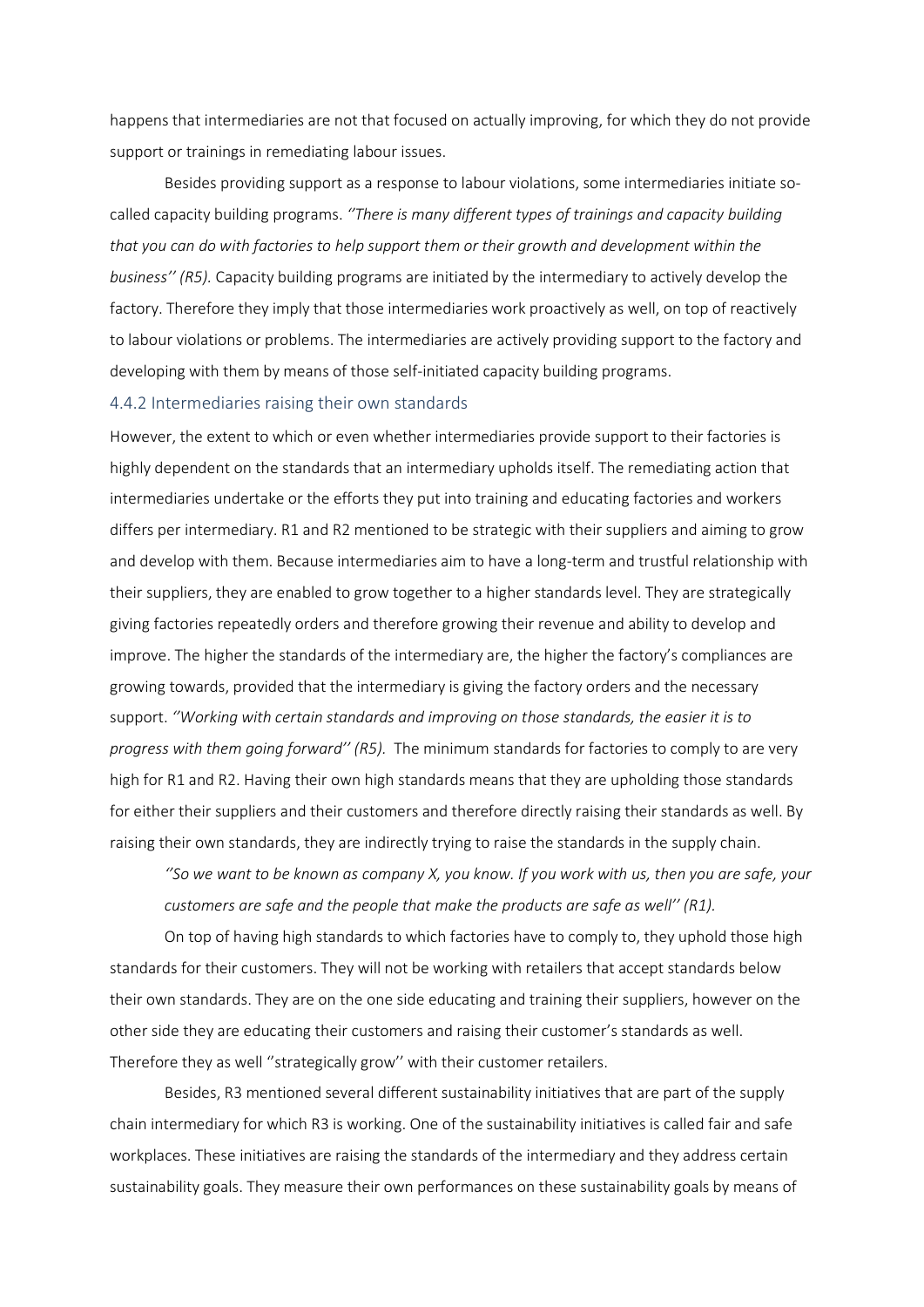Key Performance Indicators (KPI's). Those KPI's measure how well they did on sustainability and report this score in self assessment reports.

### 4.4.3 Digitalization

Throughout the research, a very important factor in the regulation of labour standards in the supply chain is transparency. Intermediaries aim to increase transparency in the supply chain. Something that highly contributes to the transparency in the global supply chain is the digitalization. During the interviews, several interviewees have mentioned the development of certain apps to increase their ability to monitor the situation on the ground. By means of those apps, the factory workers can reach out to the intermediary whenever they encounter problems. For example verbal or physical abuse, unsafe circumstances or working overtime are issues that they can report to the intermediary by using those apps. These apps again provide more visibility in the supply chain and in the factories. The focus is shifting towards factory workers, instead of only factory owners during monitoring and auditing. The intermediaries are able to get information of factory workers directly. The visibility and transparency in the factories is much higher than it used to be, which reduces the number of incidents, because eventually violations will be noticed. It is harder to withhold information, because intermediaries are actively trying to get insight in the situation in the factories. Digitalization has increased the intermediary's visibility in the factories, which is an important factor in improving the situation

On top of that, digitalization does not only provide more visibility in the factory, it provides more visibility in the whole supply chain. Knowledge about what happens in the fashion supply chain spreads over the internet via social media, increasing the consumer awareness. '*'It gives the consumer the ability to know what they want to know. Especially social media as well, there's a lot more focus, I think, on the fashion industry than there has been before''* (R5). The importance of raising consumer awareness, increased by digitalization, is explained in the following section.

### 4.4.1 Consumer awareness and demand

Even though some intermediaries are starting to make improvements, they are stilll highly dependent on consumers of fashion for the amount of impact they can have in the supply chain regarding labour standards. Some intermediaries are actively doing what they can do to improve the situation in the supply chain, as is explained in the previous section. Nonetheless they are reliant on retailers, who are reliant on fashion consumers, for having business and making money, for which retailers determine to some extent the ability of intermediaries to influence the supply chain.

Unfortunately there is still a high demand for cheap clothing in high quantities as fast fashion remains existing, which pressures production. The fashion industry has become highly competitive, for which retailers demand cheap supply. However, regulating and improving labour standards costs money, resulting in more expensive supply and higher prices. Retailers will possibly move to another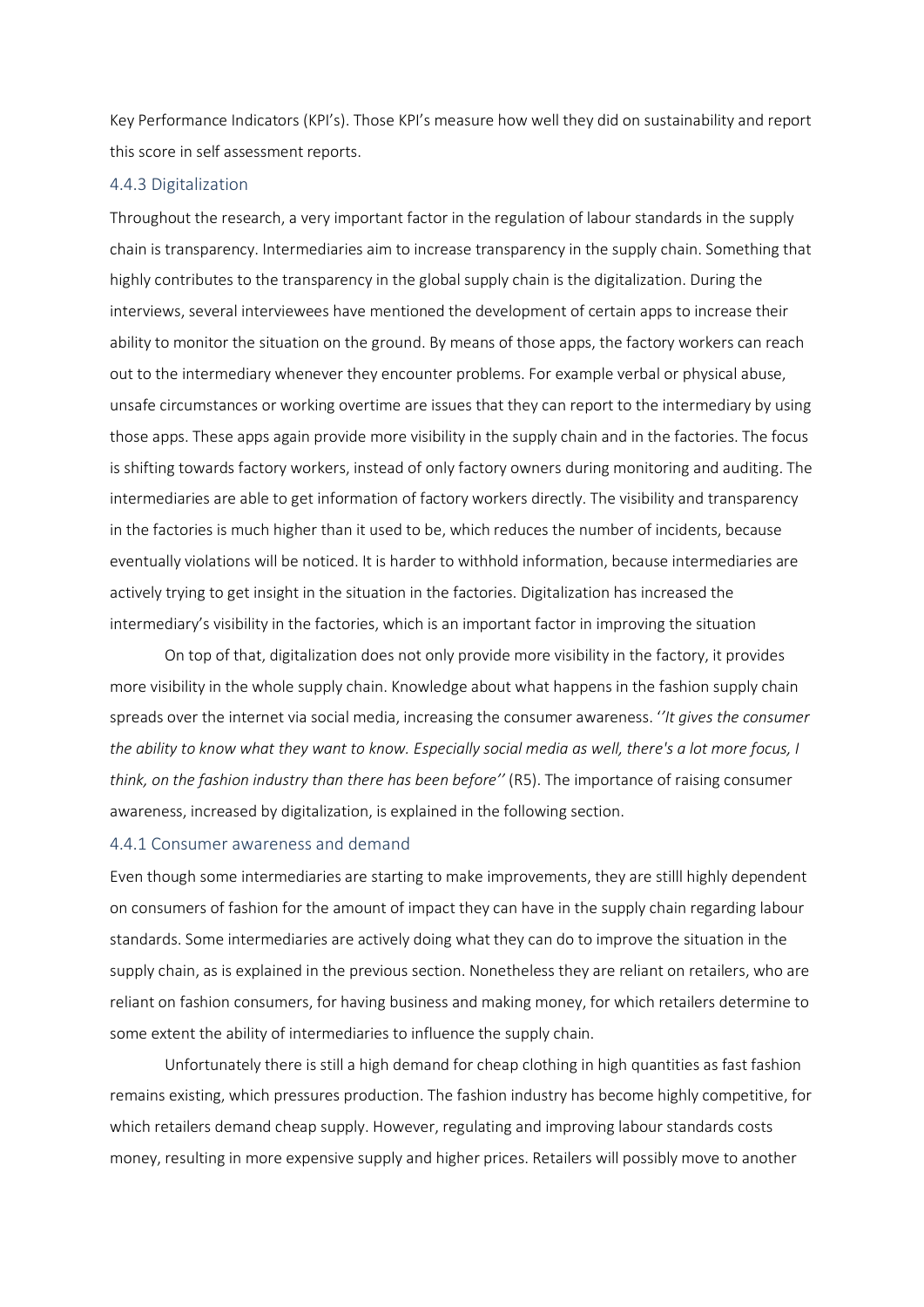intermediary, who will provide cheaper supply than an intermediary who is highly concerned with high labour standards, as long as the fashion industry is as competitive as it is now.

*''Role of sourcing agents is not to control the labor violations. … So if any customer wants to give us another role like labor checking, labor violation, then we can do that, but customers don't give us this role. They say focus on price negotiation, follow up on production, make sure the production is well on time and make sure the quality is as per standard (R4)''*

R4 is actually saying that even though initiatives might be there to improve the labour standards in the supply chain, the customers are in reality not demanding anything beyond cheap and quick production. In the Li&Fung Code of conduct, which is a publicly available document, is stated that codes of conduct often result in conflicting interests with their customers (Li and Fung code of conduct, 2012), because general customer interest is focused on cheap - and quick production, which does not go together with high standards in codes of conduct.

Moreover, retailer demand is reliant on end-consumer demand. The consumer determines what the retailer will focus on for their supply. Currently, the end-consumer is overconsuming fashion. The demand is higher than it has ever been. Therefore retailers of fashion are highly competing on low prices and high quantities in order to meet up to this end consumer demand and to make profit. During most of the interviews, the interviewees mentioned that changing the consumer mindset and raising consumer awareness about the supply chain, will have the most impact in making actual changes regarding labour standards in the supply chain. Having an actual demand of improving working conditions in the supply chain, will enable the intermediary to apply all their capabilities and practices to make improvements, even though this leads to higher costs.

Raising consumer awareness implies that we get past this period of fast fashion. We have lost sight of the impact of fast fashion and the circumstances in the supply chain that are a result of this overconsumption. If the end-consumer would be aware of the impact of fast fashion, it would increase opportunities to get past this problem and shift the focus from quantity and low-cost to quality and responsible production. Shifting consumer demand would imply that the industry decreases competing on cheap prices and high quantities, allowing more space for making improvements in the supply chain.

During the interview with R2, he delineated a situation in which consumers are demanding on sustainability on labour standards, which actually perfectly explains how consumers have such a big impact.

*''So there is a huge demand on sustainability on labour standards. And this trend is creating a demand on the customer side. And the brands are using this demand to market their product. So they try to source more responsibly, more sustainable, so that they can have a certain*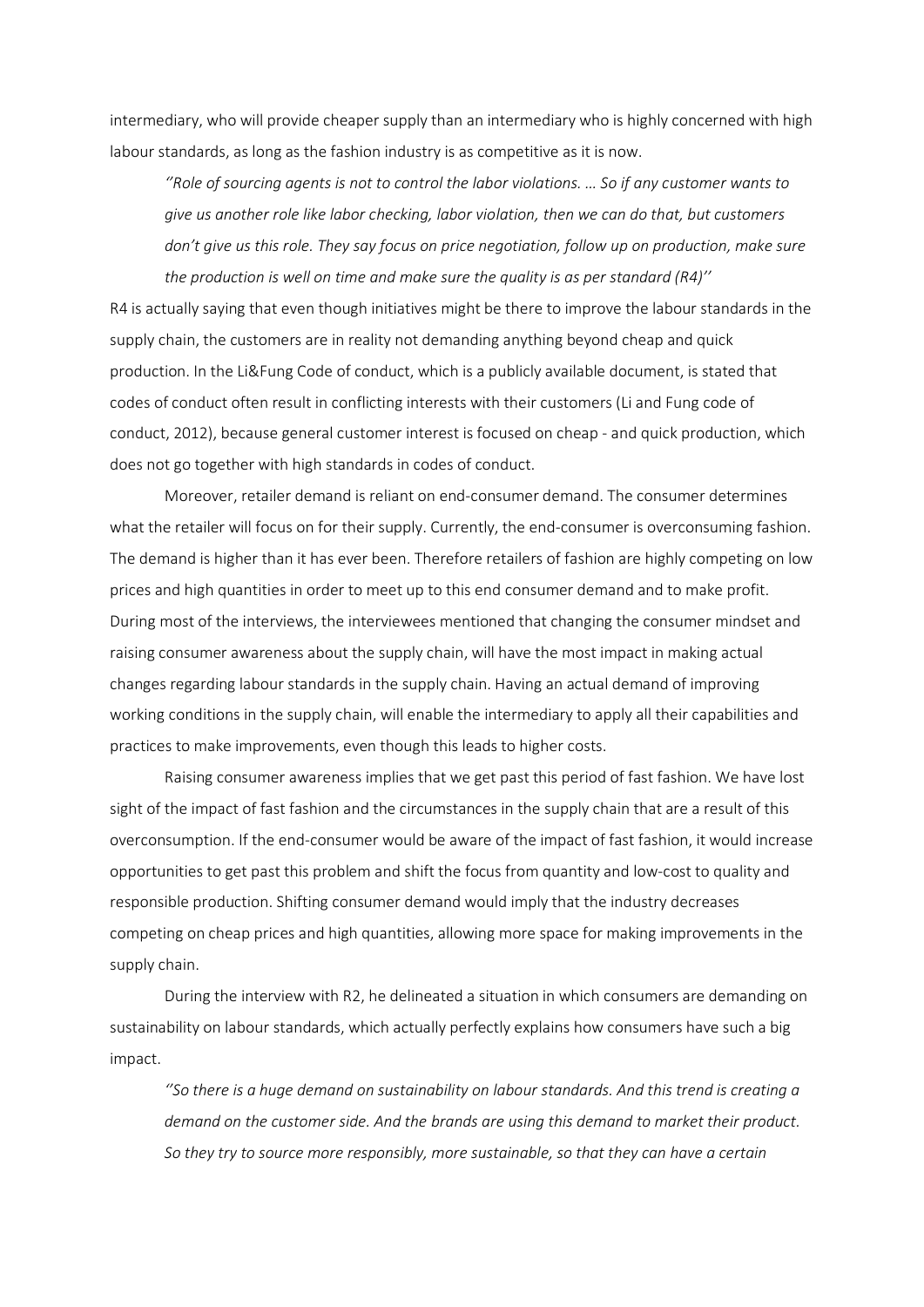*audience. And this demand is creating another demand to the sourcing agents, and then it goes like a chain, and it improves the standards in the end.'' (R2).* 

Nevertheless, there are changes regarding consumer awareness on sustainability and labour standards in the supply chain, even though they are small. A small part of the end-consumers are demanding more sustainable and responsible production. Contributing to this are the own high set standards of some supply chain intermediaries. Intermediaries who have set high standards for themselves are only attracting customers that demand this as well, for which they are able to make changes and have an impact to a certain extent. Only customers with higher standards as well will be willing to cooperate with them.

Besides, intermediaries with high standards are focusing on raising awareness and creating a 'sense of urgency' (R5) for changes. Therefore they are contributing to changing consumer demand. R5 has told about an app that is available to end-consumers of fashion, which shows how responsible any retailer is producing regarding labour, animals and environment. The app is called 'Good on you'. However it is still very unknown, but it is a start in raising consumer awareness.

Next to these kinds of apps, this age of digitalization and social media has as well increased visibility in the supply chain, contributing to consumer awareness of the situation in the supply chain. It has created more transparency because social media can reach a huge scope of end-consumers. Whenever any disaster happens, for example Rana Plaza in Bangladesh, which was mentioned also in almost every interview, the whole world will know because of social media and the internet.

R5 mentioned COVID-19 as well as an accelerator for raising consumer awareness. R5 noticed that consumers begin to wonder more what is happening in the supply chain since COVID-19 has hapenned. They are starting to become more aware and more curious. However, whether there is an actual relation between COVID-19 and consumer awareness is unsure.

### 5. Discussion

In the following chapter, the results will be interpreted and the research question will be answered. Afterwards the contribution of the research will be discussed, followed by the practical implications. Then there will be a critical reflection on the execution of the research and any limitation will be presented. Lastly, recommendations for future research will be discussed.

### 5.1 Interpretation of the results

To begin with the interpretation of the results, the research question will be repeated. *How do supply chain intermediaries contribute to the regulation of labour standards in the global fast fashion supply chain?*

My findings showed that intermediaries have much knowledge about the supply chain, due to their position in between many different retailers and suppliers. They build good and long-term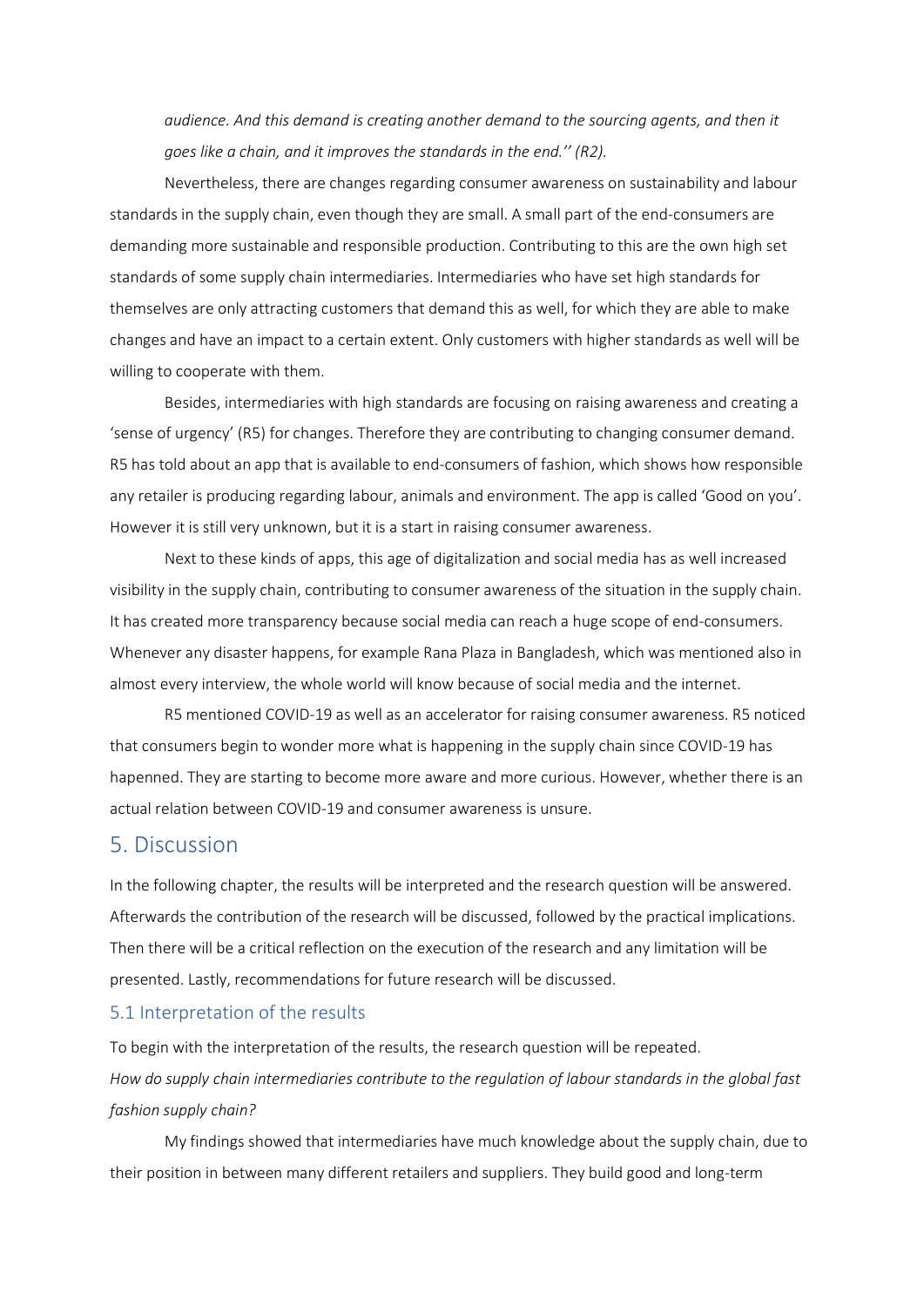relationships with the customers and suppliers, enabling them to coordinate the relationship as recognized by the RIT-framework (Abbott et al., 2017b). This coordination implies the regulation of labour standards in supplier's factories as per the intermediary's standards. An important notion is that intermediaries can only influence and regulate their standards in their direct relationships with customers and suppliers. What standards other intermediaries hold or the amount of regulation those intermediaries execute regarding labour standards is out of their control. Intermediaries who uphold high labour standards work with factories that can live up to those standards, but it does not mean that it improves or influences the labour standards in the whole industry. Intermediaries regulate as much as complies to their own standards.

According to the previous paragraph, intermediaries regulate to the conditions of their own standards. The regulation of labour standards starts when an intermediary onboards a new supplier and checks its whole factory during a factory audit. After onboarding, such an audit is executed once or twice a year. An audit represents a snapshot of the situation in a factory at that time and oftentimes factories are in the ability to prepare for a factory audit. It does provide insight in the factory, however it does not provide the transparency required to regulate labour standards in factories, regarding working hours or paid wages for example. Books can be manipulated and what is measured during a fatory audit is not necessarily what is happening all the time.

Therefore, an important contribution of intermediaries to the supply chain in regulating labour standards is having people on the ground in the factories. The people on the ground go to the factories on a regular basis to check on the production, while being able to see labour conditions in the factory. Visits are unannounced, which contributes to the transparency that intermediaries are aiming to provide. Supply chain intermediaries aim to build on trust and close relationships with their suppliers and this contributes to their ability to monitor the situation in factories. Trust and transparency are two important factors that intermediaries add to the supply chain in the ability to regulate labour standards. It improves open and honest relationships with their customers and suppliers, for which (labour) problems are discussed and remediated, rather than hidden.

Subsequently, when problems are discussed or violations are detected during monitoring or factory audits, then the intermediary is able to take action. Sometimes orders are cut and the intermediary does not work with a factoy until the issue is resolved. Another option is that the intermediary together with the factory finds a solution for the issue and provides the necessary support to resolve problems. This is called remedial action or corrective action plans.

Besides, the four value-adding activities of supply chain intermediaries (Cole et al., 2020), that were defined in chapter two, contribute to the regulation of labour standards. If the demand of customers allows the activities to focus on regulating labour standards as well, then supply chain intermediaries can develop knowledge about labour on the ground, transfer this information to all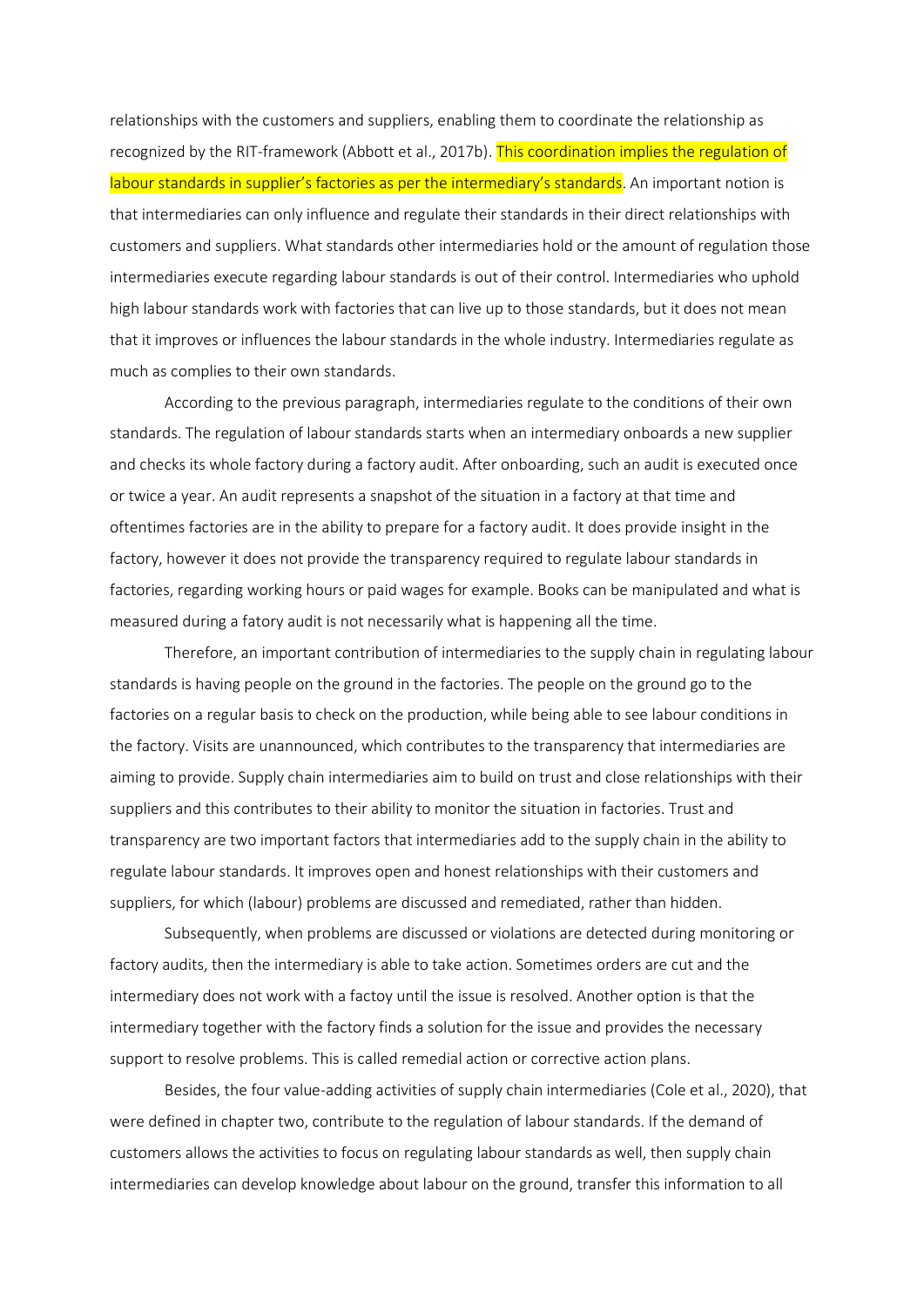parties involved, reduce risk in complying to labour standards and provide the necessary support in compliance. By being on the ground, intermediaries can gather all the knowledge they want in the factories and they can really see what is going on inside. They are able to detect violations of labour standards and therefore follow up on them. Intermediaries will communicate all the information they gather regarding labour standards to the customer as well as back to the supplier. Therefore they can discuss problems and together deal with any issue or violation. This provides more transparency and reduces the probability that violations of labour standards or problems are kept hidden by factories. Being on the ground, detecting, discussing and solving problems allows intermediaries to reduce risks as well. Besides, by building long-term relationships, they provide the supplier with a kind of certainty of orders and revenue, reducing risk to comply to labour standards. On top of that, intermediaries can actively provide support regarding the improvements of labour standards in factories. They can provide education and trainings focusing on for example health – and safety issues and make workers aware of their well-being in factories. If workers are aware of their own well-being at work, it empowers them in their position.

Supply chain intermediaries aim to develop long-term and trustful relationships with their customers and suppliers in which transparency is provided. Regulation of labour standards, as described in the theory chapter, involved implementation, monitoring and enforcement of rules. This includes the set labour standards, auditing, monitoring and following-up on violations as my findings have shown. However, my findings as well show that just these activities will not be enough to improve the working conditions in the supply chain to a desired level. Regulation is time-consuming and expensive, for which the concept of audit fatigue exists. Some intermediaries have developed their own high standards regarding labour conditions in factories, however others may not live up to any standards beyond legal labour standards. Due to the high competition in the fashion industry and not having an industry standard, real changes in the industry are left out. Responsible production is rather considered a competitive advantage, than an actual goal that the industry is working towards. However, an interesting finding was that companies should start cooperating in achieving the general goal to improve labour standards by having equivalency in the fashion industry, instead of competing. As long as companies are focusing on being better than others, there is no real intent to improve working conditions.

Moreover, one very important factor in the ability of intermediaries to influence labour standards in the supplier's factories is fashion consumer awareness. The level of service that intermediaries can provide partly depends on their customer's demand, on top of their own minimum standards. Subsequently, intermediary's customers are retailer companies, whose demand is determined by the demand of end users of fashion. Their awareness about supply chain practices should be given attention to in order to make real changes. Consumer awareness is already increased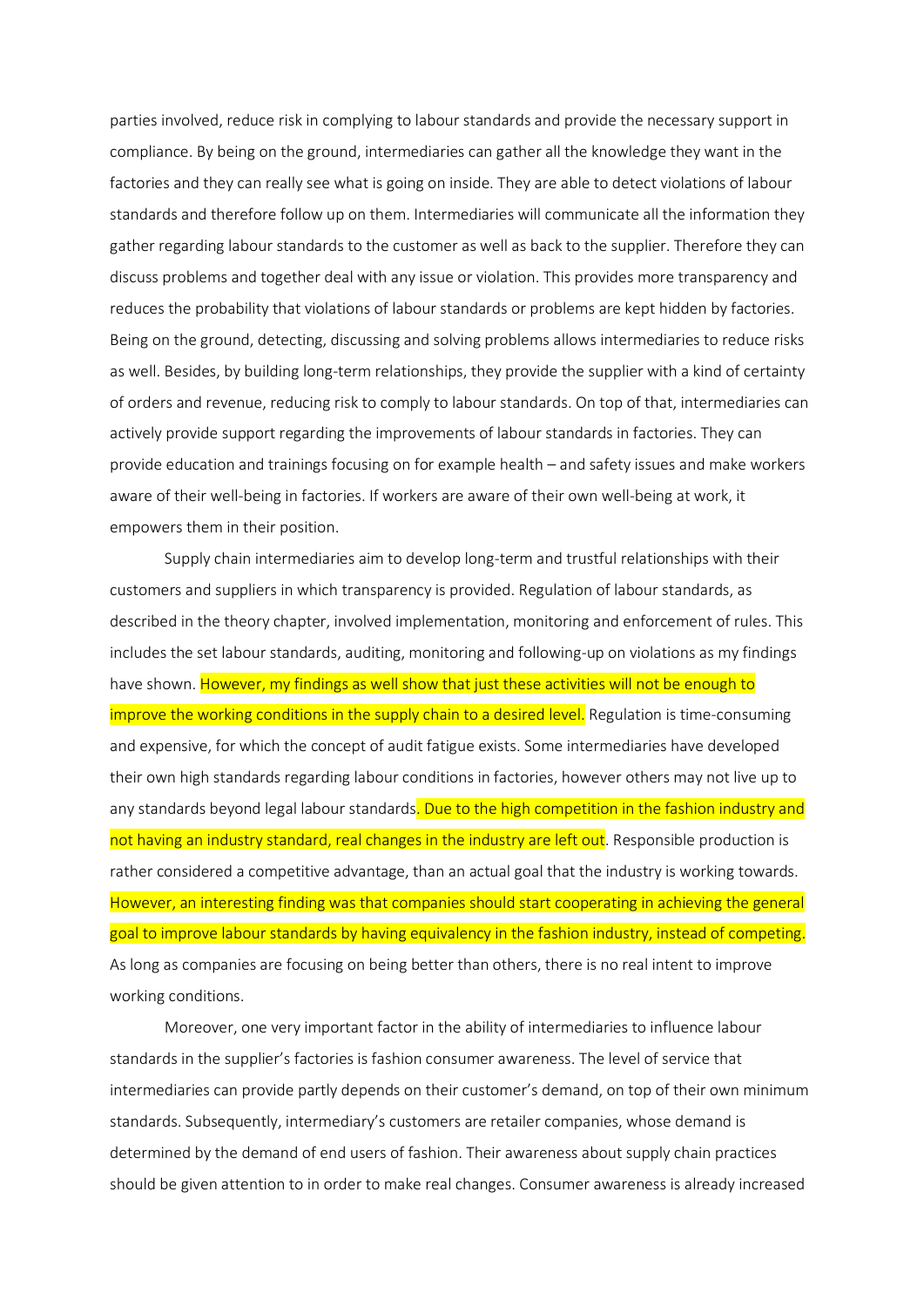by social media in this age of digitalization, however as long as fast fashion exists, the focus of consumers is rather focused on cheap prices and high quanities, rather than responsible production. Fast fashion has highly impacted consumer demand, leading to overconsumption of fashion without consumers being aware of the impact of their overconsumption on for example labour standards in factories. If the main focus remains to have high quantities of fashion products for low prices, then the pressure in the supply chain and the high competition will remain existing as well and actually improving labour standards will not be a priority.

In conclusion, the trust and transparency that supply chain intermediaries bring to the buyersupplier relationship contribute to the regulation of labour standards in the fashion supply chain. They provide more open and honest relationships and their presence on the ground highly enables them to regulate and support factories. Intermediaries having high standards are able to improve and develop the suppliers and customers they are working with, however as long as there is no industry standard, big industry changes remain undone. Improving the supply chain should be the goal, by having an industry standard which no intermediary or factory can go below. CSR should not remain a competitive advantage, it should be a given. On top of that, consumer demand has to change and fast fashion has to get rid of. As long as fast fashion exists, it means that consumer's demand is focused on low prices. Increasing consumer awareness and shifting consumer demand towards more responsible production, will increase the urge for change in the whole industry and therefore improve the ability of intermediaries to regulate and improve labour standards in the fashion supply chain.

Lastly, intermediaries should be given more voice and publicity for what they do, as they have an important role in the supply chain. As mentioned by R1: *''They have too much knowledge to disregard''*. Giving them more voice and publicity would enable them to share all this knowledge with consumers, therefore increase consumer awareness and create the necessary sense of urgency for change.

### 5.2 Theoretical contribution

This research aimed to explore the role of third party supply chain intermediaries in the regulation of labour standards in the fashion supply chain. Therefore this research has added new insights into the role of intermediaries in the regulation of labour standards that did not exist in this specific way before. Their position is further investigated as well as their ability to make a contribution to the supply chain regarding labour standards. As recognized by the RIT-framework (Abbott et al., 2017b), good regulation requires a third party, which in this case is the supply chain intermediary. This research has contributed to theoretical knowledge by applying the role and capacities of supply chain intermediaries, as defined in chapter two, to the highly pressured fashion industry. The research adds specific insight into how the intermediary's capacities and their value-adding activities can contribute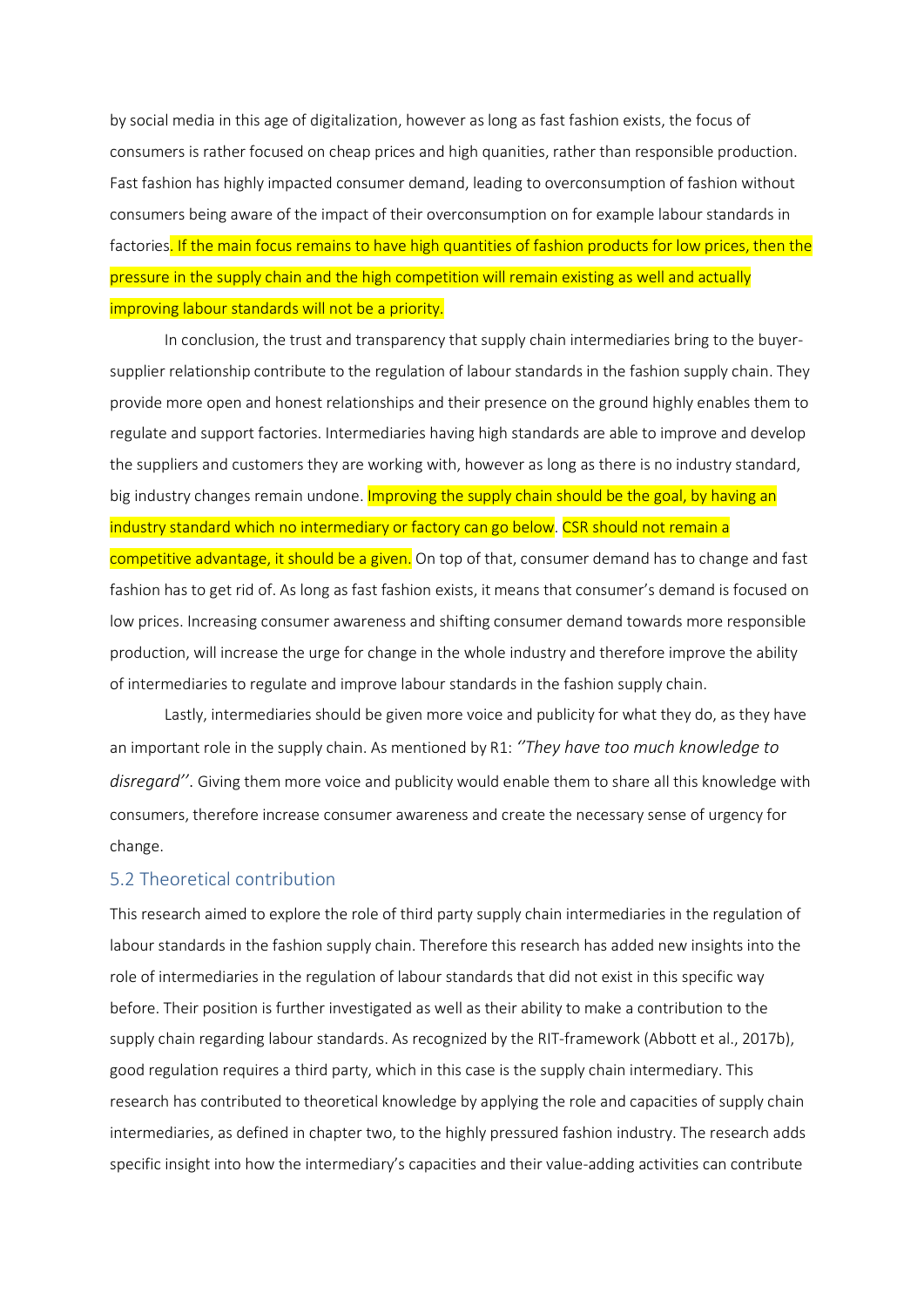to the regulation of labour standards in the fashion supply chain. Findings showed that the valueadding activities: knowledge development; information transfer; risk reduction; & capability support mentioned in earlier work (Cole et al., 2020), are clearly present in the regulation of labour standards as well. However, the capacities of the intermediary as defined in chapter two: operational capacity; expertise; independence; & legitimacy (Abbott et al., 2017b), were less clearly definable in the regulation of labour standards. It became clear, nevertheless, that intermediaries have much expertise in the supply chain and by being on the ground as well gain operational capacity. Besides, this research adds that the two most important factors that the intermediary adds to the buyer-supplier relationship are trust and transparency. Those factors seemed to be very important in the contribution of supply chain intermediaries and therefore future research, regarding labour standards and improving working conditions in factories, should take those into account as well.

On top of that, this research has provided insight into more factors that are influencing the role of intermediaries in regulating and improving labour standards in the fashion supply chain. Consumer awareness seems to highly impact the demand of customer retailers to the intermediaries. Fast fashion is a big problem in the fashion industry (Sull et al., 2008), leading to overconsumption, for which it restricts consumers from becoming aware of the impact of fast fashion. Fast fashion is a problem on itself in the fashion industry, which has to be resolved by raising consumer awareness, before any real improvements can be made in the supply chain regarding working conditions. Consumer demand requires a shift to more responsible production. On the other hand, social media and this age of digitalization does accelerate the process of raising consumer awareness, because everything can be shared online and therefore possibly reaches a big scale of consumers.

Besides, in the conceptual paper of Abbott et al. (2017b) the regulating role of intermediaries was defined by implementing rules, monitoring and enforcing rules. During the research those steps clearly came forward in the role of intermediaries in regulating labour standards, however it as well became clear that these practices of intermediaries to regulate labour standards would never be enough to improve the working conditions in the supply chain to a desired level. Auditing and monitoring leads to the concept of audit fatigue, meaning that factories become tired of constantly having to go through different audits. Besides, auditing is time-consuming and costs a lot of money. During the interviews, it became clear that some intermediaries recognize that their role regarding labour standards includes more than just executing factory audits and monitoring the situation. Besides, an industry standard will make sure that labour standards and responsible production will not remain considered a competitive advantage, but just a given and it provides equivalency in the supply chain, which is the solution for audit fatigue. When all intermediaries are working towards the same goal, providing the same transparency, real improvements in the industry can be made. So the regulatory activities defined in chapter two have been recognized in role of intermediaries in the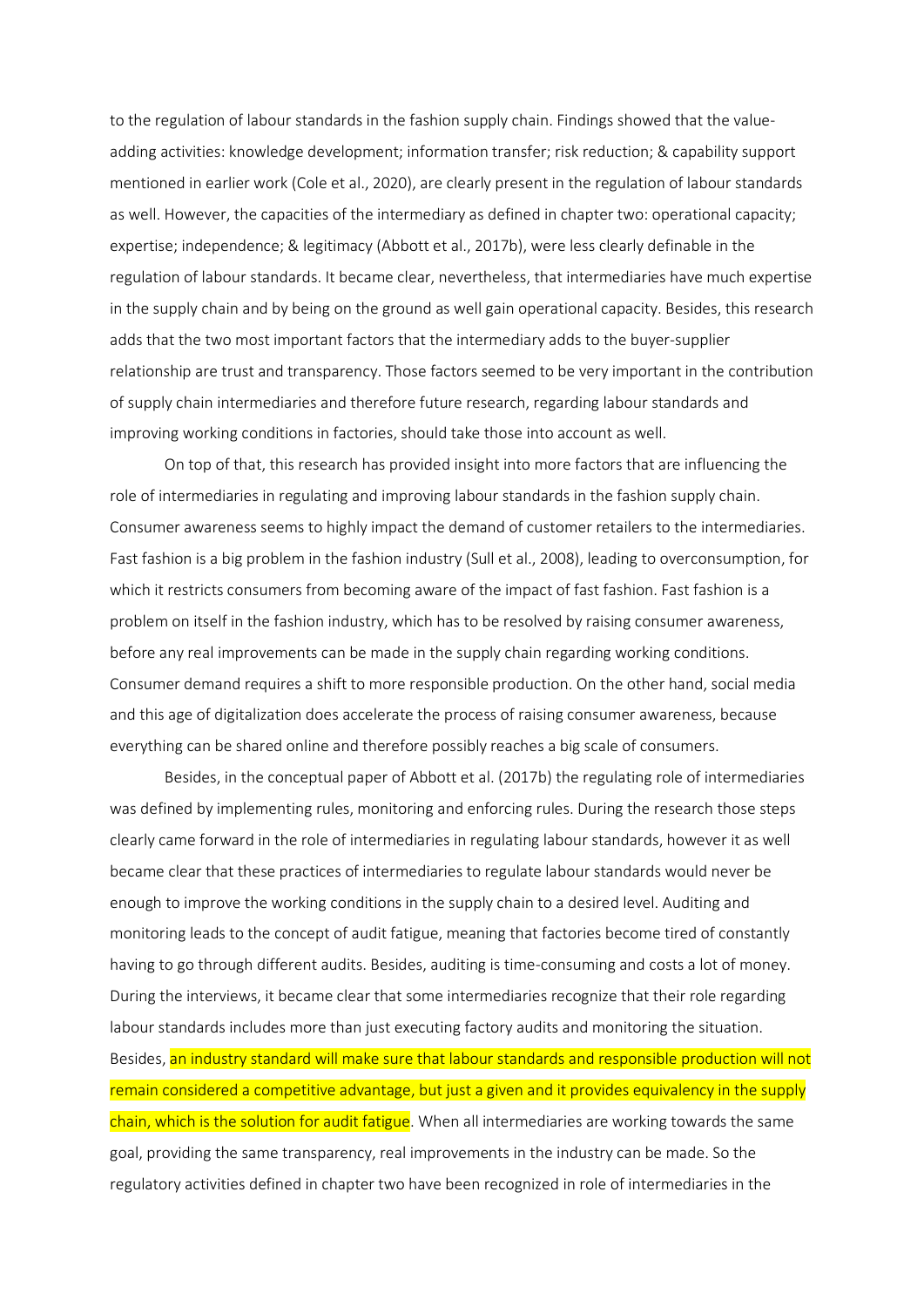supply chain, however, this research adds more activities and important factors influencing the regulatory role of intermediaries.

In conclusion, the theory from chapter two has provided a good basis to have executed this research. However, applying it to regulating labour standards in the fashion supply chain, more influencing factors became apparent that might be important to consider in future applications of the framework.

### 5.3 Practical implications

This research aimed to identify the role of supply chain intermediaries in regulating labour standards in the fast fashion supply chain. Working conditions in fashion supplier's factories seemed to be a key problem in the fashion industry, for which research was required. Many previous attempts to improve the working conditions have already failed (Marx et al., 2017), and there was need for effective regulation. According to the aim of the research to identify the role of intermediaries in regulating labour standards in the fashion supply chain, this study has clearly explained this role and how intermediaries contribute to improvements in the supply chain. Trust and transparency seemed to be important factors that intermediaries add to the supply chain. They aim for good communication and good, long-term relationships with both the buyers and the suppliers. These factors are important to consider as they influence the ability to regulate labour standards in the fashion supply chain and therefore they are especially important to consider in the role of intermediaries in regulating labour standards. Besides, this study partly reveals why previous attempts to improve working conditions have failed. It discovered that attempts to improve the situation by means of monitoring standards in codes of conduct do not 'solve' the problem. There is no industry standard or transparency throughout the whole industry (equivalency), for which only monitoring and auditing does not lead to the desired results. Some intermediaries have already recognized this and actively try to improve the working conditions. This provides directions for future attempts to solve the problem on a bigger scale. Initiatives for further improvements are enlightened and possible directions or solutions for the future are described as well.

In conclusion, this study has clearly discovered the role of supply chain intermediaries in regulating labour standards in the fashion supply chain. Therefore it can provide stakeholders in the fashion industry more knowledge about the role of intermediaries. Derived from the research is that intermediaries should be given more voice and publicity, as they are not known for their contribution in the supply chain. Marx et al. (2017) already recognized the powerful role of supply chain intermediaries in the supply chain, however their role relating to the regulation of labour standards was previously not addressed. Their contribution can be powerful, however changes are still necessary and this research has started by providing insight in the powerful role that intermediaries can have in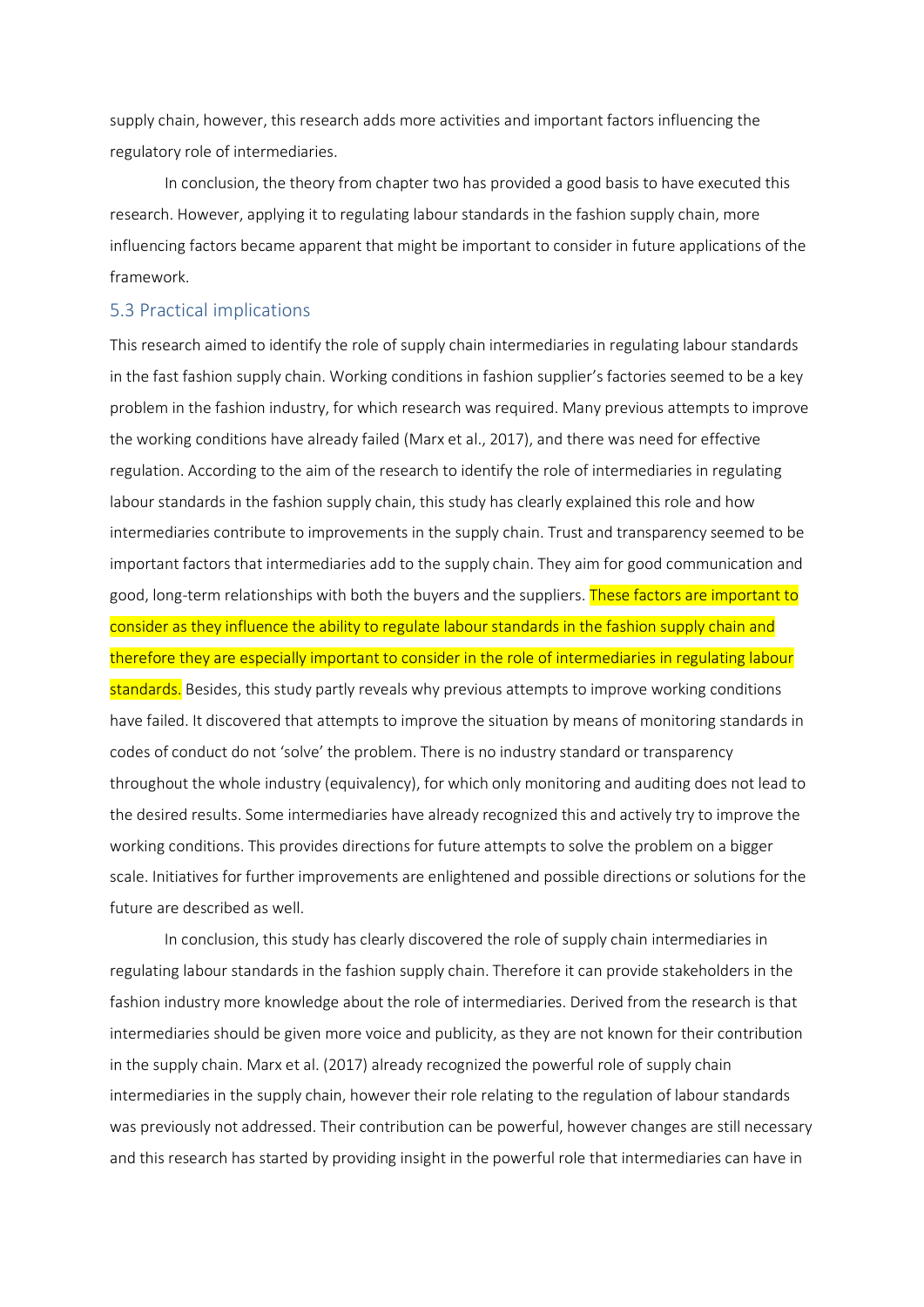improving working conditions in the supply chain. R1 was very thankful for having this interview and happy to see that students are researching this topic, as this indicates more awareness among consumers of fashion and an interest in improving the supply chain. This interest in improving the supply chain should be growing and intermediaries should get more voice and publicity in order to create this sense of urgency for change. Intermediaries could as well focus on marketing and spread the word about their role and contribution in the supply chain. This would increase their ability to create a sense of urgency and to speak their concerns. Abbott et al (2017) as well stated that studying the role of intermediaries in regulating labour standards is necessary in order to improve regulatory systems. This study has provided the role of intermediaries in regulating standards, while as well revealing factors that could improve regulatory systems and the ability to regulate labour standards.

Besides, the research could be useful for many stakeholders in the fashion supply chain, including consumers of fashion, suppliers, retailers and even intermediaries, NGO's and governments. Even though it has been a small research, it does provide a clear image of what supply chain intermediaries are able to contribute to the supply chain, provided that retailer and consumer demand allows for it.

### 5.4 Limitations of the research

During the research, it was hard to make a distinction between fashion and fast fashion. Fast fashion is actually a phenomenon existing in the fashion industry. The supply chain intermediaries that were interviewed work with many different fashion retailers, which includes fast fashion as well. The role of intermediaries regarding regulating labour standards does not change, whether it is 'slow' fashion or fast fashion. Fast fashion especially concerns consumer demand and its appears to be a big problem on itself in the fashion industry. It implies overconsumption rather than consumer awareness of the impact in the supply chain and demand for responsible producing restricts the intermediary's ability to make improvements in the supply chain regarding labour standards. Even though fast fashion indicates a big problem in the fashion industry, the research has not specifically focused on fast fashion in the role of supply chain intermediaries as was intended to. The interviewees did mention that speed and low-cost is everything in the fashion industry nowadays, leading to high competition in the industry, which compares to fast fashion requirements as defined in chapter two. The concept of fast fashion clearly shows how the mindset of consumers of fashion has to change. Fast fashion was a mistake according to R3 and hopefully we learn from this mistake in the future by changing our mindset and focus on a sustainable supply chain, starting at consumer demand.

Besides, the fashion industry is far from transparent, therefore it was hard to get a real insight in the actual situation in the supply chain. I was limited in my ability to know what is the truth in the fashion supply chain. I had to take on what the interviewees were telling me. However, the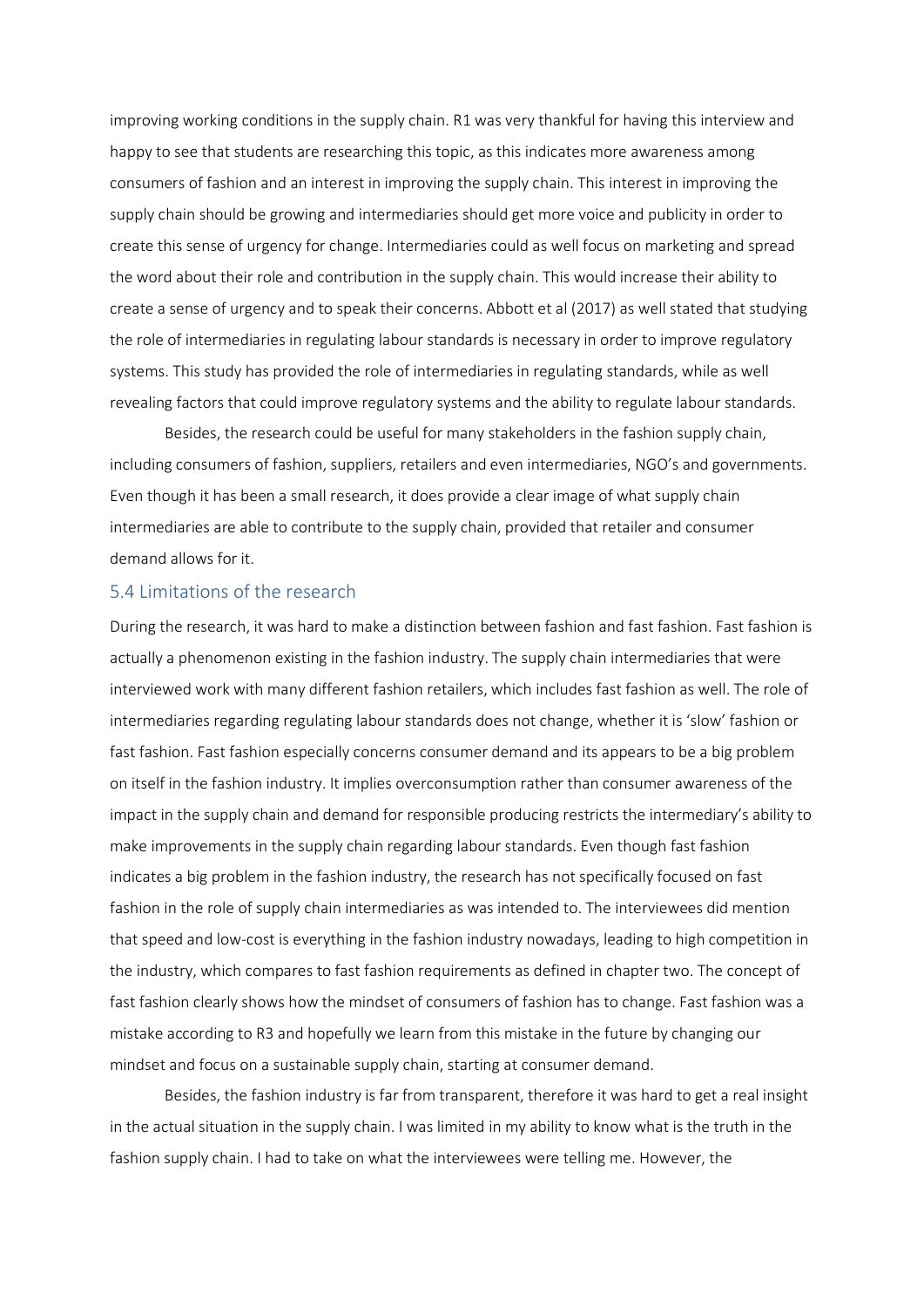interviewees were working at different intermediaries and they were sometimes seeing things differently. I could not consider all of their visions in this research, as I was limited in my time. Besides, I was not in the ability to compare the content of the interviews with transparent and given information or insight in the actual situation in the industry or supplier's factories. Considering the high manipulation that the industry is facing, as mentioned by a few interviewees, I think it is important to always critically reflect on the information you are provided with. Especially regarding the fashion industry, I do not think everything should just be accepted as the truth. However, in my limited ability during this research, I have tried to remain as critical as possible, by asking the interviewees critical questions. This relates to the underlying philosophy that was chosen in the methodology chapter. The philosophy was critical realism, which is taking into account the human factor in creating a certain reality. Because each interviewee had its own reality from their position, this philosophy applies well to the research.

On top of that, the obscurity of supply chain intermediaries made it very hard to find interviewees. They are hard to be found on the internet and it was very hard to get in contact with them. Eventually I started connecting people on LinkedIn, asking whether they would be willing to participate in an interview. Few people responded to this request, for which I was not able to get more than 7 respondents, regarding my limited time to execute the research. To get back to my previous argument, it would have been very useful to have interviews with people operating on the ground in factories and with actual factories as well to get more transparency and insight in the actual situation. However this was unfortunately not in my ability. The interviews that I have been able to do were, nevertheless, very interesting and my interviewees were very enthusiastic to tell me about their work.

Besides, there were some practical limitations during the execution of the research as well. Firstly, the research is conducted during the COVID-19 crisis. Due to the crisis, all interviews have been conducted via Zoom of Microsoft Teams. This has led to possible technical or connection problems, possibly leaving out interesting information. On top of that, it restricts the researcher in its ability to make use of non-verbal communication and therefore leaves context to some extent out of analysis. Online platforms for the interviews might restrict the researcher's ability to perform the research properly. One interviewee even turned off his camera during the interviewee, for which non-verbal communication and a personal connection were left out completely. On the other hand, it also brings some advantages to the research in terms of flexibility for the researcher and the interviewee. Both interviewee and interviewer were able to stay at home during the interview, for which the interviews were less time-consuming and there was no travel restriction.

Secondly, there was a time limit attached to the research, resulting in limited time to conduct interviews and to collect data. More time would have allowed the researcher to collect more data and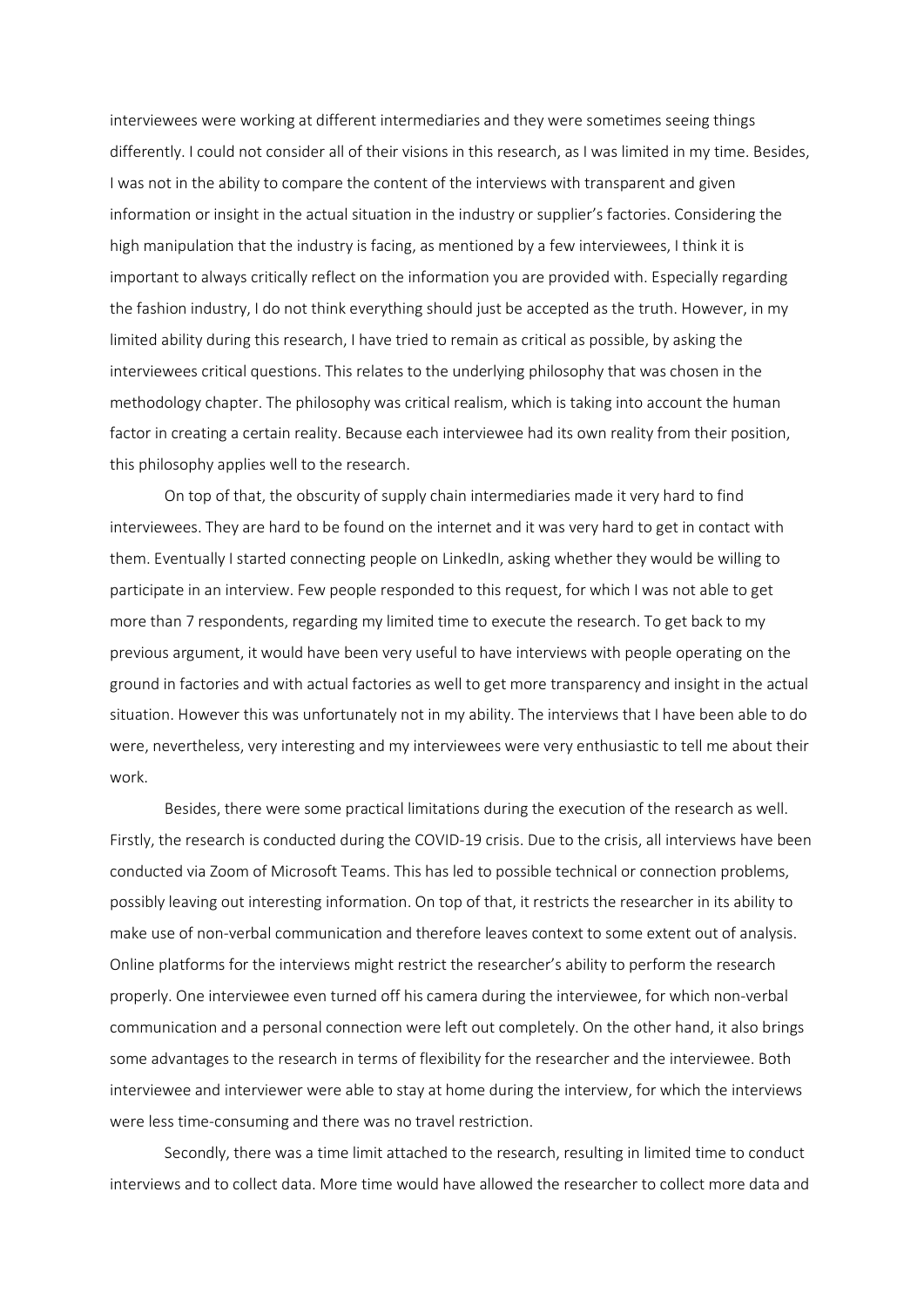to possibly conduct interviews with an intermediary's customers and suppliers as well. This would have provided more information from different perspectives in the supply chain.

Besides, supply chain intermediaries are spread over the whole world, implying that this sometimes resulted in a language barrier between the researcher and the interviewee. The interviews have been conducted in English, which was not the first language of every interviewee as well as the researcher. The researcher and interviewee were sometimes struggling to understand each other in English. Sometimes the researcher was not able to understand what the interviewee was trying to say, due to an accent.

On top of that, the research is conducted by a solo researcher, limiting the reliability and validity of codes that are addressed to the data. There was no second researcher included in this research, due to the set up and the lack of time, however the subjectivity of a solo researcher has been limited by discussing results and coding with a fellow student. Besides, at the end of the interview, every interviewee was asked for feedback regarding the interview and the questions that were asked. Therefore the interviews were improved and optimized after each interview.

### 5.5 Recommendations for future research

During the research, several avenues for future research have emerged. To begin with the recommendation to execute this research more extensively using more methods than just qualitative interviews and document analysis. A field research in-factory would provide significant insight in the situation in factories and the practices of supply chain intermediaries in the factories, apart from what they are able to tell you during an interview. Besides, conducting surveys with factory workers could provide interesting information as well about the situation in factories and how factory workers experience the regulation of labour standards regarding their own working conditions.

Another recommendation for future research is to execute it in another industry than the fashion industry. The fashion industry is, as already mentioned, a highly pressured industry, for which the regulation of labour standards is complex. Another industry than the fashion industry would possibly provide different results regarding the role of supply chain intermediaries in regulating labour standards.

Besides, since the fashion industry is such a high pressured industry, the importance of shifting consumer demand towards more responsible production and making consumers aware of the situation in the fashion supply chain is very important. Therefore the impact of fast fashion and overconsumption has to be known and we have to get rid of fast fashion. A recommendation for future research is to dig deeper into consumer awareness and consumer demand and how to get rid of fast fashion. This would eventually grow intermediary's ability to regulate labour standards in the supply chain.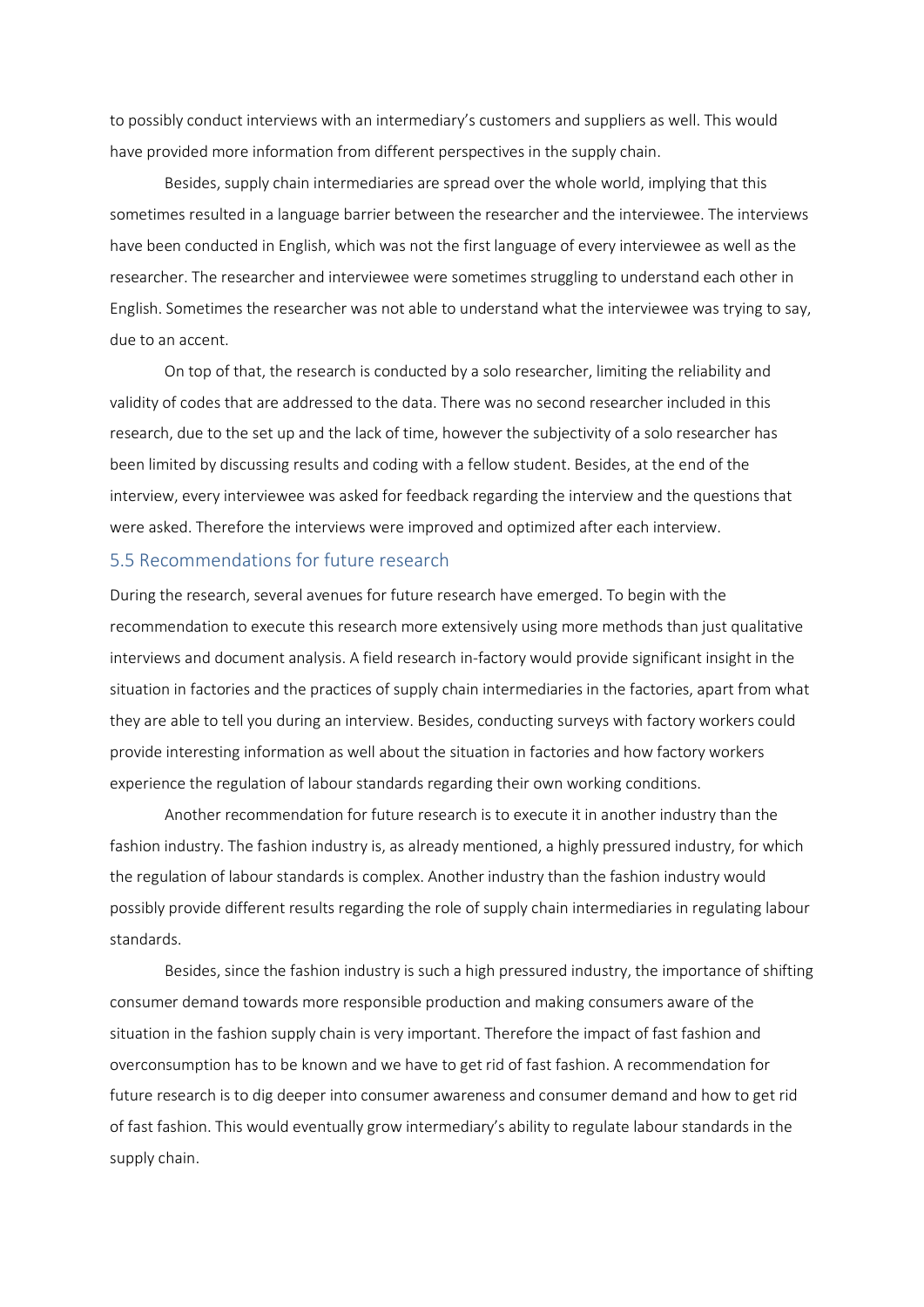Besides, intermediaries are highly obscure globally. Therefore they have to be given more voice and publicity. Future research could look into how to market supply chain intermediaries and how to give them more publicity.

During the interview, R5 has mentioned that she noticed a rising consumer awareness and consumer demand on sustainability since the start of the COVID 19 crisis. It could be interesting to research the impact of the COVID 19 crisis on the fashion industry and on consumer awareness and consumer demand. When influences on consumer awareness are revealed, it will become easier to further shift consumer demand towards more responsibility in the supply chain. It will indicate what to focus on. Besides, it is interesting to gain insight in how consumers begin to become aware of the supply chain and what they find important.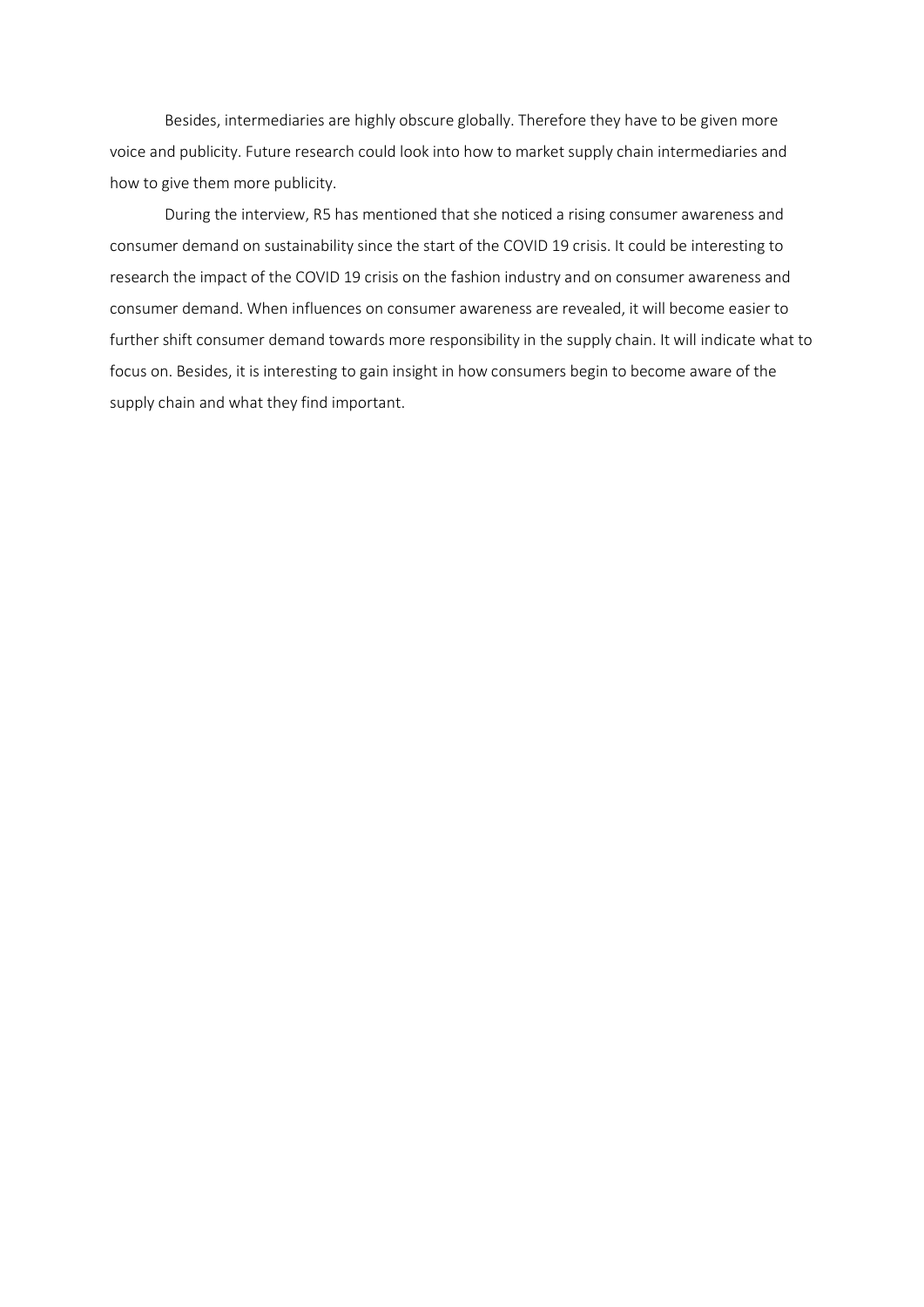### Bibliography

- Abbott, K. W., Levi-Faur, D., & Snidal, D. (2017a). *Enriching the RIT framework.* The Annals of the American Academy of Political and Social Science, 670(1), 280-288.
- Abbott, K. W., Levi-Faur, D., & Snidal, D. (2017b). *Theorizing regulatory intermediaries: The RIT model.* The ANNALS of the American academy of political and social science, 670(1), 14-35.
- Bartels, L. (2017). *Human Rights, Labour Standards and Environmental Standards in CETA* (SSRN Scholarly Paper ID 2912856). Social Science Research Network. https://papers.ssrn.com/abstract=2912856
- Bhardwaj, V., & Fairhurst, A. (2010). *Fast fashion: Response to changes in the fashion industry. The International Review of Retail, Distribution and Consumer Research*, 20(1), 165–173. <https://doi.org/10.1080/09593960903498300>

Bleijenbergh, I. L. (2013*). Kwalitatief onderzoek in organisaties*. Den Haag: Boom Lemma.

- Busse, M. (2004). *On the determinants of core labour standards: the case of developing countries*. Economics Letters, 83(2), 211-217.
- Caro, F., & Martínez-de-Albéniz, V. (2015). Fast fashion: Business model overview and research opportunities. In Retail supply chain management (pp. 237-264). Springer, Boston, MA.
- Choi, T.-M. (2013). *Fast Fashion Systems: Theories and Applications*. CRC Press.
- Cole, R., & Aitken, J. (2020). *The role of intermediaries in establishing a sustainable supply chain.* Journal of Purchasing and Supply Management, 26(2), 100533. <https://doi.org/10.1016/j.pursup.2019.04.001>
- Cotton, A. P., Sohail, M., & Scott, R. E. (2005). *Towards improved labour standards for construction of minor works in low income countries.* Engineering, Construction and Architectural Management, 12(6), 617–632.<https://doi.org/10.1108/09699980510634164>
- Elliott, R., & Timulak, L. (2005). *Descriptive and interpretive approaches to qualitative research.* A handbook of research methods for clinical and health psychology, 1(7), 147-159.
- Elo, S., & Kyngäs, H. (2008). *The qualitative content analysis process*. Journal of advanced nursing, 62(1), 107-115.
- Fossey, E., Harvey, C., McDermott, F., & Davidson, L. (2002). *Understanding and evaluating qualitative*  research. Australian & New Zealand Journal of Psychiatry, 36(6), 717-732.
- Gereffi, G. (1999). *A commodity chains framework for analyzing global industries*. Institute of Development Studies, 8(12), 1-9.
- Goodman, L. A. (1961). *Snowball sampling*. The annals of mathematical statistics, 148-170.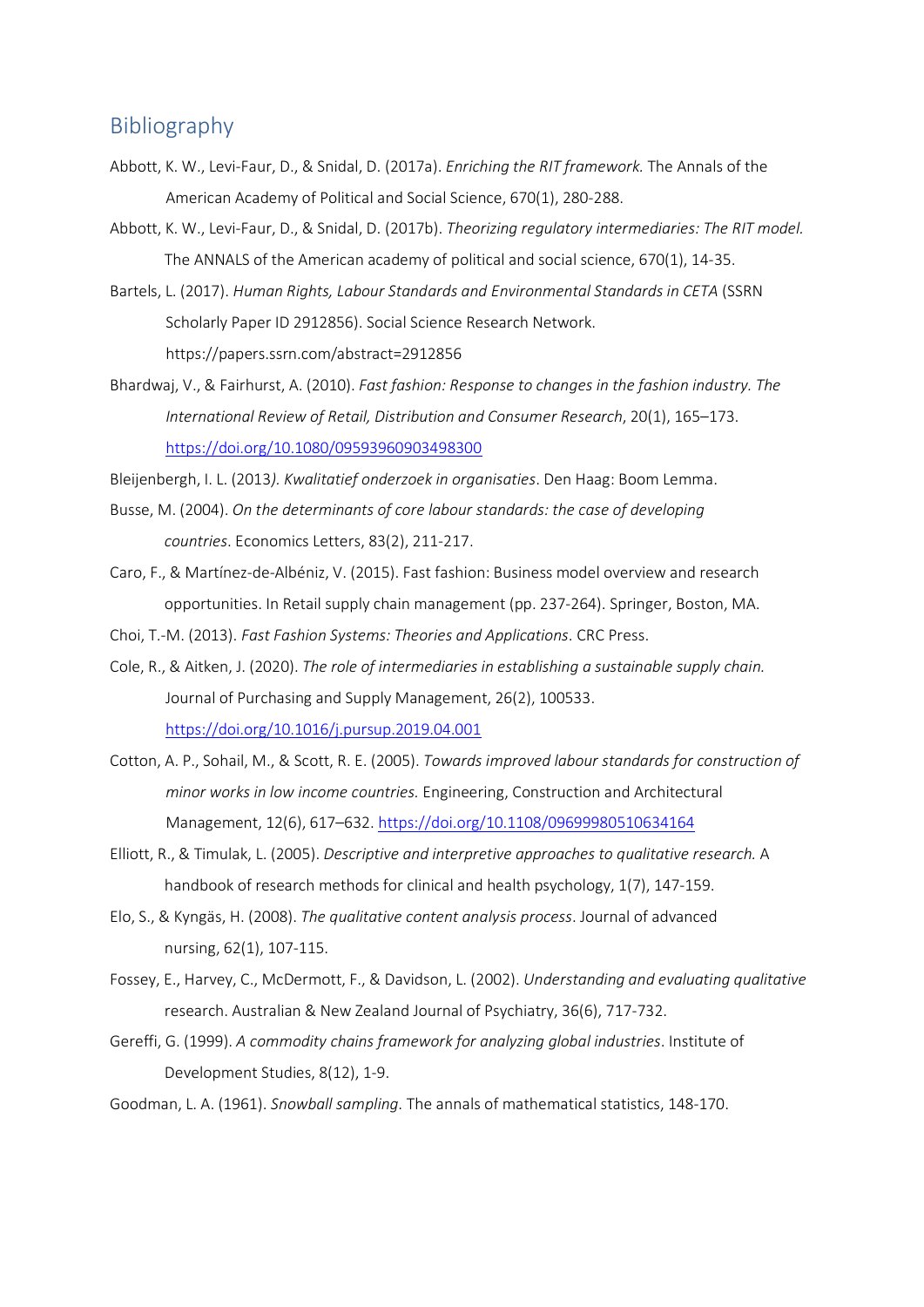- Hammer, N., & Plugor, R. (2019). *Disconnecting Labour? The Labour Process in the UK Fast Fashion Value Chain. Work, Employment and Society*, 33(6), 913–928. <https://doi.org/10.1177/0950017019847942>
- Hickson, A., Wirth, B., & Morales, G. (2008). *Supply chain intermediaries study*. University of Manitoba Transport Institute, 56.
- Hoang, D. (2019). *Labour standards in the global supply chain: workers' agency and reciprocal exchange perspective*. Societies, 9(2), 38.
- Jackson, G., Doellgast, V., & Baccaro, L. (2018). *Corporate social responsibility and labour standards: Bridging business management and employment relations perspectives*. British Journal of Industrial Relations, 56(1), 3-13.
- James, A. M., & Montgomery, B. (2017). *The Role of the Retailer in Socially Responsible Fashion Purchasing. In S. S. Muthu (Red.), Textiles and Clothing Sustainability: Sustainable Fashion and Consumption* (pp. 1–40). Springer. [https://doi.org/10.1007/978-981-10-2131-2\\_1](https://doi.org/10.1007/978-981-10-2131-2_1)
- Leire, C., & Mont, O. (2010). *The implementation of socially responsible purchasing*. Corporate Social Responsibility and Environmental Management, 17(1), 27–39.<https://doi.org/10.1002/csr.198>
- Locke, R., Kochan, T., Romis, M., & Qin, F. (2007). *Beyond corporate codes of conduct: Work organization and labour standards at Nike's suppliers*. International Labour Review, 146(1-2), 21-40.
- Marx, A., & Wouters, J. (2017). *Rule intermediaries in global labor governance*. The Annals of the American Academy of Political and Social Science, 670(1), 189-206.
- McEvoy, P., & Richards, D. (2006). *A critical realist rationale for using a combination of quantitative and qualitative methods.* Journal of research in nursing, 11(1), 66-78.
- Merk, J. (2007). *The private regulation of labour standards: the case of the apparel and footwear industries*. Transnational Private Governance and Its Limits. London: Routledge.
- Miles, M.B. and Huberman, A.M. (1994), *Qualitative Data Analysis*, 2nd ed., Sage Publications, Thousand Oaks, CA.
- Oliver, P. (2010). *The student's guide to research ethics*. McGraw-Hill Education (UK).
- Perry, P., & Wood, S. (2019). *Exploring the international fashion supply chain and corporate social responsibility: Cost, responsiveness and ethical implications*. Logistics and retail management, 5th edn. Kogan Page.
- Qu, S. Q., & Dumay, J. (2011). *The qualitative research interview*. Qualitative research in accounting & ` management.
- Ross, R. J., Patterson, D., Yadegari, B., & Wegemer, C. (2014*). A Critical Corporate Profile of Li & Fung*.
- Rossi, A., Luinstra, A., & Pickles, J. (Eds.). (2014). *Towards Better Work: Understanding labour in apparel global value chains*. Springer.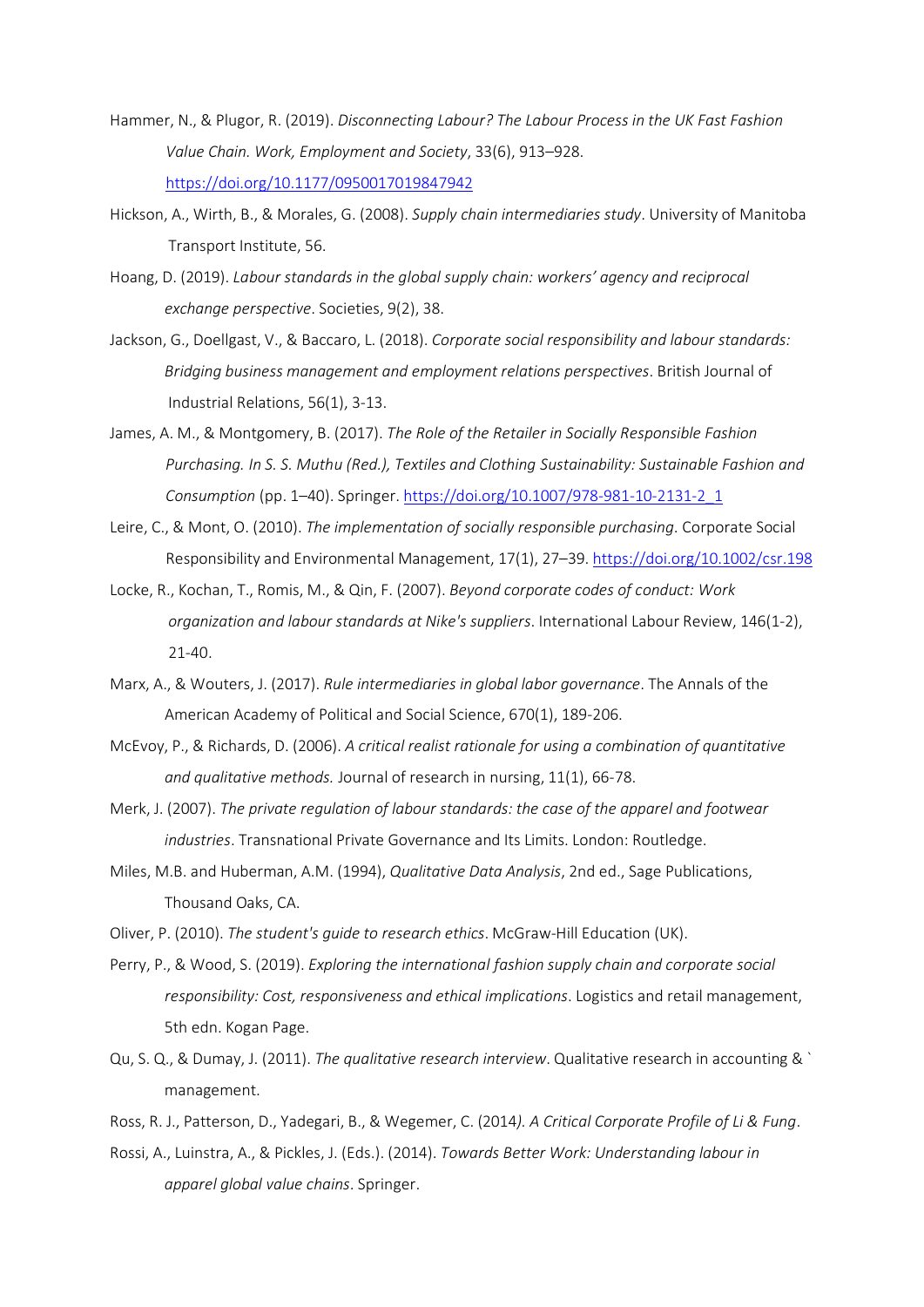- Royle, T. (2010). *The ILO's shift to promotional principles and the 'privatization'of labour rights: An analysis of labour standards, voluntary self-regulation and social clauses.* International Journal of Comparative Labour Law and Industrial Relations, 26(3).
- Saunders, M. L., & Lewis, P. (2009). P. & thornhill, a.(2009). *Research methods for business students*, 4.
- Scott, D. (2007). *Resolving the quantitative–qualitative dilemma: a critical realist approach*. International Journal of Research & Method in Education, 30(1), 3-17.
- Soundararajan, V., Khan, Z., & Tarba, S. Y. (2018). *Beyond brokering: Sourcing agents, boundary work and working conditions in global supply chains*. Human Relations, 71(4), 481–509. https://doi.org/10.1177/0018726716684200
- Sydney (2008) *Fast fashion is not a trend*. http://www.sydneylovesfashion.com/2008/12/ fast-fashionis-trend.html
- Symon, G., & Cassell, C. (2012). *Qualitative Organizational Research: Core Methods and current challenges.* London: Sage.
- Taplin, I. M. (2014). *Global commodity chains and fast fashion: How the apparel industry continues to re-invent itself.* Competition & Change, 18(3), 246-264.
- Thompson, P. (2013) *Financialization and the workplace: extending and applying the disconnected capitalism thesis*. Work, Employment and Society 27(3): 472–488.
- Timmermans, S., & Tavory, I. (2012). *Theory construction in qualitative research: From grounded theory to abductive analysis*. Sociological theory, 30(3), 167-186.
- Vedel, M., & Ellegaard, C. (2013)*. Supply risk management functions of sourcing intermediaries: an investigation of the clothing industry. Supply chain management*: An international journal.
- Verma, A. (2003). *Global labour standards: can we get from here to there*. Int'l J. Comp. Lab. L. & Indus. Rel., 19, 515.
- Vogel, D. (2006) *The Market for Virtue: The Potential and Limits of Corporate Social Responsibility*; Brookings Institution Press: Washington, DC, USA, 2006.
- Walsham, G. (2006). *Doing interpretive research*. European journal of information systems, 15(3), 320-330.
- Wells, D. (2007). *Too weak for the job: Corporate codes of conduct, non-governmental organizations and the regulation of international labour standards*. Global Social Policy, 7(1), 51-74.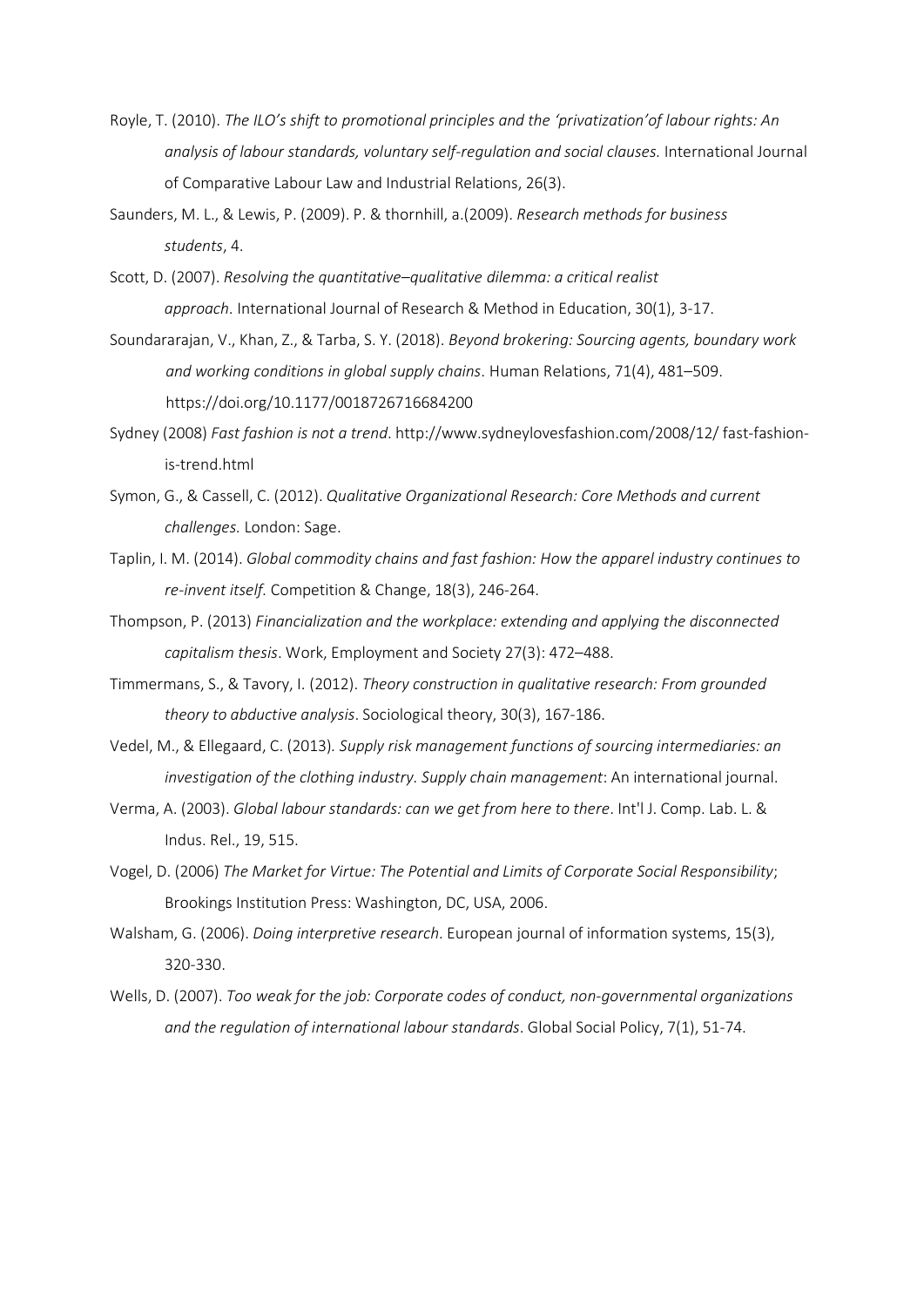## Appendix A: Interview guide

### Begin of the interview

Thank you very much for your time and willingness to participate in this research. I will first of all give a short overview of what the interview will look like before continuing with the questionnaire. Introduction interviewer, name and background information on the study programme, scope of the Master thesis trajectory.

### Aim of the research

This research looks at the role supply chain intermediaries play in the regulation of labour standards in the global fashion supply chain. This is being done by means of interviewing different actors within the global supply chain from multiple sourcing agencies. This research aims to gain more insight in the activities of sourcing agencies and their eventual contribution to improvements in the global supply chain. If you have any questions regarding the research, I am happy to answer these after the interview.

### Information for the interviewee

### *Anonymity and confidentiality*

Your data and answers will be treated anonymously, so no personal information will be included in the research. All information that is shared during the interviews will only be used for this research. Besides, you are free to refuse to answer to a question in case you feel not comfortable doing so.

### *Recording*

.

I would like to ask you to give me permission to record the interview, so I will be able to transcribe it afterwards. This would allow me to better analyse the interview and the information.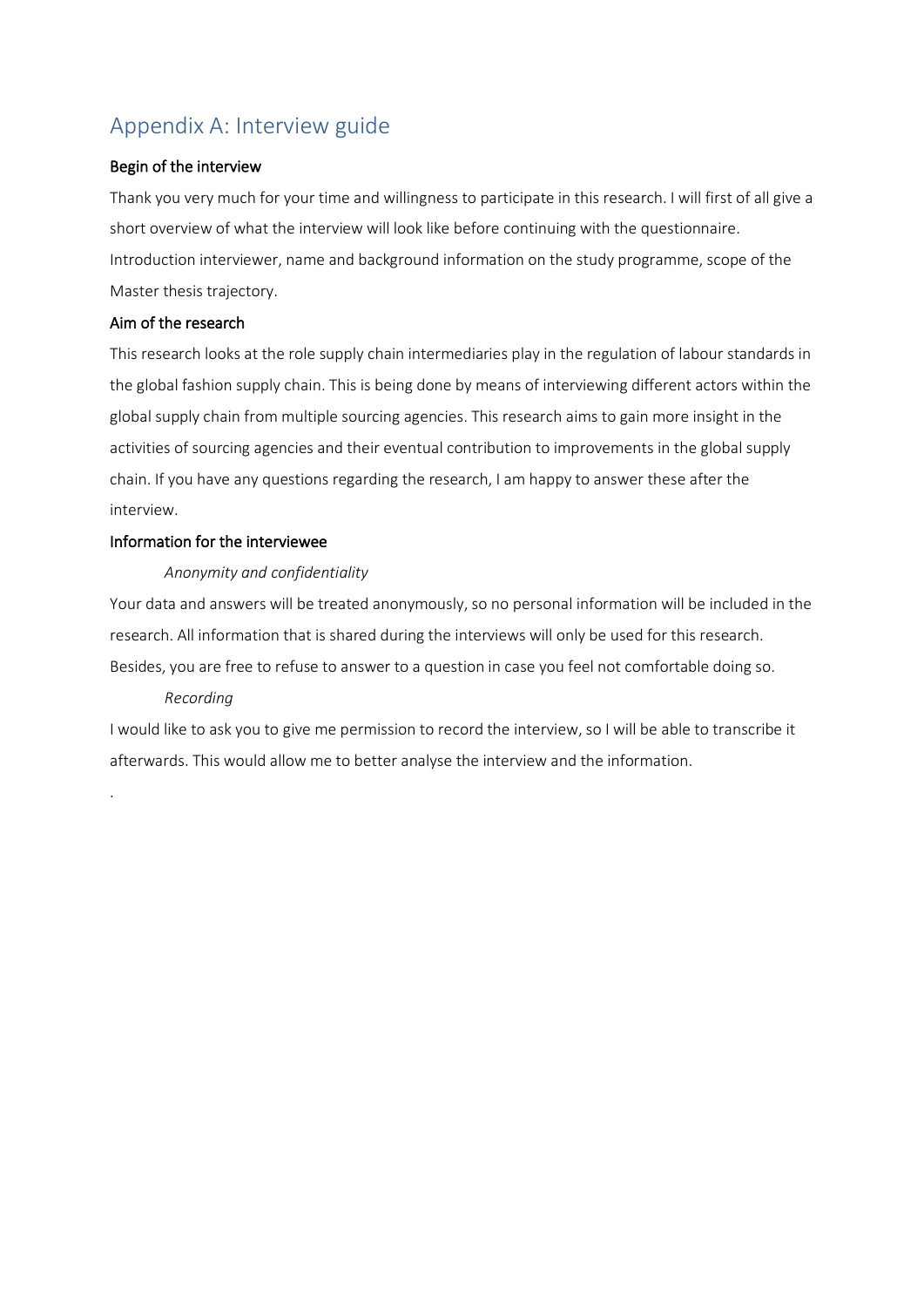### Questionnaire

I would first like to ask you a few questions about yourself, the company you work for and your position within the organization.

- 1. Background information interviewee
	- Can you please introduce yourself?
	- In a few sentences, could you describe the organization you work in?
	- Can you tell me about your position within the organization? And maybe previous related jobs?
		- o Since when do you hold this position? (also probe: has this person held other positions at this company before taking up the current one or joined the company for this positions?
	- Why do you do your job?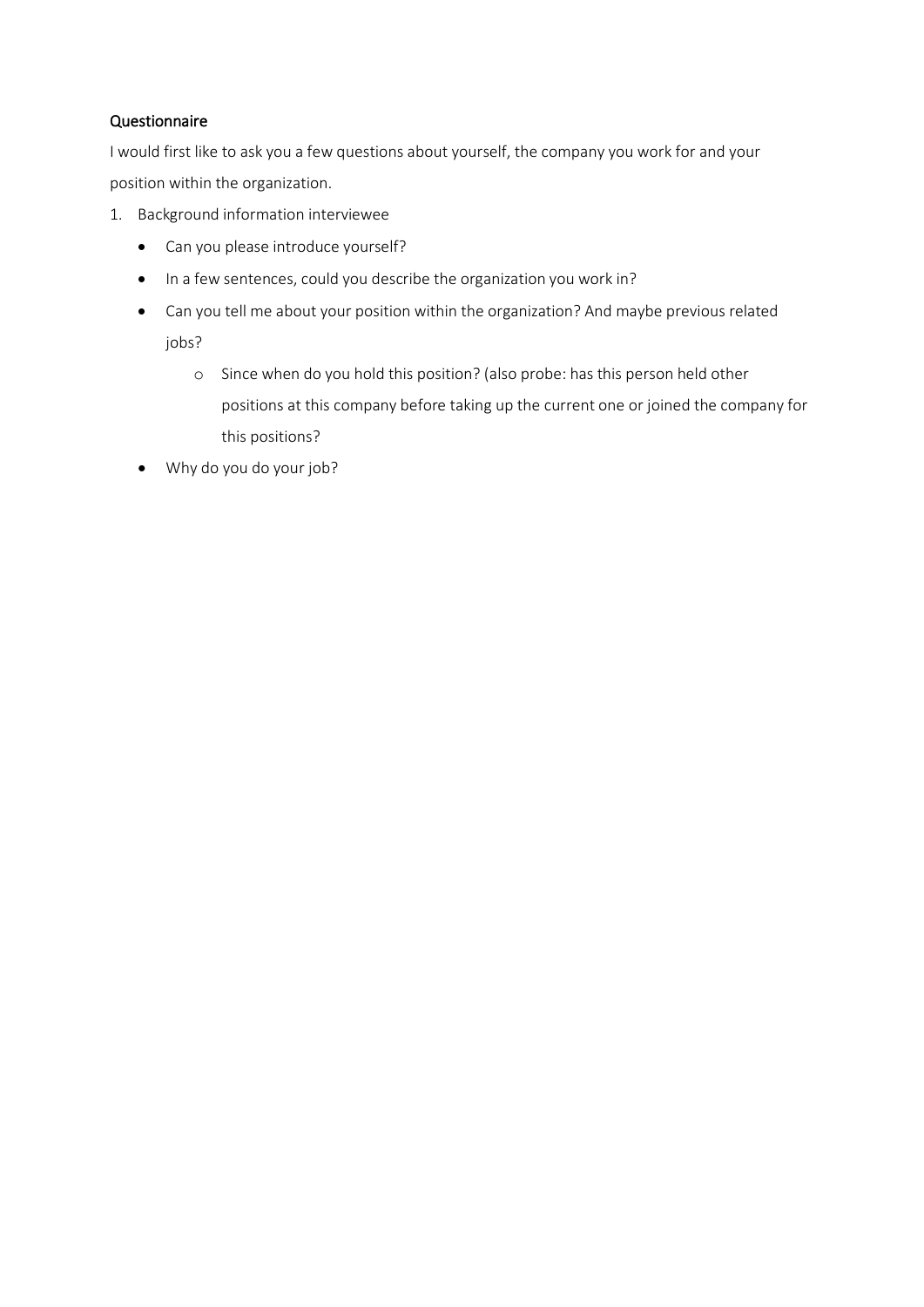Secondly, one theme within this research is labour standards. I will ask questions around this theme and how your company visions this theme and how concerned you are with labour standards.

- 2. Labour standards/CSR
	- Your website says that your organization is concerned with CSR, and in particular labour standards in the supply chain. What do you do specifically in that regard?
	- What issues does your company focus on when it comes to labour standards (e.g. building safety, living wages, health and safety issues, gender based violence etc.)?
	- With regard to the focus you just told me, what do you do specifically on this issue/what practices do you engage in specifically?
	- Are there any initiatives or programmes your company is a member of or follows to contribute to those issues?
	- Is your company aware of the actual working conditions in your supplier's factories?
		- o How do you make sure you know the working conditions at supplier factories? (e.g. Are you in direct contact with your suppliers? Do you engage in auditing/monitoring? If so, do you do that yourself or are audits conducted by a third party?)
	- How would you describe the situation regarding working conditions in the factories in the garment supply chain right now?
		- o How problematic are the working conditions in factories now?
	- Do you think intermediaries help to improve labour standards in the global supply chain?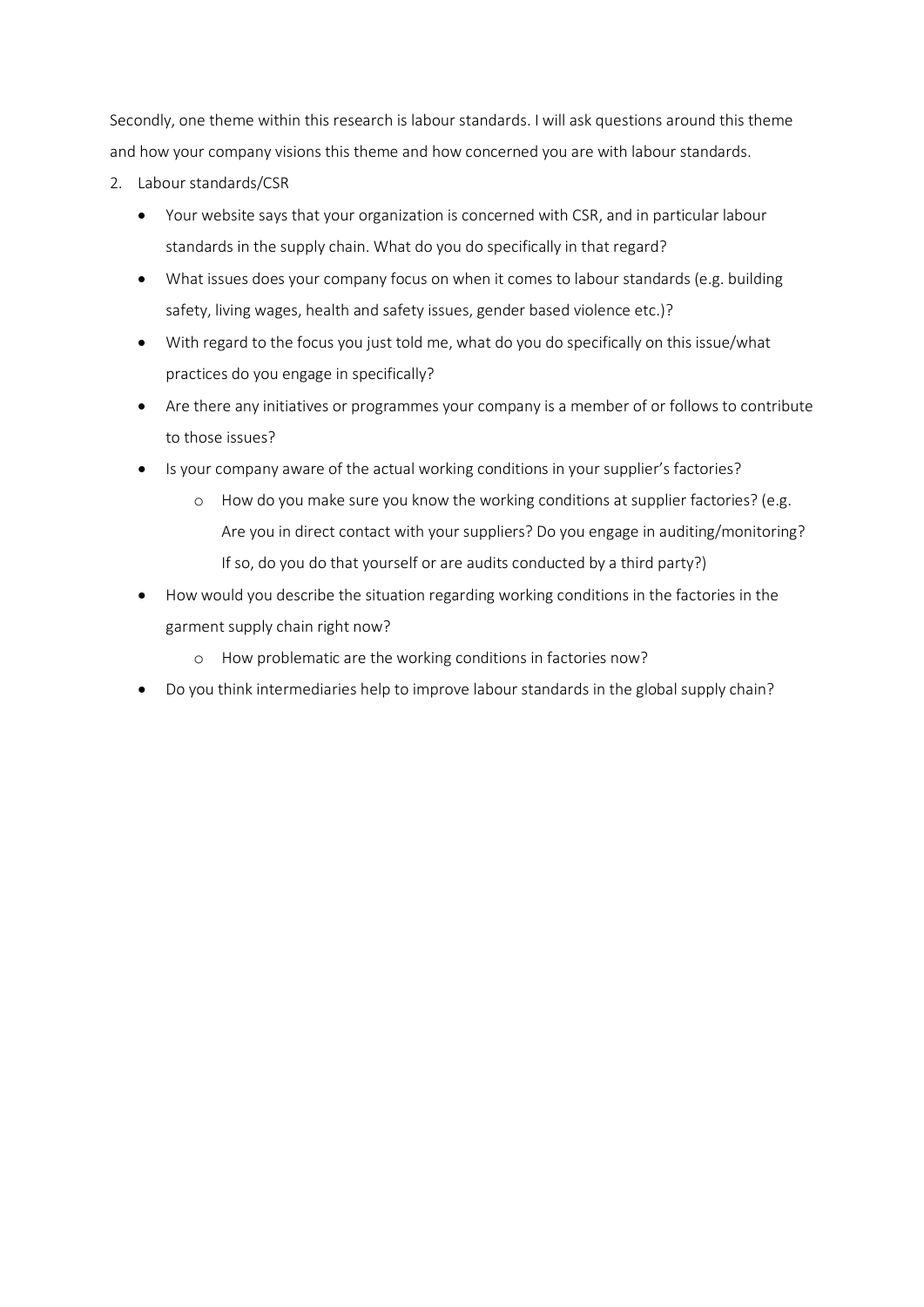Thirdly, as this research is about the mediating role of intermediaries between buyers and suppliers, I will ask question about on the one side, the relationship with the buyer and on the other side the relationship with the supplier.

- 3. Relationship with buyers and suppliers
	- I would like to start asking about the retailers you work with first:
		- o Can you explain to me the position of your company within the supply chain?
		- o How many retailers do you work with?
		- o Where are they (mostly) located (Country/origin)?
		- o Are these large, medium sized, or small retailers mainly?
		- o What services do you undertake for these retailers?
			- What do you do for them in terms of labour standard regulation?
				- Incl. do you share audit reports or insights on working condition at suppliers with them? Or do they trust you with this/ is it solely your responsibility to make sure labour standards are complied to at supplier factories?
	- Can you explain the relationship with the retailers you work with?
		- o What is particularly important in this relationship?
		- o What is the focus of this relationship?
		- o What is the benefit of this relationship?
	- Now, I would like to start asking about the suppliers/factories you work with
		- o Can you explain the relationship with on the other side the suppliers?
		- o How many suppliers do you work with?
		- o Where are they located (country/origin)
		- o Are these large, medium sized, or small factories mainly?
		- o What services do you undertake for these suppliers?
		- o What is particularly important in this relationship?
		- o What is the focus of this relationship?
		- o What is the benefit of this relationship?
		- o How does your company control activities within supplier factories?
		- o Does the intermediary put pressure on the suppliers to comply to labour standards or does it support the supplier?
	- Which tasks regarding regulating labour standards are fulfilled by who?
		- o Who sets the standards? You or the retailer you work with?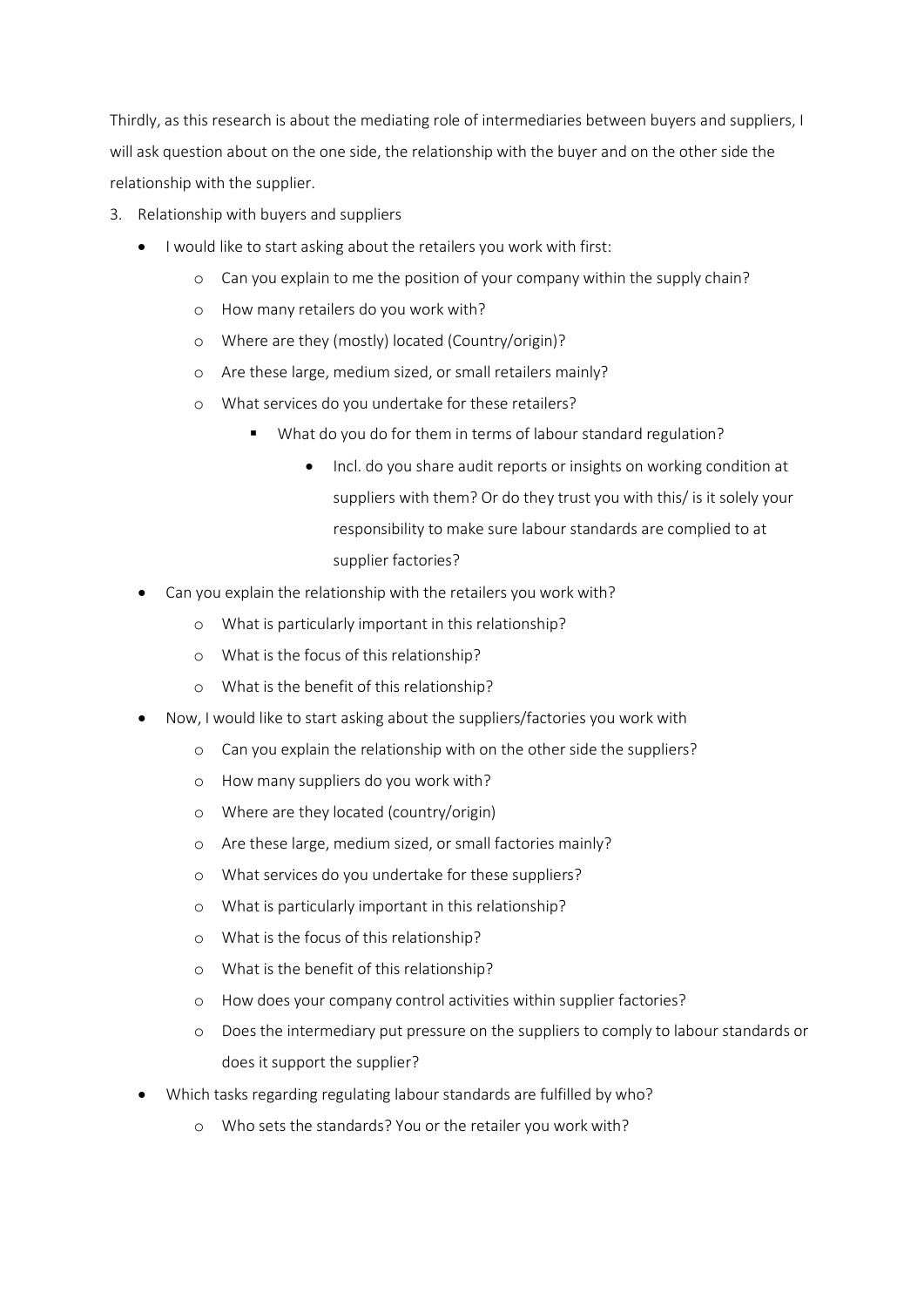- o How do you deal with difficult situations? For example violations of labour standards in supplier factories?
	- How do you deal with on the one hand the supplier's factory?
		- How do you make sure that suppliers eventually comly to labour standards?
	- How do you deal with on the other hand the retailer?
		- Do you communicate the situation?
		- Do you cooperate in dealing with the situation?
- o Who is in the end responsible for making sure that labour standards are complied to?
- What does the supply chain intermediary add to the buyer-supplier relationship?
- What's especially important in your role as a sourcing agent?
- What are important daily practices?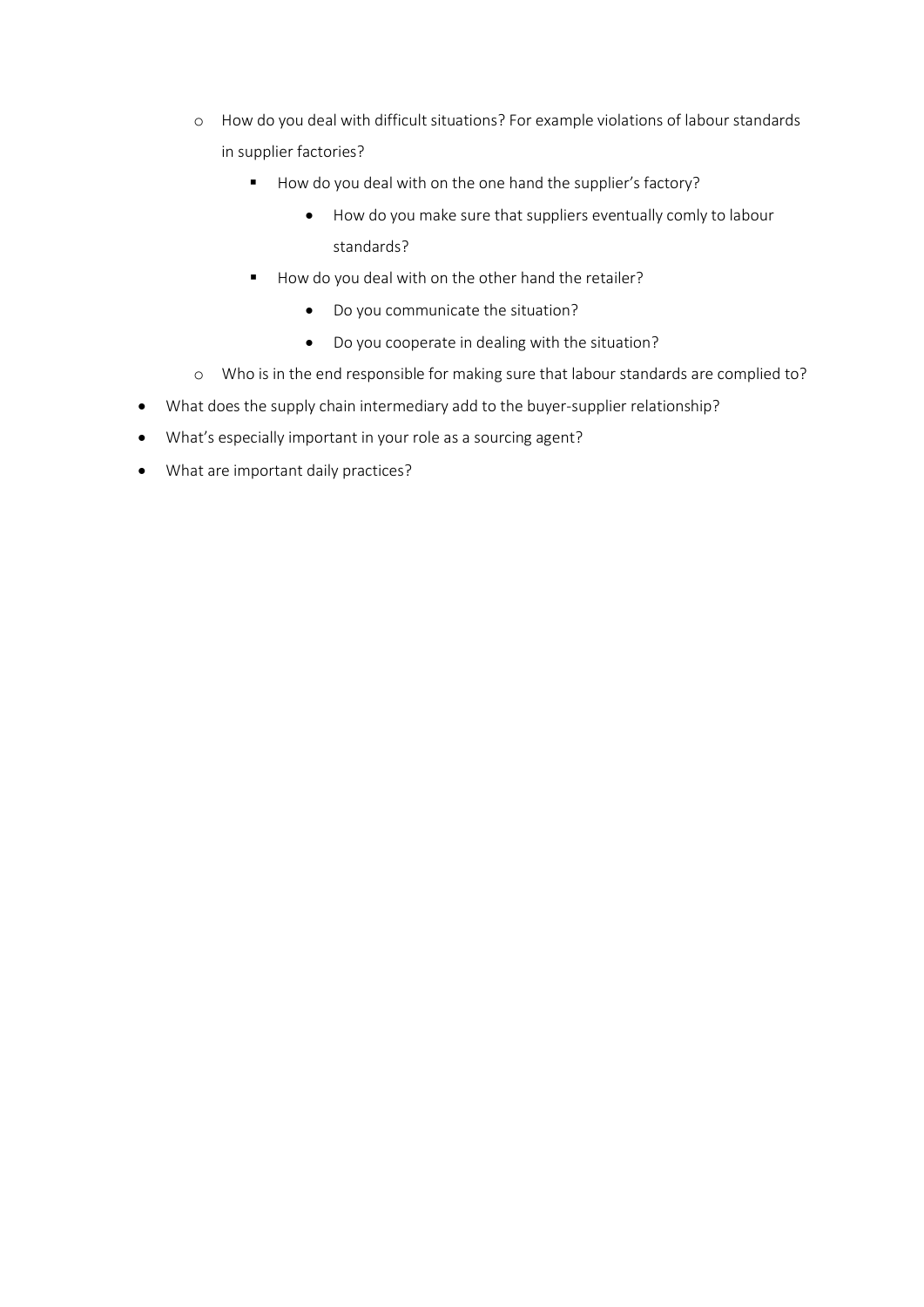- Expertise
	- o How do you gather the knowledge on working conditions and labour standards that you need …?
		- From the buyer-relationship
		- From the supplier-relationship
	- o How do you acquire your expertise in the regulation of labour standards?
	- o What kind of expertise does the intermediary bring into the buyer-supplier relationship?
- Operating capacity
	- o What kind of services does the intermediary provide in relation to the buyer and to the supplier?
	- o How does the intermediary have access to the supplier? Regarding transparency of the working conditions in factories?
- Independence
	- o What is the main interest of the intermediary?
	- o Does this interest differ from both interests of supplier and buyer?
- Legitimacy
	- o How does the intermediary gain legitimacy in relation to buyer and supplier?
- How are those 4 capacities acquired in practice?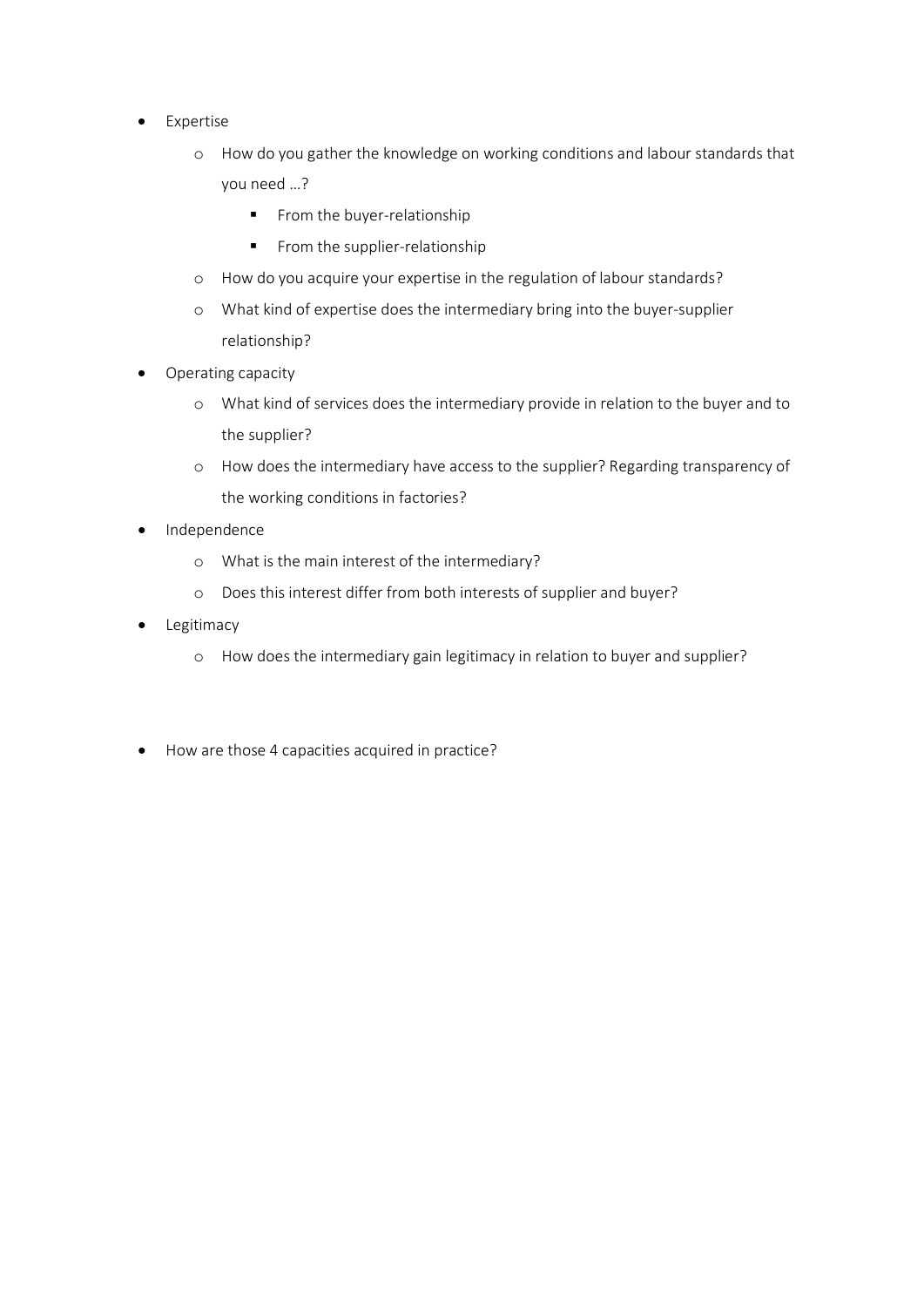I would now like to ask questions about how exactly your company contributes to the regulation of labour standards, while maintaining both relationships with buyers and suppliers.

- 4. Contribution to regulation of labour standards
	- Do you have certain codes of conduct?
		- o Codes of conduct from firms/retailers or own codes of conduct or other third parties?
	- How do you control/regulate social compliance by suppliers?
		- o Who does perform the monitoring?
		- o What are important measurements?
		- o How exactly are you measuring labour standards/labour conditions?
		- o What happens with the audits? Is it reported to the retailer? Is it also reported to the supplier?
			- **Where does the information go?**
			- How are you recording it?
		- o Who follows up on the supplier for compliance to the labour standards?
			- How is this done?
			- Do you have direct access to your suppliers?
	- How do you make sure that suppliers comply to the codes of conduct/labour standards?
		- o How does the intermediary position and the core of the supplier relationship contribute to the ability to perform regulation activities (implementing, monitoring, enforcing in compliance to labour standards)?
	- Does the intermediary contribute to transparency in the supply chain? Transparency regarding the working conditions in factories. (*information transfer*)
		- o If yes, ask how?
		- o Can you give me an example of how you share knowledge with retailers and suppliers?
	- Often is mentioned in literature that compliance to labour standards comes with high risks for suppliers, for example that retailers move to another cheaper supplier very easily. (How) does your company reduce this risk for suppliers? (*Risk management*)
		- o Can you give me an example of how your company reduced risk for a supplier?
	- How does your company manage the communication and knowledge distribution with both suppliers and retailers that they are both aware of equal information? (*Knowledge development*)
	- What capabilities do you bring to the relationship, that your customer retailers do not have? (*Capability support*)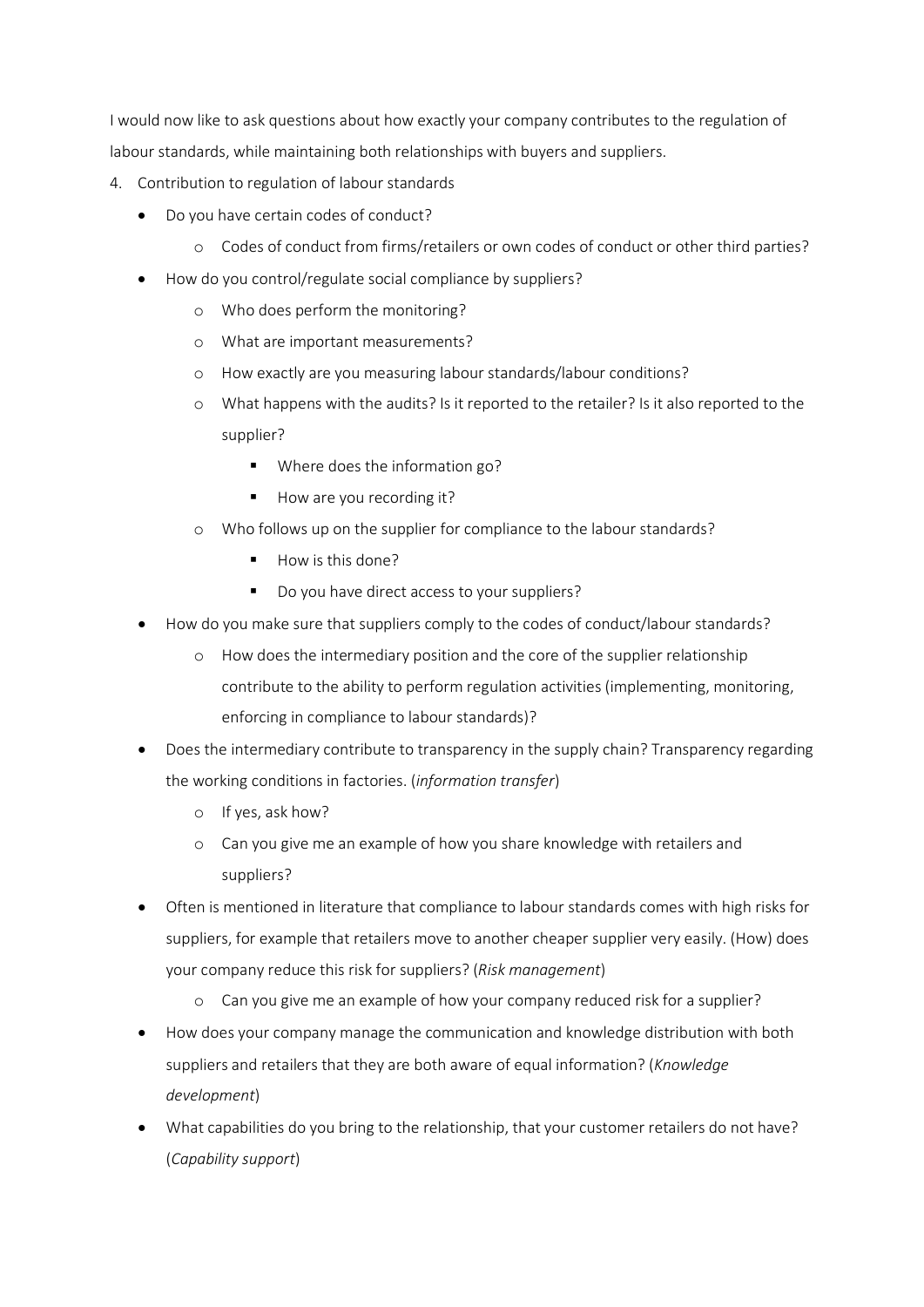- o What distinguishes your position in the supply chain from retailer companies regarding your ability to regulate labour standards?
- o What is the most important about supply chain intermediaries in their position in the supply chain?
- o How do you facilitate behavioural improvement in the supply chain?
- o How do you influence behaviour of suppliers?
- Do you think that intermediaries made changes regarding labour standards and working conditions in the global supply chain?
- From your point of view, are there any aspects that you would like to see changed with regard to your role in governing labour standards?
- Looking back at your career, what are one or maybe two things that if you could, you would have done differently?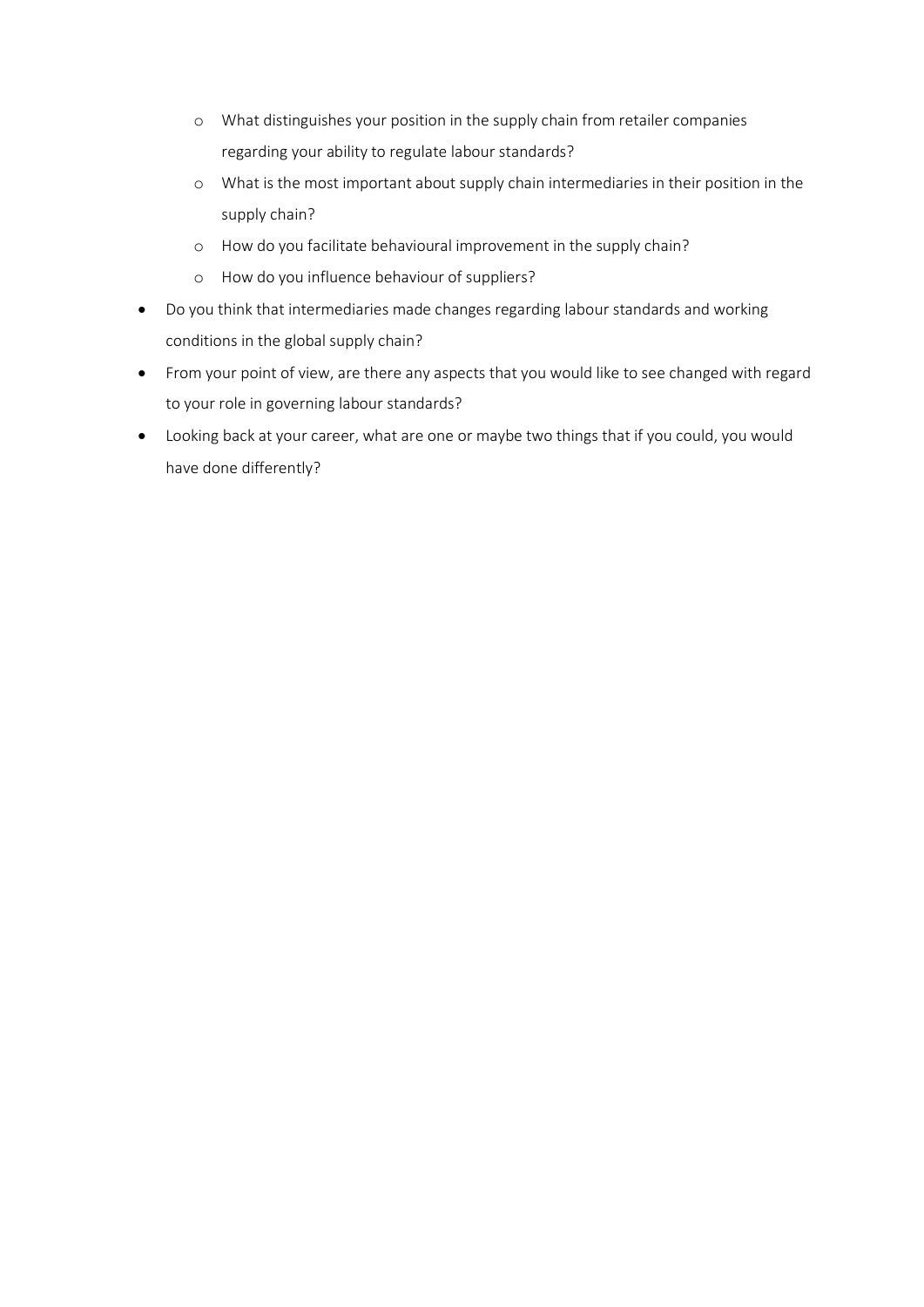- 5. Closing
	- Do you have any further remarks regarding the regulation of labour standards in the global supply chain?
	- Is there anything you think is important to add?
	- Do you have any feedback regarding the interview that I might take to my next interview?

### Thanking the interviewee and further information

Thank you so much for your time. It has been very helpful for my research. After finishing the research, I could send you the Thesis by email if you would like to. If you have any questions, you can always contact me via: Eline Huizinga (+31) 6 30090670 [e.huizinga@student.ru.nl](mailto:e.huizinga@student.ru.nl)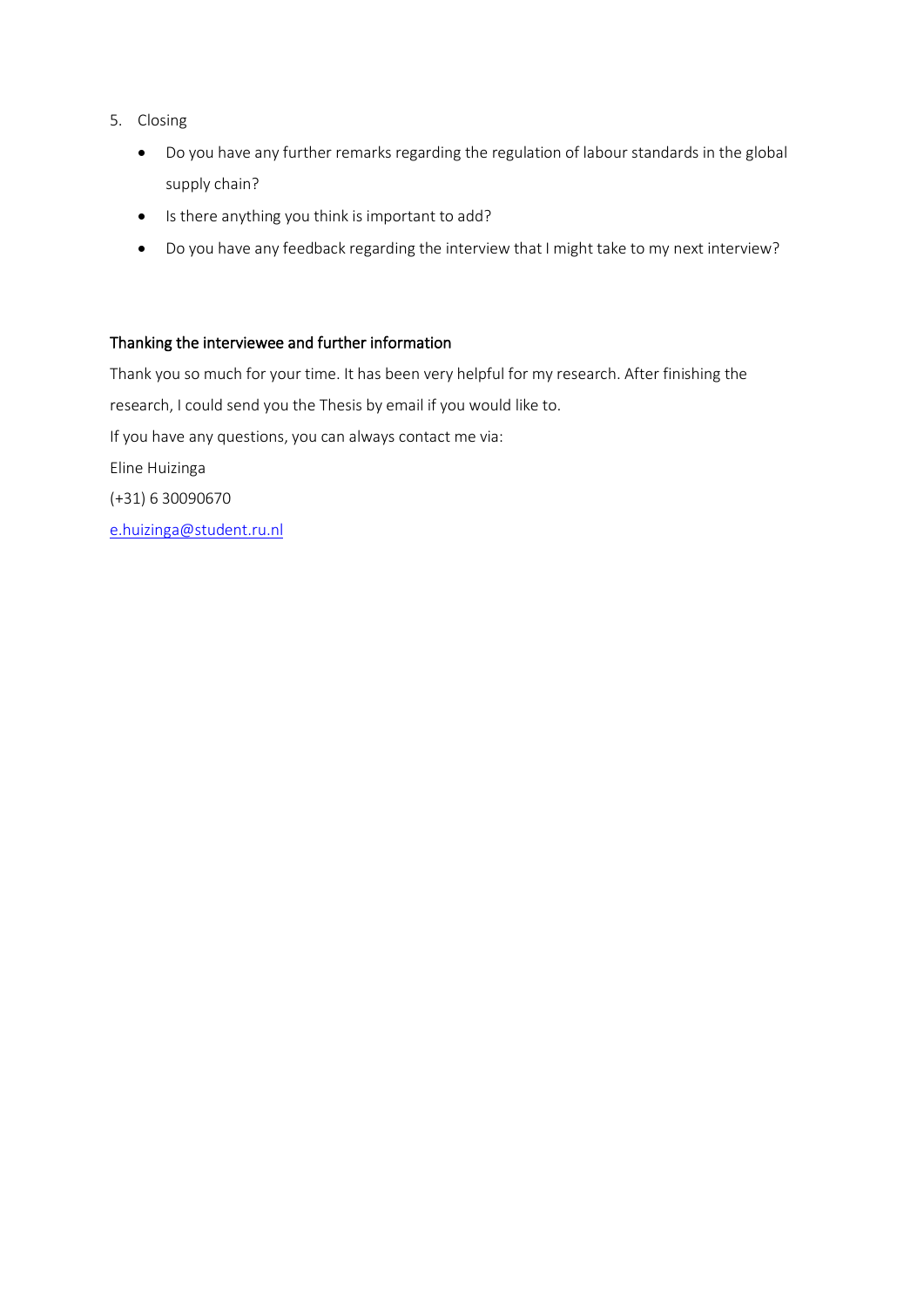| <b>First-order codes</b>    | <b>Exemplary quotes</b>                                                                                                                                                                                                                                                                                                                                                                                                                                                    |
|-----------------------------|----------------------------------------------------------------------------------------------------------------------------------------------------------------------------------------------------------------------------------------------------------------------------------------------------------------------------------------------------------------------------------------------------------------------------------------------------------------------------|
| Knowledge development       | "So I can help them build it by myself, or<br>sometimes there are things that I don't<br>know, but they need to know. So then<br>we try to get the information from the<br>factory of from our local teams." (R2)<br>"We understand how to look, what to<br>look at in a manufacturer to hit all those<br>points. And we understand exactly what<br>the customer is looking for as well."<br>(R1)<br>"They have much more knowledge than<br>retailers and everything" (R1) |
| Information transfer        | "So it's a continuous process of<br>knowledge exchange, I can say,<br>between me and the customer or with<br>the factory." (R2)<br>"So what I would say the general intent<br>of most supply chain intermediaries is to<br>help enable, help provide transparency,<br>visibility" (R3)                                                                                                                                                                                     |
| <b>Risk reduction</b>       | "The risk is lesser. There are no<br>surprises. When they will receive the<br>garments, it will be as per their<br>requirement module" (R4)<br>"I do view it as inherently part of these<br>independent sourcing agents'<br>responsibility to try and mitigate the<br>risks as much as possible" (R3).<br>"There's operational and financial risk<br>differences" (R3).                                                                                                    |
| Capability support          | "Whatever they want my help, conduct<br>training or help to improve the quality<br>of the product, I always cooperate with<br>the factory" (R7).<br>"We want to be strategic and give<br>repeatable orders. So in that you can<br>improve the factories' capabilities, their<br>CSR sustainability initiatives, because<br>there is a stream of revenue and orders<br>coming in, rather than just going after<br>the cheapest vendor" $(R1)$                               |
| Relationship with suppliers | "So if you have a good relationship with<br>the supplier, if you have a long-term<br>relationship, you can solve these<br>problems easily." (R2)<br>"And I think the key to working with<br>supliers and having a good relationship<br>is haven an open and transparent                                                                                                                                                                                                    |

# Appendix B: Exemplary quotes per code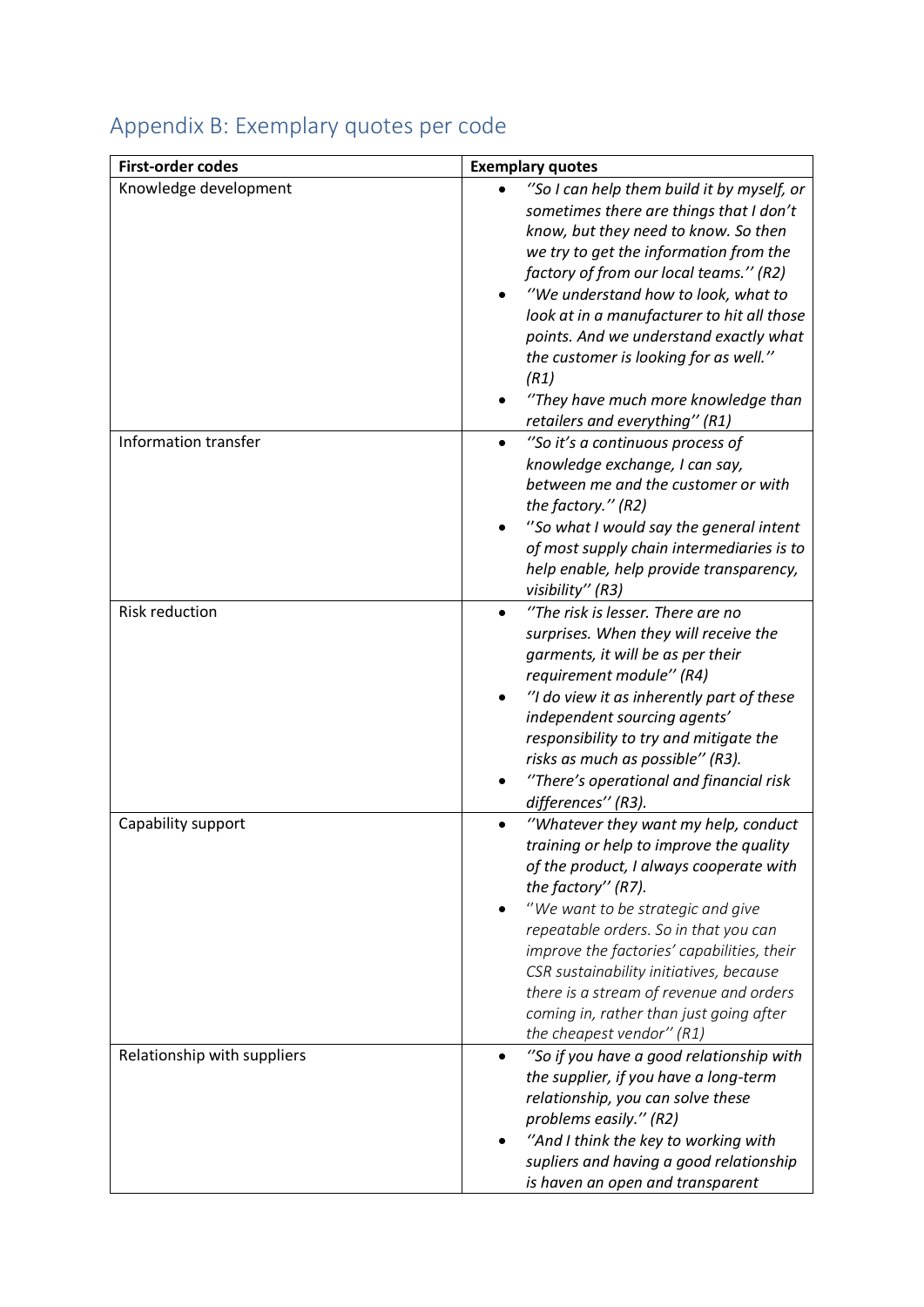|                                   | partnership with them. So it really is        |
|-----------------------------------|-----------------------------------------------|
|                                   | very much reliant on an open and              |
|                                   | honest relationship and then you can          |
|                                   | both get the best out of working              |
|                                   | together" (R5).                               |
| Relationship with buyers          | 'We build relationships with the<br>$\bullet$ |
|                                   | customers we work with, we spend days         |
|                                   | with them to really understand what's         |
|                                   | important for them" (R1)                      |
|                                   | "Because we work for the customer, so         |
|                                   | we protect our customer's interest"           |
|                                   |                                               |
|                                   | (R4).                                         |
|                                   | "So we just communicate them on a             |
|                                   | regular basis" (R5).                          |
| Position of the intermediary      | "As a sourcing agent, this is our major       |
|                                   | goal to build the relationship with the       |
|                                   | factory and with the customer." (R2)          |
|                                   | "So when we are here in the middle, we        |
|                                   | can create a better and more                  |
|                                   | trustworthy relationship" (R2)                |
|                                   | "It's my duty to always maintain the          |
|                                   | balancing betwween the buyer and              |
|                                   | factory owner'' (R7).                         |
| Codes of conduct/labour standards | "We just cover everything. So in terms        |
|                                   | of what the ILO and the ETI based audit       |
|                                   | reports and most of the standards on,         |
|                                   | we will cover all of that. (R5).              |
|                                   | "Firstly, keep record of all labour and       |
|                                   | factories as per the local government         |
|                                   | rules and then I follow the buyer's           |
|                                   | standards" (R7).                              |
|                                   | "So our standards are very high" (R1)         |
| Monitoring                        | "I think this is a benefit of going into the  |
|                                   | factories all the time. So a lot of time      |
|                                   | there will be unannounced visits. And         |
|                                   | that really helps because if the factories    |
|                                   | don't know that you're coming and they        |
|                                   | don't have time to prepare." (R5)             |
|                                   | "And the local quality managers and           |
|                                   | the inspectors they are monitoring            |
|                                   | every day and reporting it to the quality     |
|                                   | manager, to us and to the customers"          |
|                                   | $(R2)$ .                                      |
|                                   | "They feel we are behaving like police        |
|                                   | always monitoring them" (R4).                 |
| Auditing                          | "So before we start working with any          |
|                                   | new manufacturer, our auditor will go         |
|                                   | to the factory and he will conduct a          |
|                                   | complete audit. It will, it contains social   |
|                                   | labor standards and social compliance         |
|                                   | and production capacities, production         |
|                                   |                                               |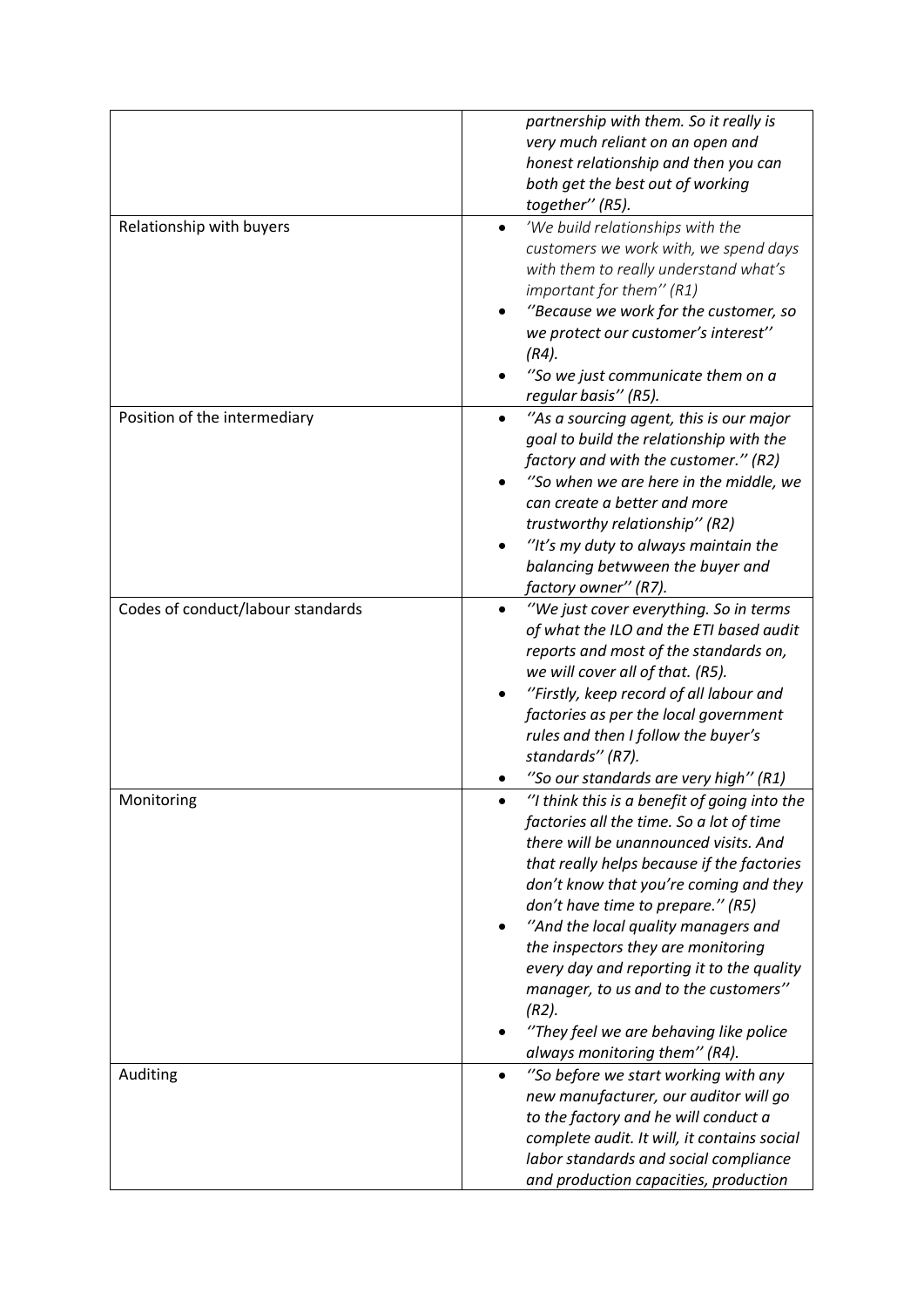|                                  | capabilities, everything is included in<br>that report" (R4)<br>"We send our own people to the<br>factories, we have a hundred something<br>checks that we do factory audits for"<br>(R1)                                                                                                                                                                                                                                                                                                                                                                                                             |
|----------------------------------|-------------------------------------------------------------------------------------------------------------------------------------------------------------------------------------------------------------------------------------------------------------------------------------------------------------------------------------------------------------------------------------------------------------------------------------------------------------------------------------------------------------------------------------------------------------------------------------------------------|
| Being on the ground              | "I think the biggest part of the<br>intermediary of everything is, the really<br>see what's happenning on the ground<br>and they have too much knowledge to<br>disregard. They see exactly what's<br>happening" (R1)<br>"We have people on the ground. We<br>have people in country that work on the<br>compliance, social compliance, that<br>monitor those factories for us." (R5)                                                                                                                                                                                                                  |
| Follow-up/enforce rules          | "If you went to a factory unannounced<br>and they denied access, that would be a<br>zero tolerance issue" (R5).<br>"But you can go back every two or three<br>months and say, okay, you have a<br>recordable incident, for example fire<br>safety. If you don't fix this in two weeks<br>time, we will cut you from our supplier<br>base" $(R1)$ .<br>"These would all be classed as call zero<br>tolerance issues, though, if those issues<br>do occur, then automatically we will put<br>a stop on future business with that<br>factory, but at the same time, you also<br>want to remediate" (R5). |
| Audit fatigue                    | "Oftentimes I talk with factory owners<br>or factory managers, and they'll<br>complain. They'll just say, look, we<br>know you're well intended, but this is<br>crazy'' (R3).<br>"So one issue that we do suffer with, is<br>audit fatigue, because there's so many<br>different audits, and the factories might<br>go through six or seven audits a year"<br>(R5)                                                                                                                                                                                                                                    |
| <b>Education &amp; trainings</b> | "There's many different types of<br>$\bullet$<br>accreditation and certifications and<br>trainings and capacity building that you<br>can do with factories to help support<br>them or their growth and development<br>within the business." (R5)<br>"So we're constantly working with<br>factories to try and educate them on<br>that" $(R3)$ .                                                                                                                                                                                                                                                       |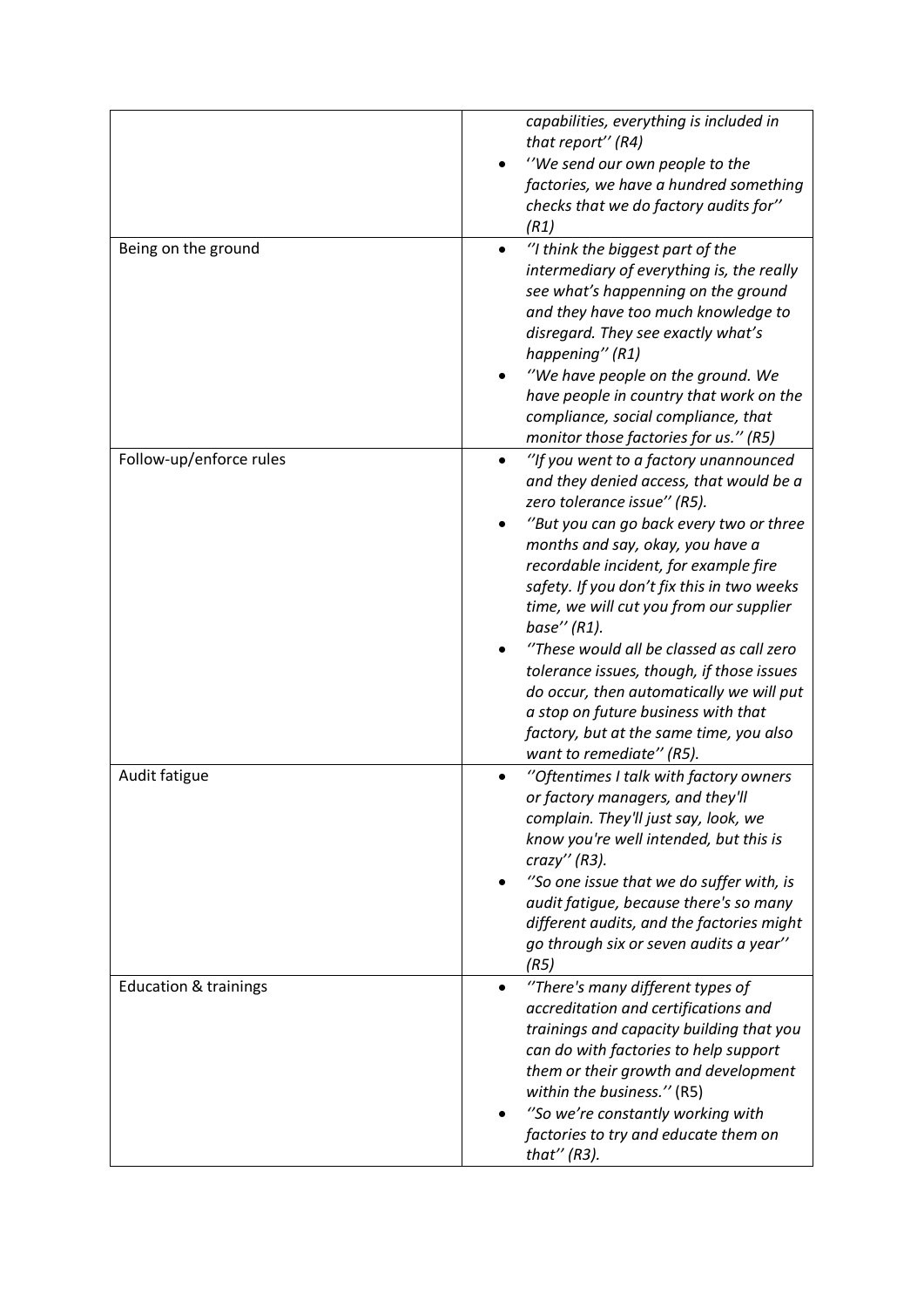|                    | "We produced videos, cartoon videos<br>on fire safety" (R3).                                                                                                                                                                                                                                                                                                                                                                                                                                                                                                                                                                                                                                                                          |
|--------------------|---------------------------------------------------------------------------------------------------------------------------------------------------------------------------------------------------------------------------------------------------------------------------------------------------------------------------------------------------------------------------------------------------------------------------------------------------------------------------------------------------------------------------------------------------------------------------------------------------------------------------------------------------------------------------------------------------------------------------------------|
| Equivalency        | "You speak with a lot of these people on<br>a regular basis. And from a social<br>compliance side, we're all working<br>towards the same goal, to make the<br>industry better for the people on the<br>planet. So everyone has a lot in<br>common in that way. So, yeah, I would<br>say that that that definitely help." (R5)<br>"As an industry, we should all share this<br>and have the same standards to<br>achieve. Not try to be higher than the<br>other one or lower than the other one.<br>We should have an industry standard"<br>$(R3)$ .<br>"The solution for audit fatigue is<br>equivalency" (R3).                                                                                                                      |
| Digitalization     | "On social media they are talking about<br>$\bullet$<br>sustainabillity" (R1).<br>"Here's an app that givves you an<br>opportunity to provide feedback" (R3).<br>"It changes behaviour, because they<br>know they're being watched" (R3).                                                                                                                                                                                                                                                                                                                                                                                                                                                                                             |
| Consumer awareness | "I don't think ompanies will change it.<br>$\bullet$<br>Some of them will change, but not all of<br>them. It's going to depend on the<br>customers, the end users." (R2).<br>"It's funny, usually intermediaries don't<br>have a lot of voice. Even though we're<br>seeing everything and we're doing a lot<br>of things and it's not really seen. It's<br>really behind the scenes" (R1).<br>"In terms of consumers knowing,<br>wanting to know more and having more<br>visibility and understanding of their<br>supply chains and where they're buying<br>their clothes from. And there's also<br>more demand as there should be on the<br>industry to be more responsible for how<br>they source and manufacture clothing"<br>(R5) |

*Table 3 – exemplary quotes for each first-order code*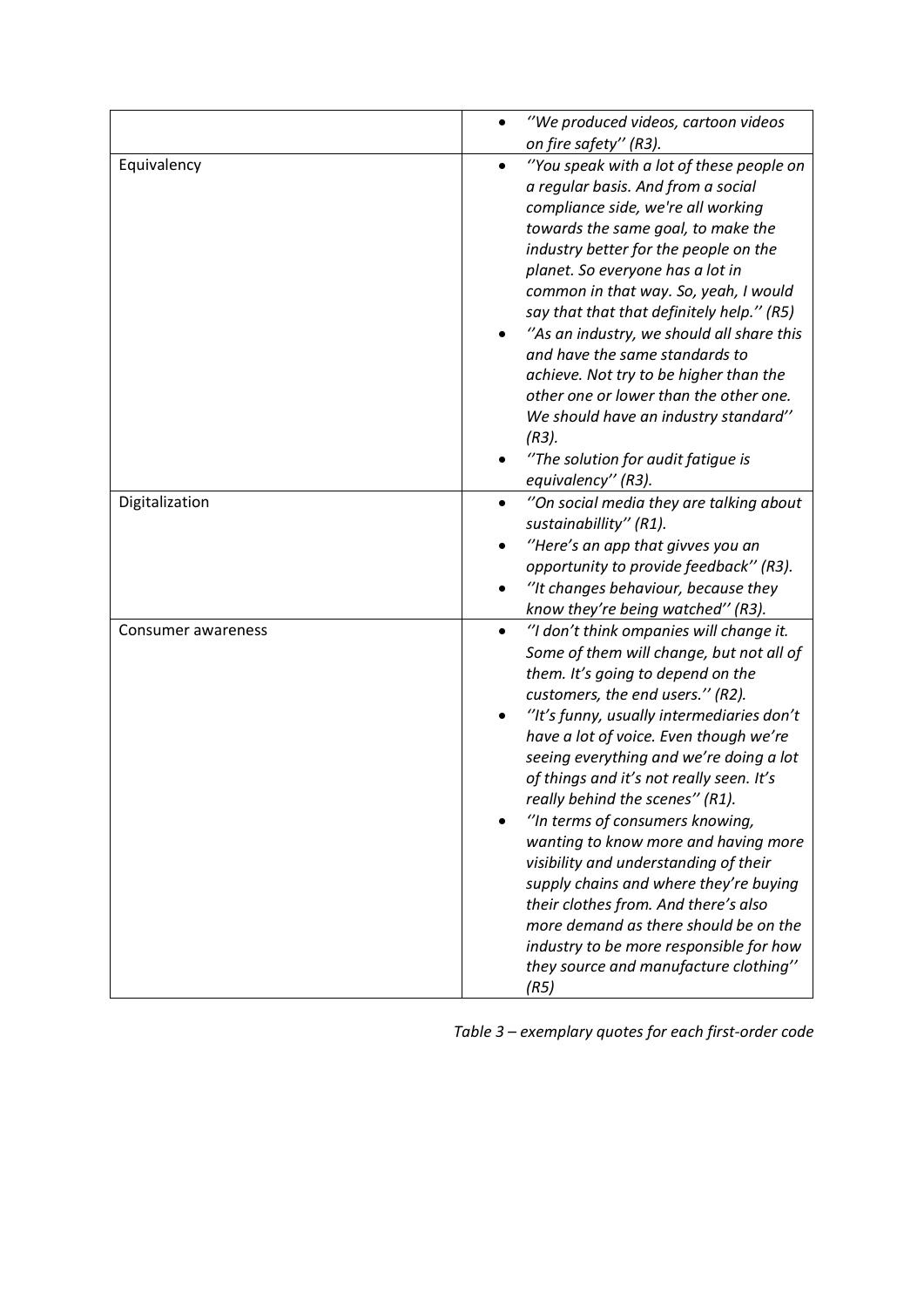# Appendix C: Factory audit report

| <b>General information</b>                      |
|-------------------------------------------------|
| Social compliance                               |
| Basic law<br>А.                                 |
| Legal requirements<br><b>B.</b>                 |
| C.<br>Illegal labour                            |
| Employment practice<br>D.                       |
| Health & safety at workplace<br>Ε.              |
| Dormitories<br>F.                               |
| House keeping & maintenance of equipment<br>G.  |
| Η.<br>Pre-production measures                   |
| Country of origin compliance<br>I.              |
| Physical security<br>J.                         |
| K.<br>Access controls                           |
| Procedural security<br>L.                       |
| General condition, management and workflow      |
| Factory-/ General safety                        |
| Management                                      |
| Raw material                                    |
| Equipment                                       |
| Quality assurance system & related certificates |
| Quality system management                       |
| Quality controller                              |
| Product performance testing                     |
| List of certificates available                  |

*Table 2 – Factory audit topics*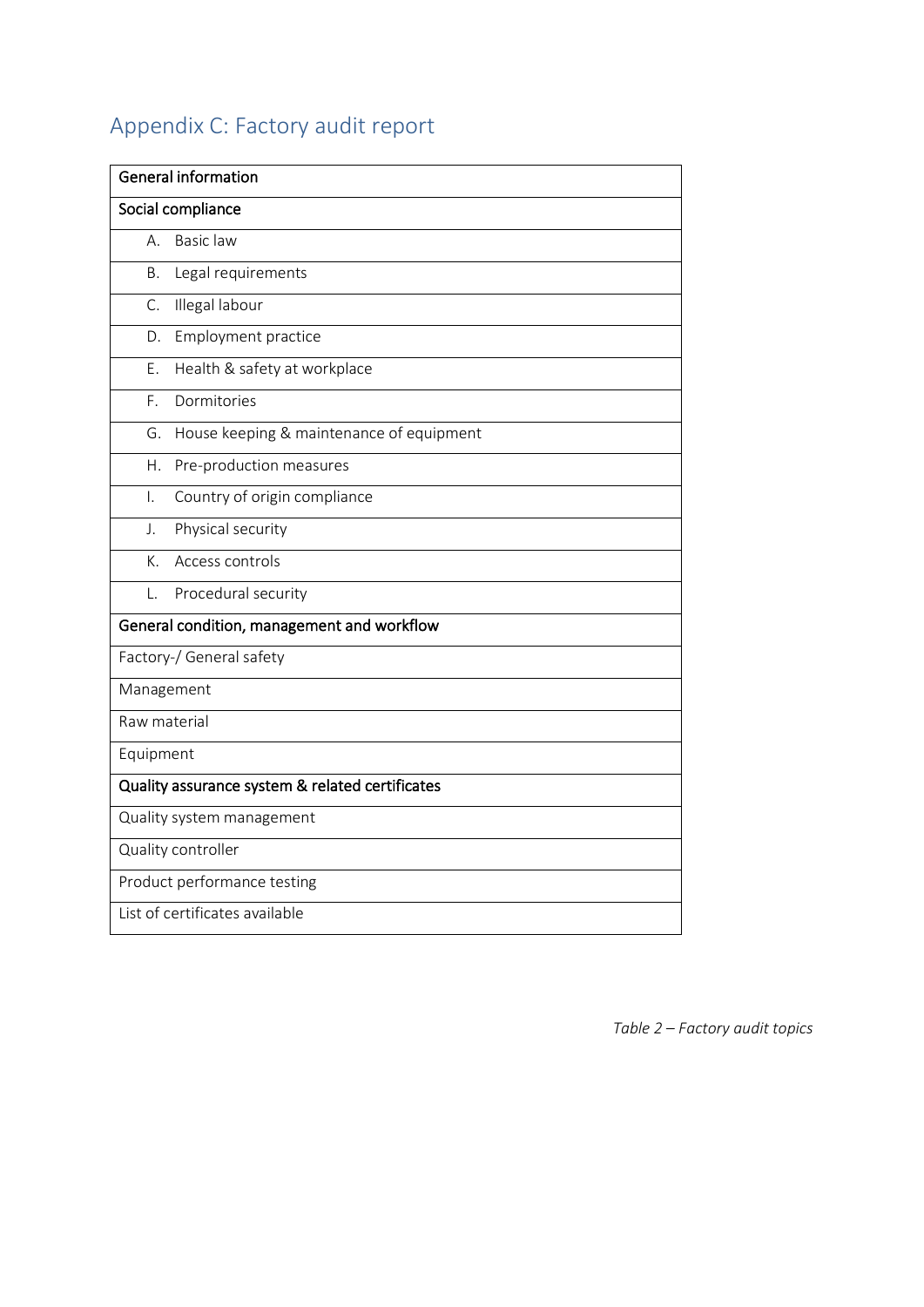## Appendix D: Research integrity form

### **Research Integrity**

All parties involved in education and research at the Radboud University Nijmegen have a responsibility in maintaining integrity in science and scholarship. Therefore, the general principles of professional academic conduct will have to be complied with at all times. These principles have been laid down in the Netherlands Code of Conduct on Scientific Practice *(Nederlandse Gedragscode Wetenschapsbeoefening*). Radboud University Nijmegen has endorsed this code as a guideline.

Research entails all investigations undertaken in order to acquire knowledge and deeper understanding. It is powered by a drive to discover and understand. This academic freedom is based on the understanding that researcher act according to high expectations with regard to research practice. Standards of professionalism and integrity must always be upheld.

Delivering excellent research does not only require intellect but also a high standard of integrity. We seek to sustain a research environment that fosters integrity in research. Integrity is about how research activities are undertaken. It demands that we pay thorough attention to detail in order to assure the accuracy and credibility of data and analysis.

We should ensure that our behaviour towards those involved in, or affected by our research, meets the highest standards. We should also fully consider our responsibilities towards stakeholders and society at large. Moreover, research integrity is fostered in a supportive culture that is conscientious, reflective and where genuine mistakes are permitted if they are admitted, carefully corrected, and learnt from.

Integrity and professional conduct require researchers to be:

- Honest and ethical;
- Professional;
- Critical of self and others;
- As skilful, careful and rigorous as possible;
- Respectful to anyone involved in and/or affected by the research;
- Working in ways that are lawful and accountable;
- Collegial: sharing, engaging in open discussions with colleagues and assisting others in their personal and professional development;
- Mindful of their duty to keep their knowledge and skills up to date;
- Risk-aware and responsible for risk management;
- Responsible: communicating honestly, accurately and as openly as possible;

The previous listing applies to all research activities undertaken by both staff and students, wherever and whenever they take place. It is critical that good research principles and practices are observed, and that their observation is monitored. The individual researcher is primarily responsible for upholding good research practices when undertaking research activities and is expected to be committed to intellectual honesty. Supervisors of students are expected to be role models of good practice and professionalism.

Should anyone encounter a situation in which unacceptable research practices (irrespective of whether they are deliberate or negligent deviations) are committed, they are expected to act on these concerns by intervening personally or by contacting the confidential advisor (see below). Some practices are clearly unacceptable, but there are also grey areas. The boundary between creative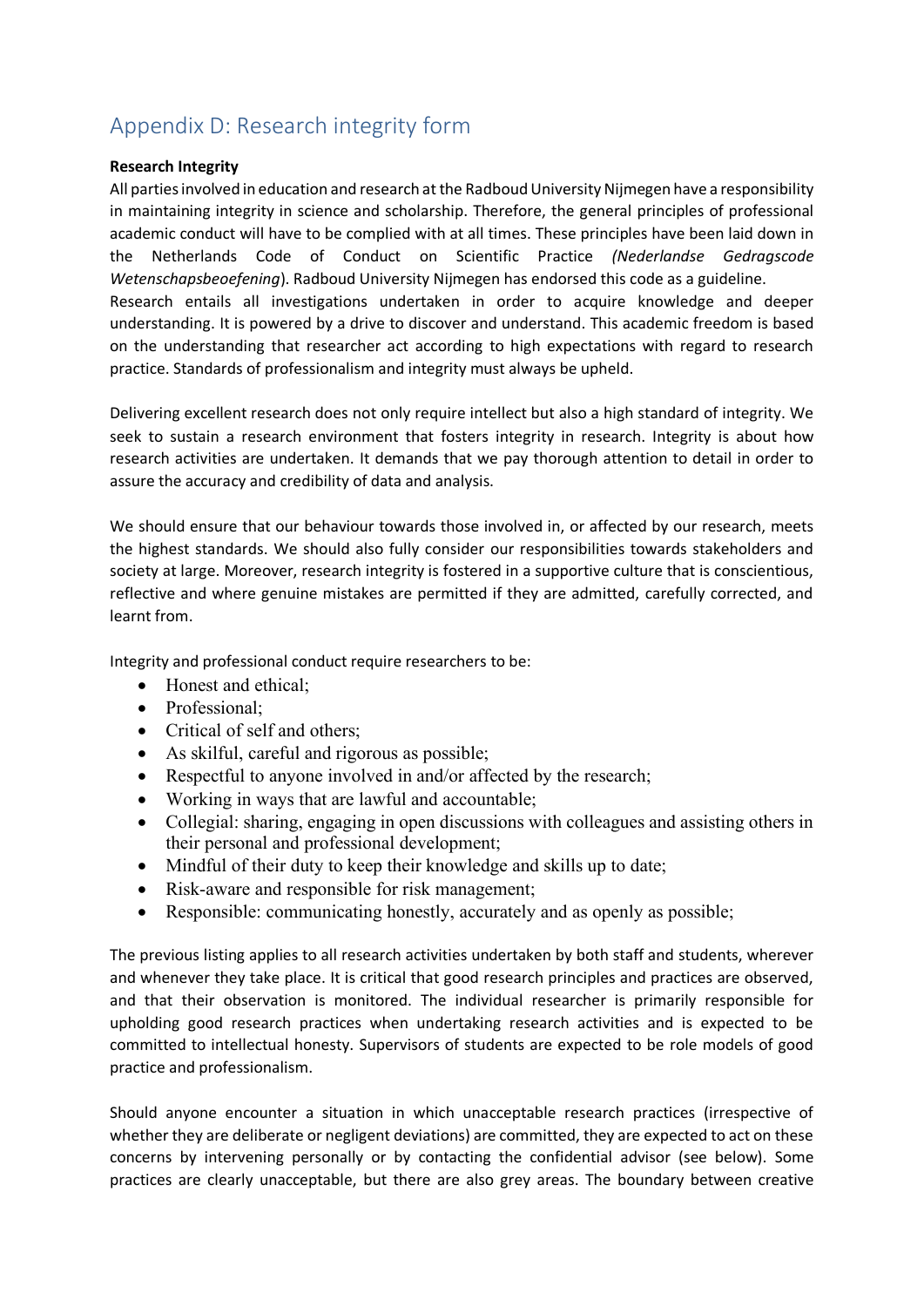insight and fabrication may not be obvious in the case of selective use of research data. Open discussions of such grey areas provide an opportunity to critically reflect on the robustness of justifications in research practices.

## **Unacceptable Research Practices**

All unacceptable practices are to be avoided, as they can lead to different adverse consequences (such as financial loss, waste of resources, or causing psychological and/or reputational harm). Mending problems once they have occurred may range from advice, guidance, mentoring or formal training through an investigation of potential research misconduct. Any innocent errors or mistakes that result in unacceptable research practice(s) should be disclosed transparently and quickly, immediately when they are discovered, and the appropriate reasonable remedy should be supportive. Such remedy should encourage a constructive discussion of ethical dilemmas and challenges in which errors and mistakes can be learnt from.

In particular, the following research practices are regarded as unacceptable:

- 1. **Fabrication** of data (creation of/making up false data or other aspects of research including documentation and participant consent).
- 2. **Manipulation** of data, imagery and/or consent forms).
- 3. **Plagiarism** (general misappropriation or use of (parts of) others' ideas or work (written or otherwise), and submitting them as your own without acknowledgement or permission).
	- a. Plagiarism can be either intentional or unintentional and may take the form of cutting and pasting, taking or closely paraphrasing ideas, passages, sections, sentences, paragraphs, drawings, graphs and other graphical material from books, articles, internet sites or any other source without proper referencing;
	- b. Submitting bought or commissioned work (for example from Internet sites or essay banks) is a serious form of plagiarism. This may take the form of buying or commissioning either the whole piece of work or part of it and implies a clear intention to deceive the examiners.
	- c. Double submission (or self-plagiarism) means resubmitting previously submitted work on one or more occasions (without proper acknowledgement). This may take the form of copying either the whole piece of work or part of it. Usually, credit will already have been given for this work;
	- d. Collusion is where two or more people work together to produce a piece of work, all or part of which is then submitted by each of them as their own individual work. This includes passing on work in any format to another student. Collusion does not occur where students involved in group work are encouraged to work together to produce a joint piece of work, that is truly based on all individual partners' efforts and input, as part of the assessment process.

## 4. **Misrepresentation**

- a. of data (e.g., suppression of relevant results and/or data, or knowingly presenting a flawed interpretation of data);
- b. of interests (including failure to declare material interests either of the researcher or of those who fund the research);
- c. of qualifications and/or experience (including claiming or implying qualifications or experience which are not held).

## 5. **Mismanagement or inadequate preservation of data and/or primary material**

- a. failure to keep clear and accurate records of the research procedures followed and the results obtained, including interim results;
- b. failure to hold records securely in paper or electronic form;
- c. failure to make relevant primary data and research evidence accessible to others for reasonable periods after the completion of the research;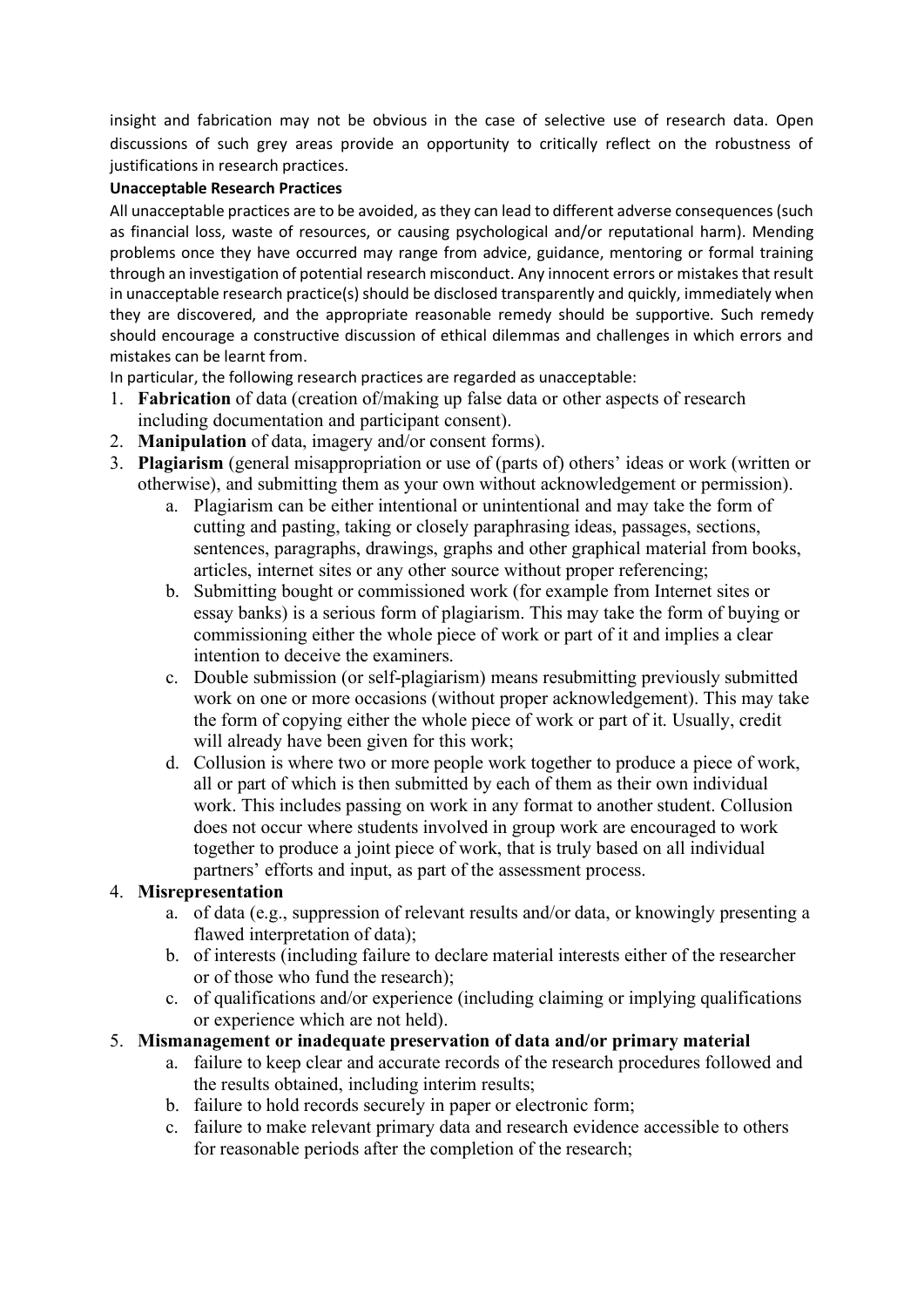- d. failure to manage data according to the research funds' data policy and all relevant legislation;
- e. failure to provide careful feedback to respondents if such agreements have been made.

# 6. **Breach of duty of care**

- a. disclosing the identity of individuals or groups involved in research without their consent, or other breach of confidentiality;
- b. placing anyone involved in the research in danger, whether as subjects, participants, or associated individuals, without their prior consent and without appropriate safeguards even with consent; this includes reputational danger where that can be anticipated.
- c. not taking all reasonable care to ensure that risks and dangers, broad objectives, and sponsors of the research are known to participants or their legal representatives, to ensure appropriate informed consent is obtained properly explicitly and transparently;
- d. a supervisor not working with a student to establish an effective supervisory relationship; and vice versa, a student not working with a supervisor to establish an effective supervisory relationship;
- e. lack of support for researchers' academic freedom in those situations where researchers are faced with unreasonable pressure from external organizations (for example from a sponsor or other interested party with a vested interest in the research) to produce research results that are in their own interests, or to suppress reporting of results that are not in their interests.
- 7. **Abuse of status as a member of an academic profession** (deliberately exploiting status and reputation as a research professional in areas which have no relevance to the field of expertise).
- *8. Taking reprisals against (an) individual(s) who made an allegation of research misconduct and/or attempting to cover up reprisals taken against (that) individual(s).*

Breaches of the code of conduct with respect to academic integrity (as described / referred to in the thesis handbook) should and will be forwarded to the examination board. Acting contrary to the code of conduct can result in declaring the thesis invalid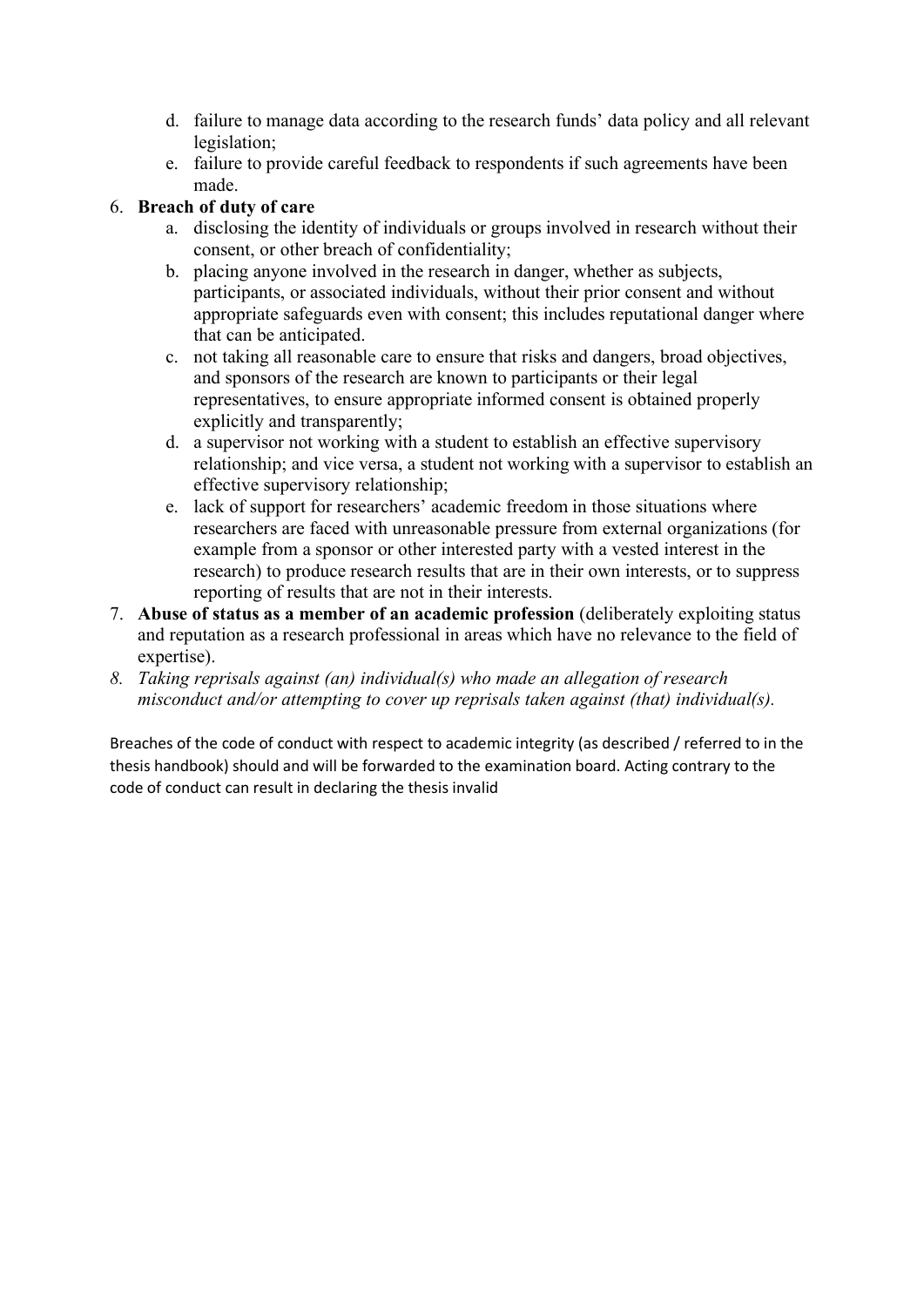| Name:                    | Student number:         |
|--------------------------|-------------------------|
| Eline Stella Huizinga    | S1009881                |
|                          |                         |
| RU e-mail address:       | Master specialisation:  |
| e.huizinga@student.ru.nl | Organisational Design & |
|                          | Development             |

### Thesis title:

The role of supply chain intermediaries in regulating labour standards in the global fast fashion supply chain

Brief description of the study:

In this study the role of supply chain intermediaries in regulating labour standards in the fashion global supply chain is researched. Working conditions in fashion supply chains are problematic and require regulation and improvements. This research aims to provide insight in the regulation of labour standards in order to make improvements in the supply chain.

It is my responsibility to follow the university's code of academic integrity and any relevant academic or professional guidelines in the conduct of my study. This includes:

- providing original work or proper use of references;
- providing appropriate information to all involved in my study;
- requesting informed consent from participants;
- transparency in the way data is processed and represented;
- ensuring confidentiality in the storage and use of data;

If there is any significant change in the question, design or conduct over the course of the research, I will complete another Research Integrity Form.

Breaches of the code of conduct with respect to academic integrity (as described / referred to in the thesis handbook) should and will be forwarded to the examination board. Acting contrary to the code of conduct can result in declaring the thesis invalid

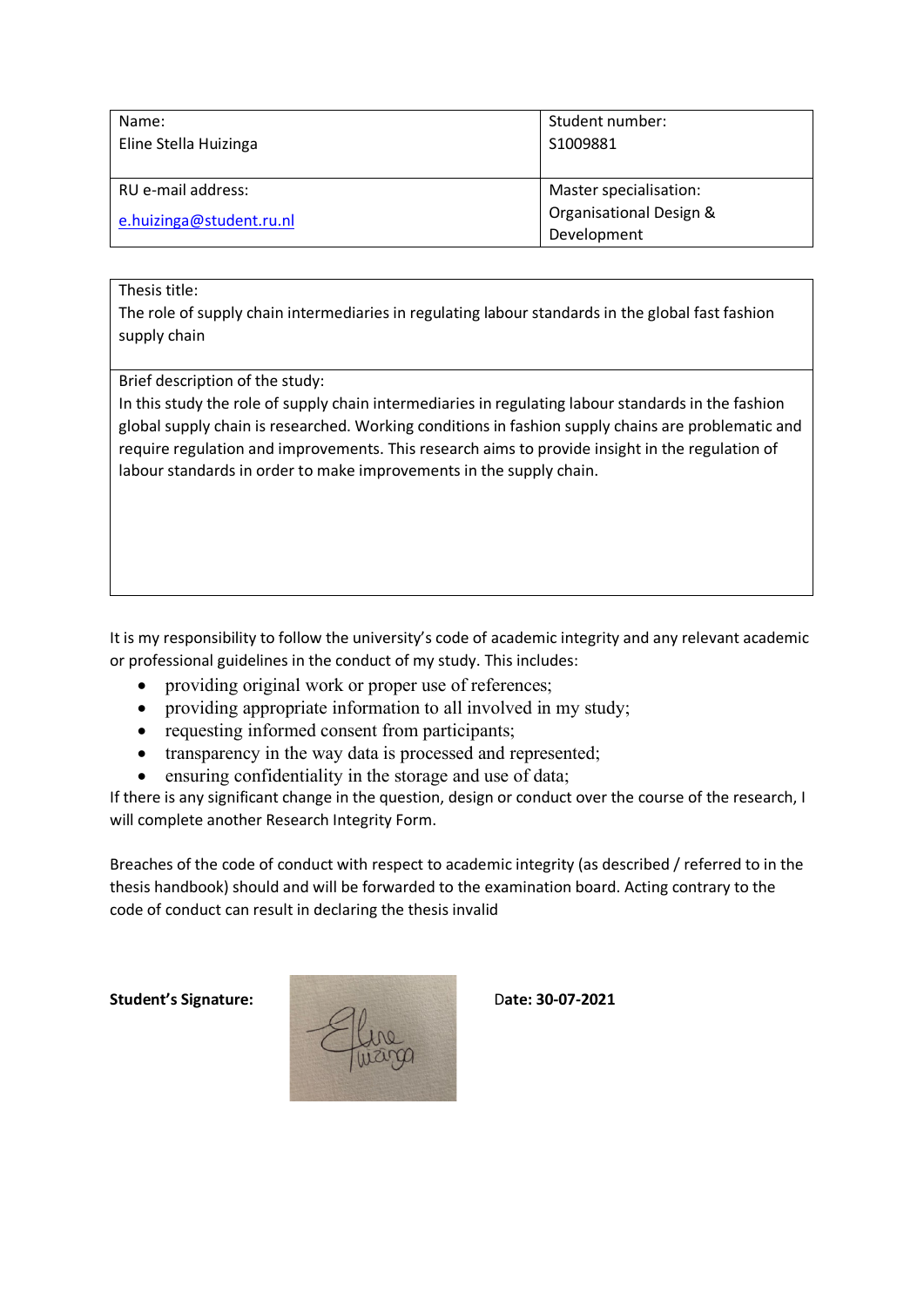## **To be signed by supervisor**

I have instructed the student about ethical issues related to their specific study. I hereby declare that I will challenge him / her on ethical aspects through their investigation and to act on any violations that I may encounter.

| <b>Supervisor's Signature:</b> | Date: |
|--------------------------------|-------|
|                                |       |